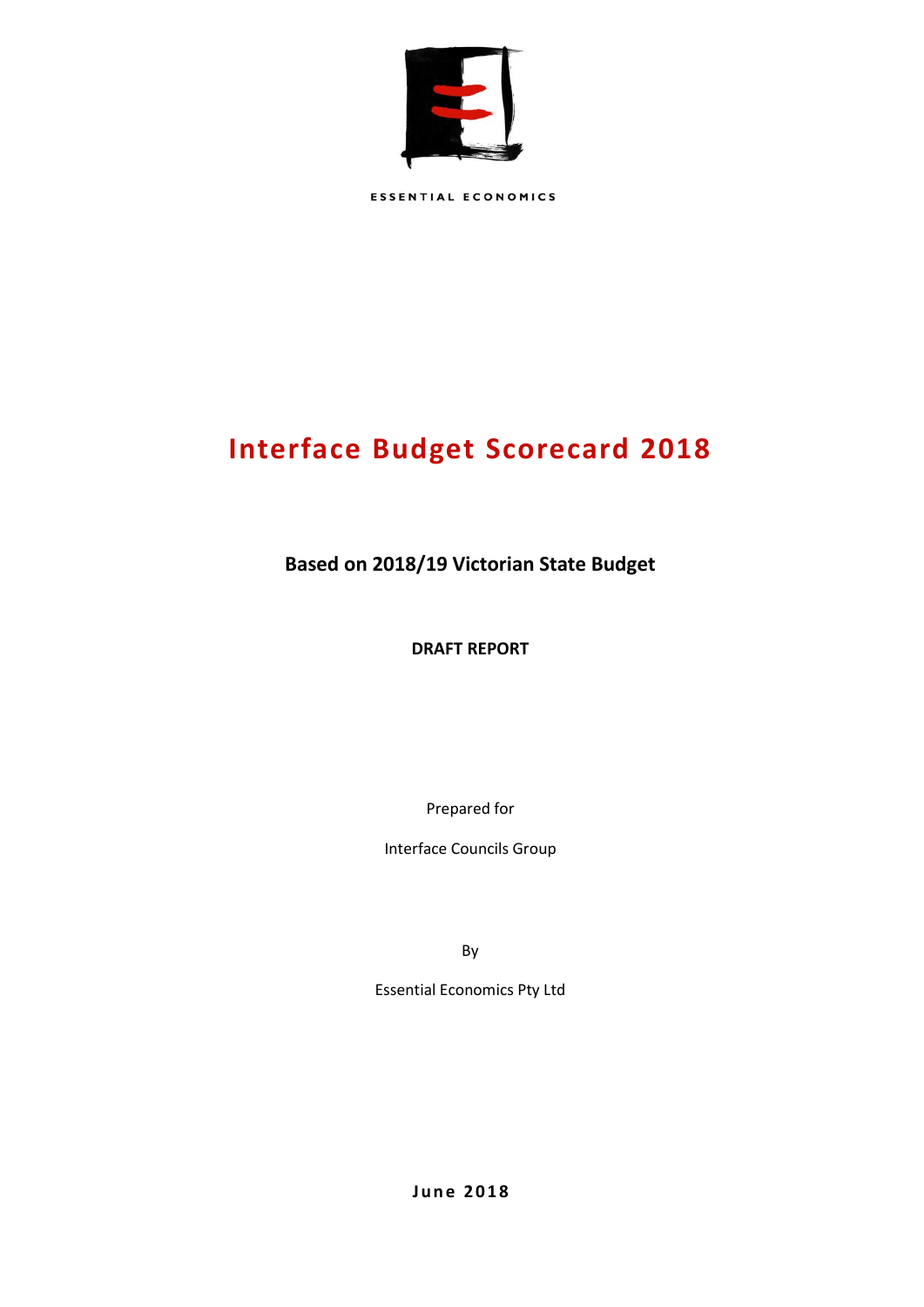### **Authorship**

| Report stage | Author                                         | Date        | Review        | Date        |
|--------------|------------------------------------------------|-------------|---------------|-------------|
| Draft report | Malcolm Spence<br>John Noronha<br>Will Keating | 1 June 2018 | Nick Brisbane | 1 June 2018 |
| Final report | John Noronha                                   |             |               |             |

#### **Disclaimer**

Every effort has been made to ensure the accuracy of the material and the integrity of the analysis presented in this report. However, Essential Economics Pty Ltd accepts no liability for any actions taken on the basis of the contents of this report.

#### **Contact details**

For further details please contact:

Essential Economics Pty Ltd 96 Pelham Street Carlton Victoria 3053 Australia PH 61 3 9347 5255 FAX 61 3 9347 5355 EMAIL mail@essentialeconomics.com WEB www.essentialeconomics.com

ABN 92 079 850 427

**Our Reference: 18029**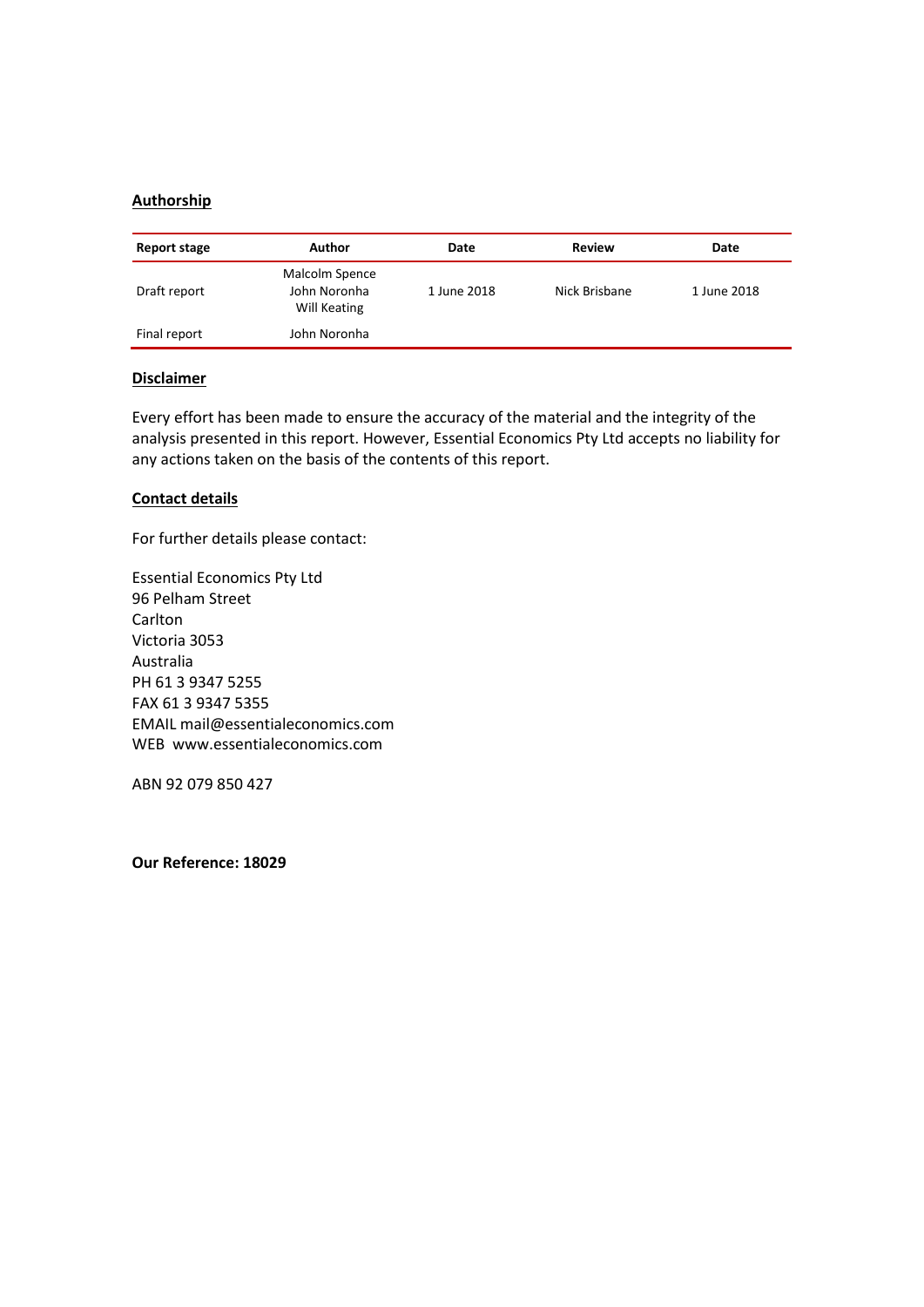## **Contents**

| $\mathbf{1}$ |                                                                                  |  |
|--------------|----------------------------------------------------------------------------------|--|
| 2            | Budget Cyclical Interface Funding Estimates v Estimated Interface Requirements 4 |  |
| 3            |                                                                                  |  |
| 4            |                                                                                  |  |
| 5            |                                                                                  |  |
| 6            |                                                                                  |  |
| 7            |                                                                                  |  |
| 8            |                                                                                  |  |
| 9            |                                                                                  |  |
| 10           |                                                                                  |  |
| 11           |                                                                                  |  |
| 12           |                                                                                  |  |
| 13           |                                                                                  |  |
| 14           |                                                                                  |  |
| 15           |                                                                                  |  |
| 16           |                                                                                  |  |
| 17           |                                                                                  |  |
| 18           |                                                                                  |  |
| 19           |                                                                                  |  |
| 20           |                                                                                  |  |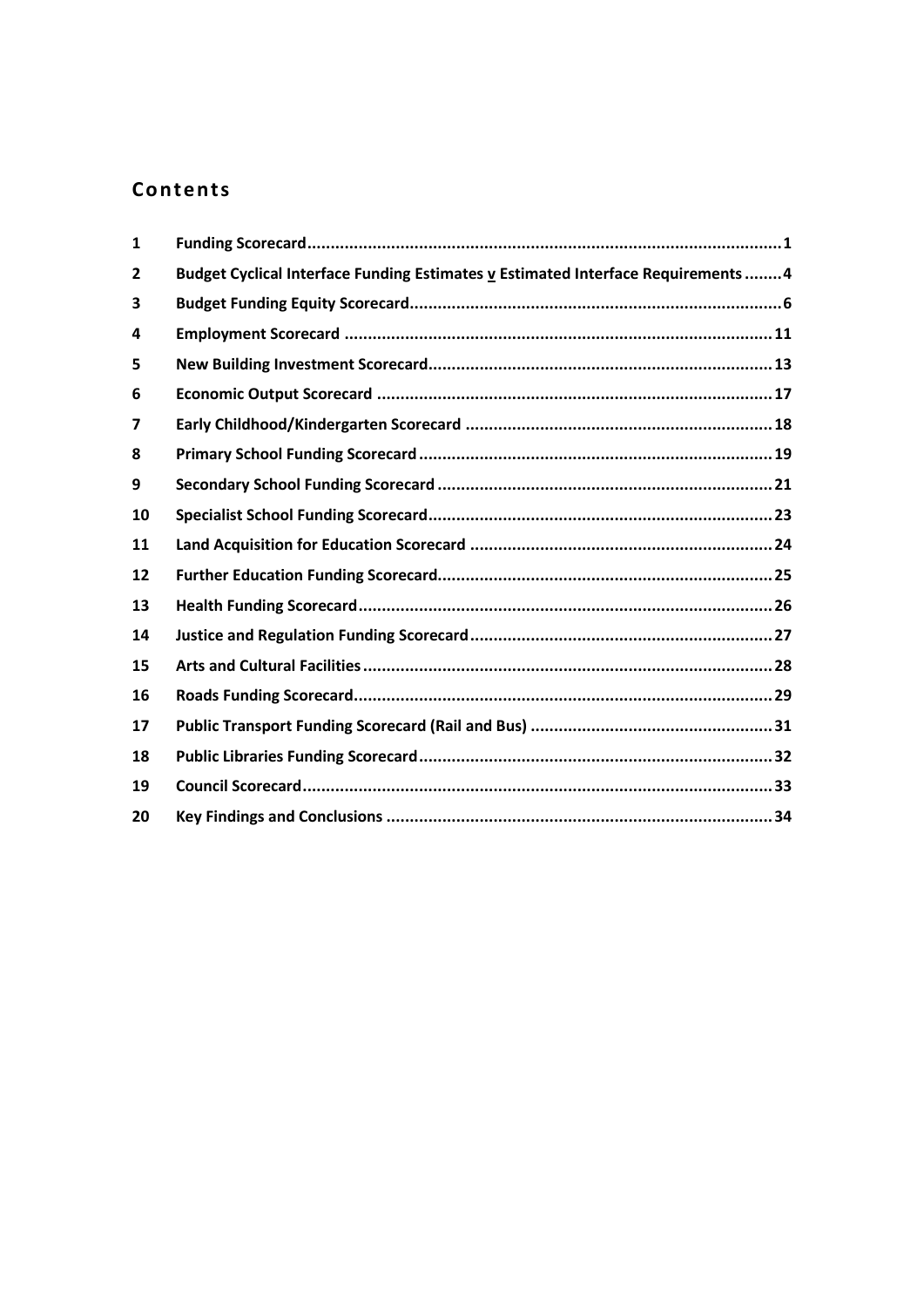#### **I N T E R F A C E B U D G E T S C O R E C A R D 2 0 1 8**

#### **D R A F T R E P O R T**

## **1 F U N D I N G S C O REC A R D**

### *Key Points*

### **Total Funding**

- Interface Council areas have been allocated approximately \$5,728 million (over four years) in Total Estimated Investment (TEI) from the 2018/19 State Budget (plus the Growing Suburbs Fund and other annual grants programs) for infrastructure in the following priority service areas:
	- Kindergarten and preschool facilities
	- Schools facilities (primary, secondary, specialist and land acquisition)
	- Further education facilities
	- Hospitals and health facilities
	- Justice facilities
	- Roads
	- Public transport.
- The \$5,728 million Interface allocation (over four years) represents a significant increase in investment compared to the previous four-year budget allocations of \$3,034 million in 2017/18 and \$2,540 million in 2016/17. State funding for priority infrastructure (including unallocated funding) was \$59.2 billion in 2018/19 compared to \$42.6 billion in 2016/17, and it is in this context of increasing statewide investment over recent years that Interface funding improvements should be considered.
- The largest proportion of allocated Interface infrastructure investment over the four-year period is focused on roads (\$2,266 million or 40% of allocated TEI), mainly associated the new Suburban Roads Upgrade Program.
- The next largest allocated Interface infrastructure investment is for public transport roads (\$1,829 million or 32% of allocated TEI) for new and existing projects, including the Cranbourne, Packenham and Sunbury rail upgrades announced in the 2018/19 budget.
- Schools been allocated approximately \$848 million (or 15% of allocated TEI) over the forward estimates, which includes new and existing projects and proposed land purchases in Interface Council areas.
- Health has received funding of approximately \$405 million over four years (or 7% of allocated TEI) associated with existing projects, with no new projects funded in the 2018/19 budget.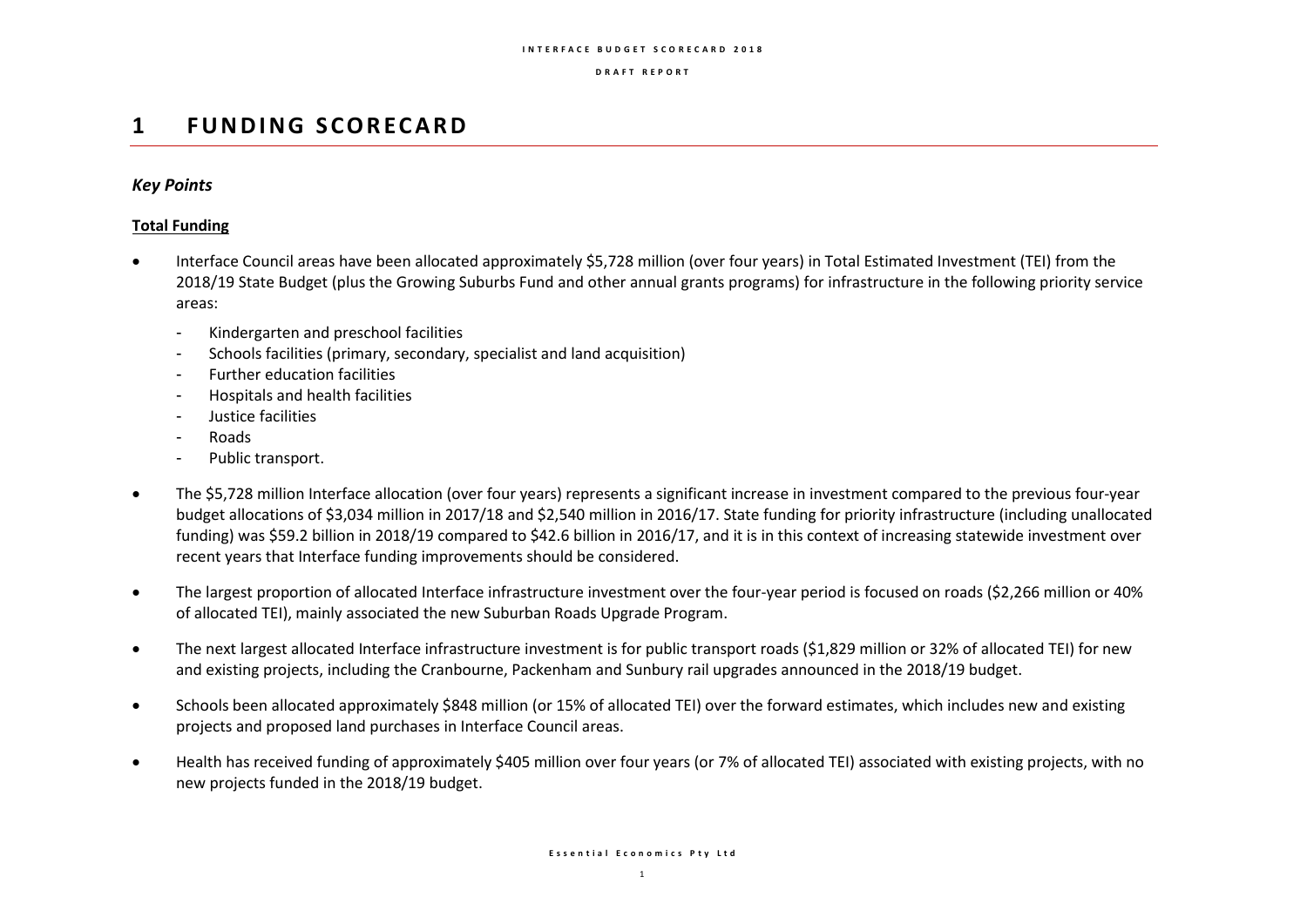#### **I N T E R F A C E B U D G E T S C O R E C A R D 2 0 1 8**

#### **D R A F T R E P O R T**

- Justice has been allocated approximately \$297 million (or 5% of allocated TEI) over the forward estimates, which relates to the youth justice facility to be constructed in Werribee.
- The Growing Suburbs Fund has been allocated \$75 million in 2018/19. However, this allocation in effect replenishes the Fund (over a twoyear period), noting the Fund was reduced to \$25 million in 2017/18 from the previous level of \$50 million in each of 2015/16 and 2016/17 financial years. The Growing Suburbs Fund will continue to assist in the development of multi-purpose facilities, community centres, playgrounds and other spaces needed by the community.
- The Interface received approximately \$7 million in new kindergarten/preschool infrastructure investment through the Children's Facilities Capital Program (2017).
- The Interface received approximately \$1 million in new library infrastructure funding through the Living Libraries Program 2017.
- As in recent budgets, no specific investment has been made in arts and cultural facilities in Interface Council areas.

Four-year State Budget (2017/18) TEI allocations (which include new and existing funding) for the Interface Council areas are shown in Table 1.1.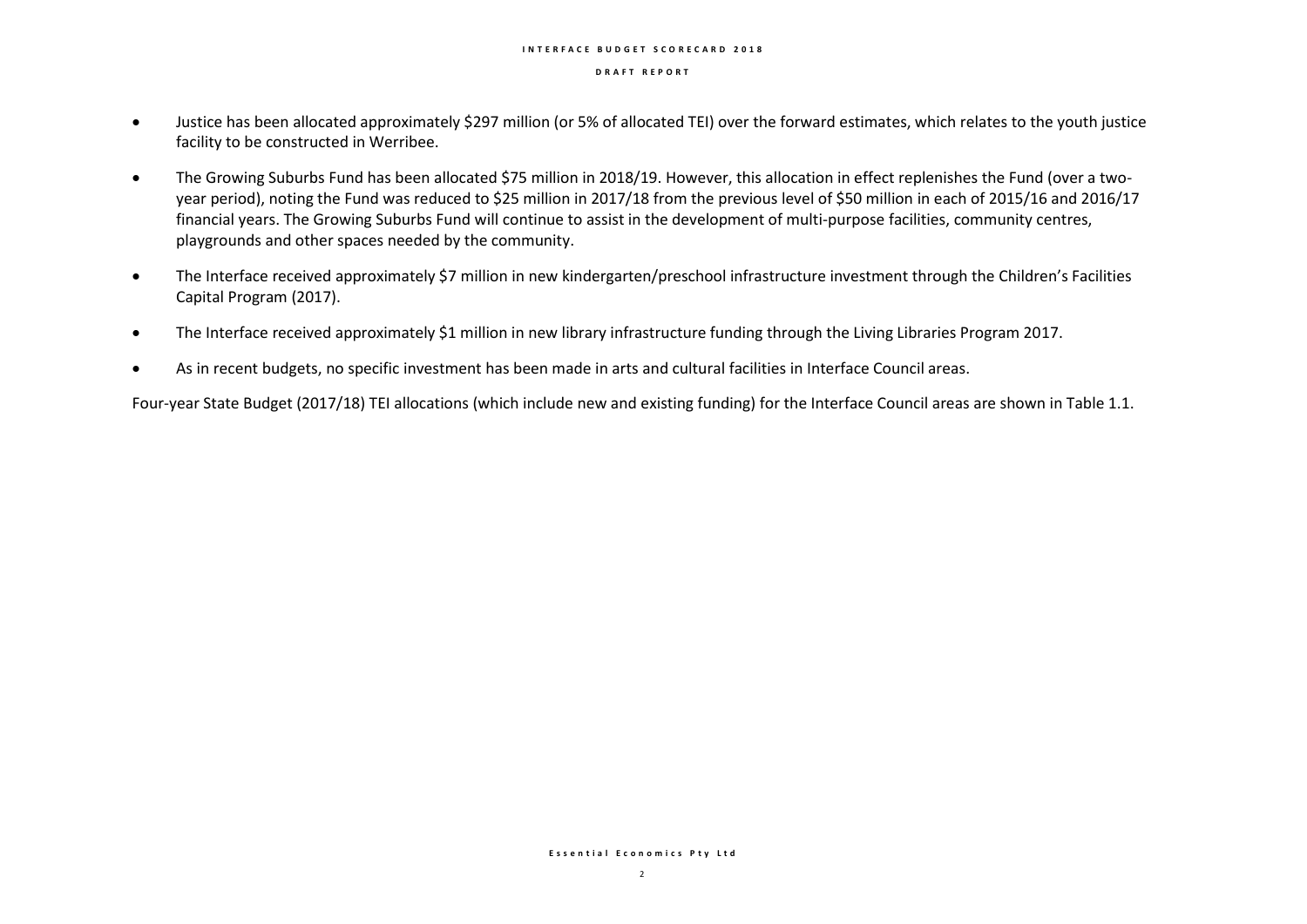|                                     |          | Interface<br><b>Council Areas</b> |          | <b>Non-Interface Metropolitan</b><br><b>Council Areas</b> |                          | Regional<br><b>Council Areas</b> |                | State-wide /<br><b>Unallocated</b> |          | <b>Victoria</b>        |  |
|-------------------------------------|----------|-----------------------------------|----------|-----------------------------------------------------------|--------------------------|----------------------------------|----------------|------------------------------------|----------|------------------------|--|
|                                     | Projects | <b>Total Estimated</b>            | Projects | <b>Total Estimated</b>                                    | Projects                 | <b>Total Estimated</b>           | Projects       | <b>Total Estimated</b>             | Projects | <b>Total Estimated</b> |  |
|                                     |          | Investment                        |          | <b>Investment</b>                                         |                          | Investment                       |                | Investment                         |          | Investment             |  |
|                                     |          | (TEI)                             |          | (TEI)                                                     |                          | (TEI)                            |                | (TEI)                              |          | (TEI)                  |  |
|                                     |          | (5'000s)                          |          | (5'000s)                                                  |                          | (5'000s)                         |                | (5'000s)                           |          | (5'000s)               |  |
| Kindergarten/preschool - Annual (1) | 5        | 6,965                             | 8        | 3,456                                                     | 15                       | 7,341                            |                |                                    | 28       | 17,762                 |  |
| <b>Primary School</b>               | 37       | 262,419                           | 82       | 285,095                                                   | 79                       | 137,452                          | 2              | 95,000                             | 200      | 779,966                |  |
| Secondary School                    | 45       | 313,211                           | 84       | 623,037                                                   | 76                       | 345,081                          | 1              | 10,000                             | 206      | 1,291,329              |  |
| Specialist School                   | 3        | 20,200                            | 9        | 39,975                                                    | 8                        | 45,165                           |                |                                    | 20       | 105,340                |  |
| Land Acquisitions for Education     |          | 252,311                           |          | 19,409                                                    |                          |                                  | $\overline{2}$ | 187,450                            | 4        | 459,170                |  |
| <b>Further Education</b>            |          |                                   |          | 21,900                                                    |                          |                                  | 2              | 220,430                            | 3        | 242,330                |  |
| Health                              | 4        | 404,752                           | 25       | 1,993,218                                                 | 16                       | 1,360,984                        | 40             | 701,292                            | 85       | 4,460,246              |  |
| Justice                             | 3        | 297,409                           | 6        | 162,590                                                   | 2                        | 742,230                          | 39             | 1,567,525                          | 50       | 2,769,754              |  |
| <b>Arts and Culture</b>             |          |                                   | 7        | 218,643                                                   | ÷                        |                                  | 2              | 19,569                             | 9        | 238,212                |  |
| Roads <sup>(2)</sup>                | 10       | 2,265,717                         | 9        | 1,458,917                                                 | 33                       | 2,313,432                        | 29             | 18,102,668                         | 81       | 24,140,734             |  |
| Public Transport <sup>(3,4)</sup>   | 4        | 1,829,014                         | 8        | 610,996                                                   | 21                       | 2,881,465                        | 38             | 19,325,838                         | 71       | 24,647,313             |  |
| Public Libraries – Annual (5)       | 3        | 1,105                             | 3        | 1,630                                                     | 7                        | 1,765                            |                |                                    | 13       | 4,500                  |  |
| Growing Suburbs Fund (6)            |          | 75,000                            |          | $\overline{\phantom{a}}$                                  | $\overline{\phantom{a}}$ | $\overline{\phantom{a}}$         |                |                                    |          |                        |  |
| Total                               | 116      | 5,728,103                         | 243      | 5,438,866                                                 | 257                      | 7,834,915                        | 155            | 40,229,772                         | 770      | 59,156,656             |  |

#### **Table 1.1: State Capital Investment by Priority Area 2018/19 – Four-Year Budget Cycle Allocation, unless stated (\$'000s).**

Source: Victorian Budget Papers 2018/19

Notes: (1) Children's Facilities Capital Program Major Grant recipients 2017/18, Department of Education and Early Childhood Development.

<sup>(2)</sup> State-wide allocations include capital funding for the West Gate Tunnel Project, CitiLink –Tulla Widening Project, Monash Freeway Upgrade and Level Crossing Removal Program.

<sup>(3)</sup> State-wide allocations include \$11.0 billion TEI for the Melbourne Tunnel (Melbourne Metro Rail) project.

 $^{(4)}$  The Ballarat Rail Upgrade Project (\$517 million TEI) is allocated as an Interface project recognising the major component involves duplication of a 17-kilometre section of single track between Deer Park West and Melton.

<sup>(5)</sup> Living Libraries Infrastructure Program 2017, Department of Environment, Land, Water and Planning.

 $(6)$  Growing Suburbs Fund allocation (\$75 million) is allocated for the 2018/19 period only.

Figures rounded to nearest 1,000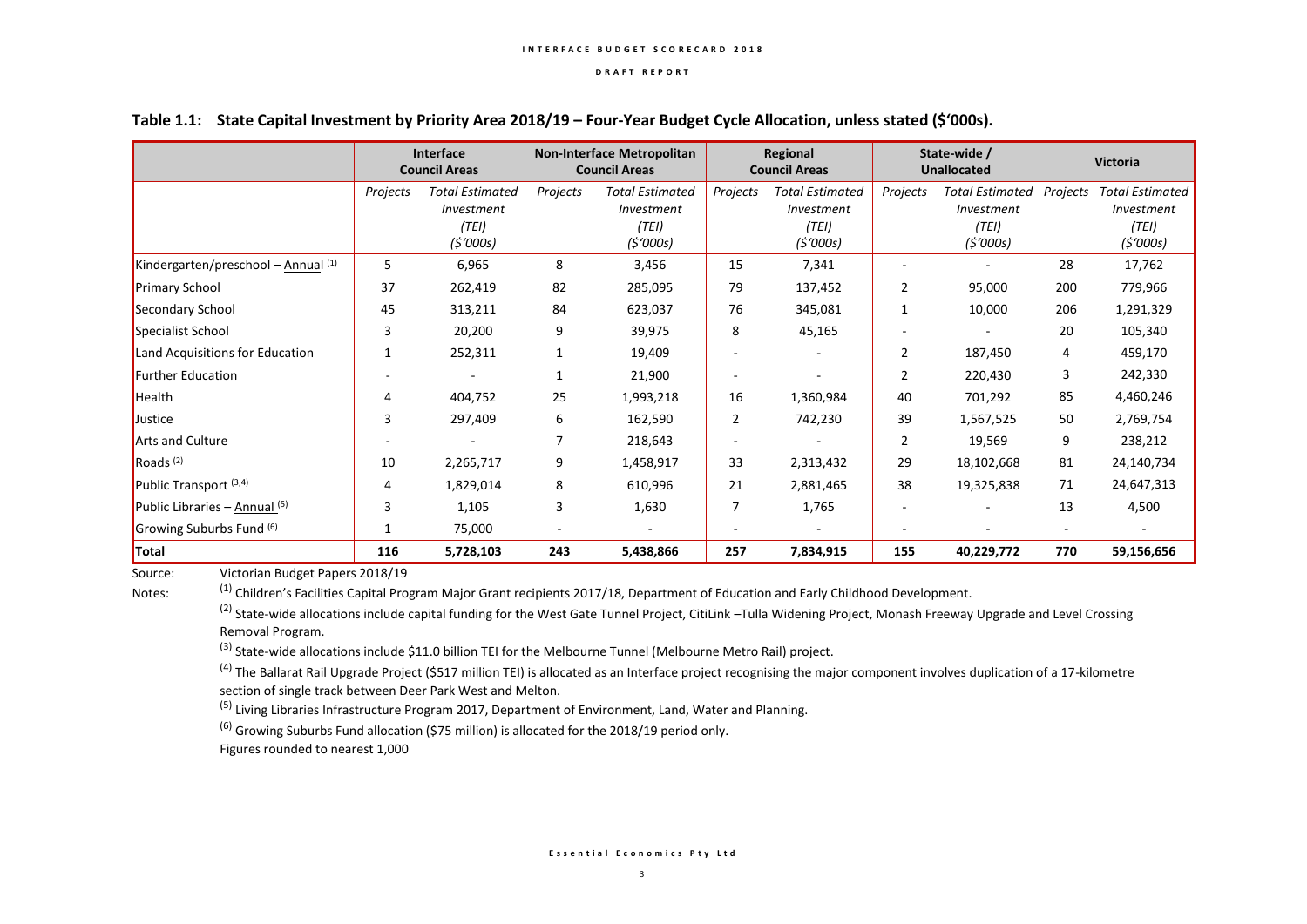## **2** BUDGET CYCLICAL INTERFACE FUNDING ESTIMATES V ESTIMATED **INTERFACE REQUIREMENTS**

### *Key Points*

- 1. Over the current four-year budget period an estimated \$2,858 million in investment is required for critical infrastructure (ie kindergarten/preschool, schools, health, libraries and public transport) in Interface Council areas (refer to "One Melbourne or Two" updated report, Essential Economics 2018). Note that while the majority of funding is a State responsibility, funding support is also required from the Federal Government and Councils, while some infrastructure will be provided by the private sector.
- 2. State funding allocated in the 2017/18 budget over a four-year period represents approximately \$3,090 million (excluding the Growing Suburbs Fund) for these key infrastructure areas, which is above the required four-year requirement. Note, roads funding requirements are not included as a specific measure in the "One Melbourne or Two" report.
- 3. Further funding allocations for Interface infrastructure are likely to arise from unallocated State-wide funding programs, such as:
	- \$120 million for TAFE Facilities Modernisation Program across the State.
	- \$70 million allocated to provide relocatable school buildings to meet expanding demand across the State.
	- \$60 million for train station carparking across the State.
	- \$60 million Medical Equipment Replacement Program and Engineering Infrastructure Replacement Program for public hospitals/health services.
	- \$5 million for metropolitan bus service improvements.
- 4. In this four-year budget cycle, schools and health are adequately funded although this needs to be balanced against under-investment in previous budgets. Areas such as early childhood/kindergarten and libraries are underfunded, and this may result in a shortage of required infrastructure if unallocated State funds and/or private sector funding is not secured.
- 5. The estimated \$233 million 'surplus' in the 2018/19 budget compares to a surplus of \$180 million in the 2017/18 budget and estimated shortfalls in previous budgets of \$920 million (2015/16), \$810 million (2014/15), \$895 million (2013/14) and \$955 million (2012/13). In effect, the four-year funding allocations announced in the 2017/18 and 2018/19 budgets enable Interface Council areas to start 'closing the gap' in terms of cumulative funding deficits generated over the past few years.

A summary of budget allocations against identified service requirements is shown in Table 2.1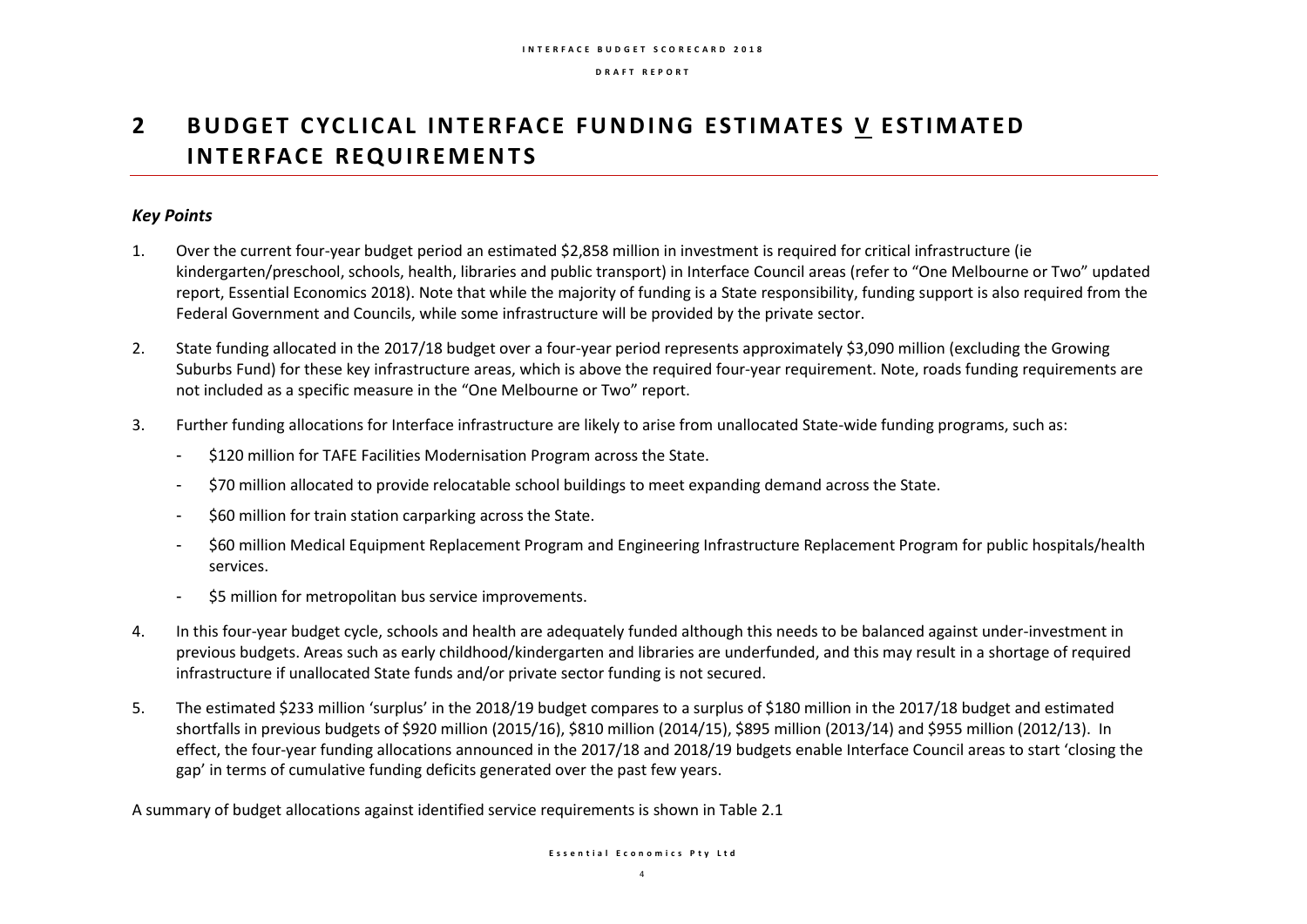|                                                        | <b>Estimated Four Year</b><br><b>Funding</b><br><b>Total Estimated Investment</b><br>(1) | <b>Estimated Four Year</b><br>Requirement<br>(All funding sources) (2) | <b>Funding Surplus</b><br>/Deficit<br>(All funding sources) | <b>Main Funding</b><br><b>Sources</b> | <b>Potential Under-Provision</b><br>(if required funding from all<br>sources is not secured) |
|--------------------------------------------------------|------------------------------------------------------------------------------------------|------------------------------------------------------------------------|-------------------------------------------------------------|---------------------------------------|----------------------------------------------------------------------------------------------|
| Kindergarten/preschool                                 | \$7.0m                                                                                   | \$26.7m                                                                | $-519.7m$                                                   | State/Federal/Private                 | 1,970 places/20 buildings                                                                    |
| Schools (primary, secondary, and<br>land acquisitions) | \$848.1m                                                                                 | \$394.7m                                                               | $+$ \$453.4m                                                | State/Private                         | Adequately funded                                                                            |
| Health                                                 | \$404.9m                                                                                 | \$313.3m                                                               | +\$91.6m                                                    | State/Private                         | Adequately funded                                                                            |
| Libraries                                              | \$1.1                                                                                    | \$6.4m                                                                 |                                                             |                                       |                                                                                              |
| <b>Public Transport</b>                                | \$1,829.0m                                                                               | \$2,116.4m                                                             | $-5287.4m$                                                  | State/Federal                         | 5,750 public transport users                                                                 |
| Total (Critical Infrastructure)                        | \$3,090.1m                                                                               | \$2,857.5m                                                             | +\$232.6m                                                   |                                       |                                                                                              |
| Growing Suburbs Fund                                   | \$75.0m                                                                                  | n/a                                                                    | n/a                                                         | State                                 | n/a                                                                                          |
| Justice                                                | \$297.4m                                                                                 | n/a                                                                    | n/a                                                         | State/Federal                         | n/a                                                                                          |
| Other (roads, special education)                       | \$2,266m                                                                                 | n/a                                                                    | n/a                                                         | Federal/State                         | n/a                                                                                          |
| Total                                                  | \$5,728.5m                                                                               |                                                                        |                                                             |                                       |                                                                                              |

#### **Table 2.1: Budget Cyclical Interface Funding Estimates v Estimated Interface Requirements**

Sources: <sup>(1)</sup> Victorian Budget Papers 2018/19; Children's Facilities Capital Program Major Grant recipients (2017/18); <sup>(2)</sup> Essential Economics, *One Melbourne or Two* – *Implications of Population Growth for Infrastructure and Services in Interface Area*, 2018.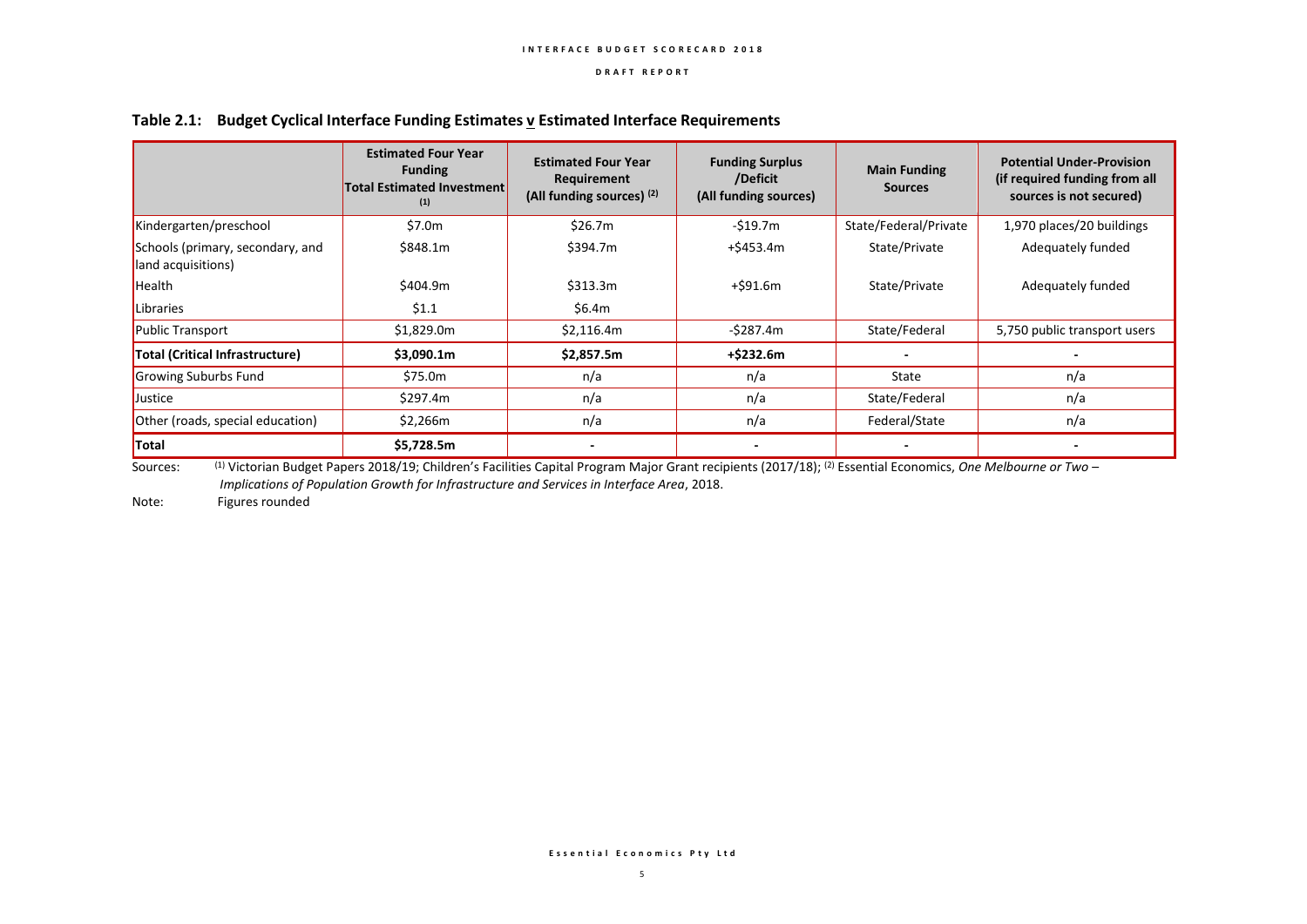## **3 BUDGET FUNDING EQUITY SCORECARD**

### *Key Points*

- 1. Interface Council areas accommodate approximately 24% of Victoria's population and 31% of Metropolitan Melbourne's population (ABS Estimated Resident Population, June 2017 provisional). Over the most recent 5-year period (2012 to 2017), Interface Council areas have been responsible for accommodating 40% of State population growth and 47% of Metropolitan Melbourne population growth.
- 2. Over the 2012 to 2017 period, the population growth rate across the Interface Council areas of +4.0% pa (representing an increase of +271,000 persons over the 5-year period) far outpaced the population growth rate in non-Interface Metropolitan Council areas of +2.0% pa (an increase of +306,000 persons over 5 years) and in Regional Council areas of +1.3% pa (an increase of +93,000 persons over 5 years).
- 3. Over recent years Interface Council areas have started to receive State funding more closely aligned to their share of total population numbers and share of population growth. However, cumulative budget deficits over many years have resulted in significant underfunding in the Interface resulting in a growing gap in provision compared to Non-Interface Metropolitan Council areas. Regional Council areas continue to receive a higher level of funding compared to their population levels and growth rates.
- 4. The 2018/19 Budget allocated 44% of new allocated funding to Interface Council areas, which marks a significant increase from the 24% allocated in the 2017/18 budget, although this level is broadly similar to the 49% allocated for new infrastructure investments in the 2016/17 budget.
- 5. When new and existing funding is considered over the four-year forward estimates, Interface Council areas received 30% of total allocated investment for key infrastructure items, and this compares to 29% funding for Non-Interface Metropolitan Melbourne Council areas and 41% funding for Regional Council areas.
- 6. In the 2018/19 Budget, Interface Council areas were allocated 92% of land acquisition funds for schools (estimated), 39% of kindergarten/preschool funding, 38% of allocated primary school funding, 38% of allocated roads funding and 34% of public transport funding.
- 7. Just 11% of allocated State health funding was directed towards Interface Council areas in the 2018/19 Budget, and this contrasts with 53% of funding for Non-Interface Metropolitan Council areas and 36% for Regional Council areas.
- 8. Interface Council areas received no direct funding allocations for further education or arts and cultural facilities in the 2018/19 Budget.
- 9. Interface Council areas received a specific \$75 million allocation through the Growing Suburbs Fund to be spent in 2018/19 for community infrastructure projects.

**E s s e n t i a l E c o n o m i c s P t y L t d**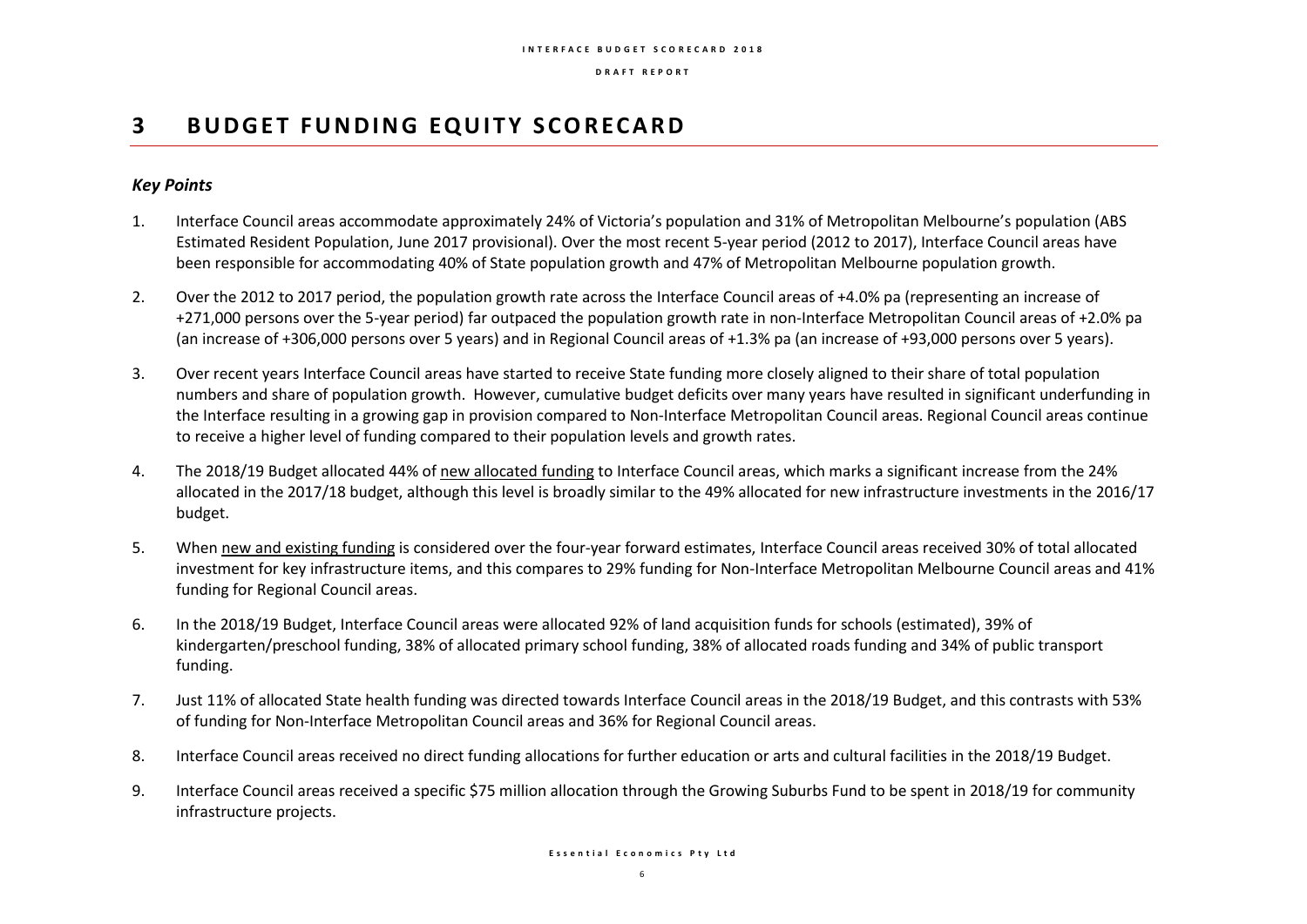#### **I N T E R F A C E B U D G E T S C O R E C A R D 2 0 1 8**

#### **D R A F T R E P O R T**

10. Importantly, the population of Interface Council areas is forecast to continue growing at a faster rate than non-Interface Metropolitan Council areas and Regional Council areas over the next 15 years. The State Government's Victoria in Future 2016 (Department of Environment, Land, Water and Planning) shows that by 2031 Interface Council areas will accommodate 2,335,750 persons (an increase of +765,400 persons compared to 2016 population levels) and the Interface's share of state population will increase from 24% in 2016 to 30% in 2031. In view of these population projections, it is clear that significant and sustained infrastructure funding will be required to support the needs of Interface communities over the coming decades.

State budget allocations by priority area and by geographical location are shown in Tables 3.1 and 3.2, and illustrated in Figures 3.1 and 3.2

|  |  | Table 3.1: Budget Funding by Infrastructure Priority Areas (existing and new funding) |  |
|--|--|---------------------------------------------------------------------------------------|--|
|--|--|---------------------------------------------------------------------------------------|--|

|                                                  | <b>Projects</b>              |                      | <b>Total Funding</b><br>(Allocated and Unallocated) |                        | <b>Allocated Funding Only</b> |                        |  |
|--------------------------------------------------|------------------------------|----------------------|-----------------------------------------------------|------------------------|-------------------------------|------------------------|--|
|                                                  | Number of<br><b>Projects</b> | Share of<br>Projects | <b>TEI</b><br>(000s)                                | <b>Share</b><br>of TEI | <b>TEI</b><br>(000s)          | <b>Share</b><br>of TEI |  |
| Interface Council Areas                          | 116                          | 15.0%                | 5,728,103                                           | 9.7%                   | 5,728,103                     | 30.1%                  |  |
| Non-Interface Metropolitan Council Areas         | 243                          | 31.5%                | 5,438,866                                           | 9.2%                   | 5,438,866                     | 28.6%                  |  |
| <b>Regional Council Areas</b>                    | 257                          | 33.3%                | 7,834,915                                           | 13.2%                  | 7,834,915                     | 41.2%                  |  |
| State-wide / Unallocated / location non-specific | 155                          | 20.1%                | 40,229,772                                          | 68.0%                  | $\overline{a}$                | ۰                      |  |
| <b>Total</b>                                     | 771                          | 100.0%               | 59,156,656                                          | 100.0%                 | 19,001,884                    | 100.0%                 |  |

Sources: Victorian Budget Papers 2018/19, Children's Facilities Capital Program Major Grant recipients 2017 and Living Libraries Infrastructure Program 2017. Figures rounded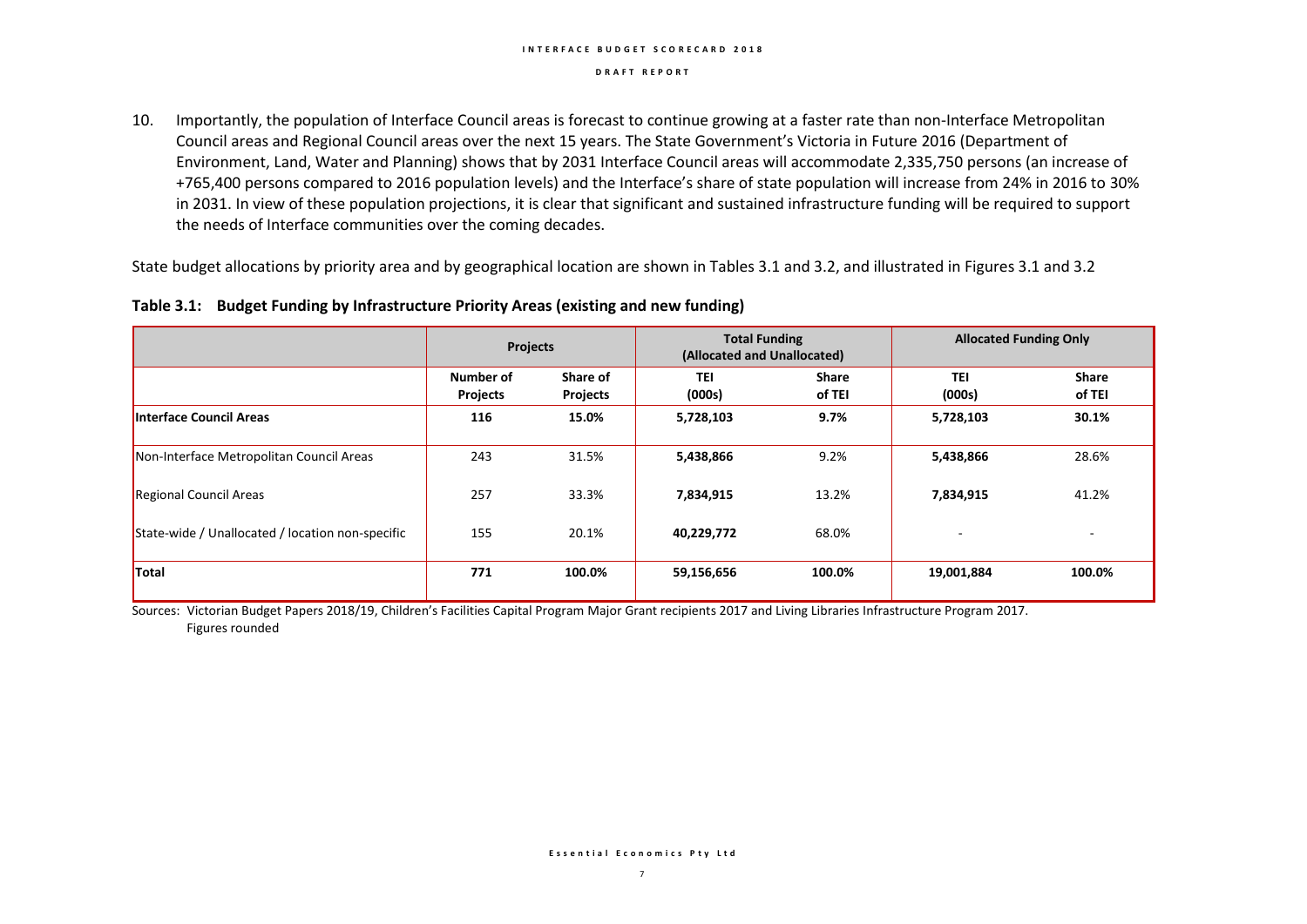|                                       | <b>Interface</b><br><b>Council Areas</b> |            | <b>Non-Interface Metropolitan</b><br><b>Council Areas</b> |            | Regional<br><b>Council Areas</b> |            | <b>Total</b> |            |
|---------------------------------------|------------------------------------------|------------|-----------------------------------------------------------|------------|----------------------------------|------------|--------------|------------|
|                                       | Projects                                 | Investment | Projects                                                  | Investment | Projects                         | Investment | Projects     | Investment |
| Early Childhood/Kindergarten - Annual | 17.9%                                    | 39.2%      | 28.6%                                                     | 19.5%      | 53.6%                            | 41.3%      | 100.0%       | 100.0%     |
| Primary School                        | 18.7%                                    | 38.3%      | 41.4%                                                     | 41.6%      | 39.9%                            | 20.1%      | 100.0%       | 100.0%     |
| Secondary School                      | 22.0%                                    | 24.4%      | 41.0%                                                     | 48.6%      | 37.1%                            | 26.9%      | 100.0%       | 100.0%     |
| Specialist School                     | 15.0%                                    | 19.2%      | 45.0%                                                     | 37.9%      | 40.0%                            | 42.9%      | 100.0%       | 100.0%     |
| Land Acquisitions for Education       | 50.0%                                    | 92.9%      | 50.0%                                                     | 7.1%       | 0.0%                             | 0.0%       | 100.0%       | 100.0%     |
| <b>Further Education</b>              | $0.0\%$                                  | $0.0\%$    | 100.0%                                                    | 100.0%     | 0.0%                             | 0.0%       | 100.0%       | 100.0%     |
| Health                                | 8.9%                                     | 10.8%      | 55.6%                                                     | 53.0%      | 35.6%                            | 36.2%      | 100.0%       | 100.0%     |
| Justice                               | 27.3%                                    | 24.7%      | 54.5%                                                     | 13.5%      | 18.2%                            | 61.7%      | 100.0%       | 100.0%     |
| Arts and Culture                      | $0.0\%$                                  | $0.0\%$    | 100.0%                                                    | 100.0%     | 0.0%                             | 0.0%       | 100.0%       | 100.0%     |
| Roads                                 | 19.2%                                    | 37.5%      | 17.3%                                                     | 24.2%      | 63.5%                            | 38.3%      | 100.0%       | 100.0%     |
| <b>Public Transport</b>               | 12.1%                                    | 34.4%      | 24.2%                                                     | 11.5%      | 63.6%                            | 54.1%      | 100.0%       | 100.0%     |
| Public Libraries - Annual             | 23.1%                                    | 24.6%      | 23.1%                                                     | 36.2%      | 53.8%                            | 39.2%      | 100.0%       | 100.0%     |
| Growing Suburbs Fund                  | 100.0%                                   | 100.0%     | 0.0%                                                      | 0.0%       | 0.0%                             | 0.0%       | 100.0%       | 100.0%     |

## **Table 3.2: Budget Funding Equity Scorecard (Allocated Funding Only), by Geographical Area**

Source: Victorian Budget Papers 2018/19, Children's Facilities Capital Program Major Grant recipients 2017/18 and Living Libraries Infrastructure Program 2017 Figures rounded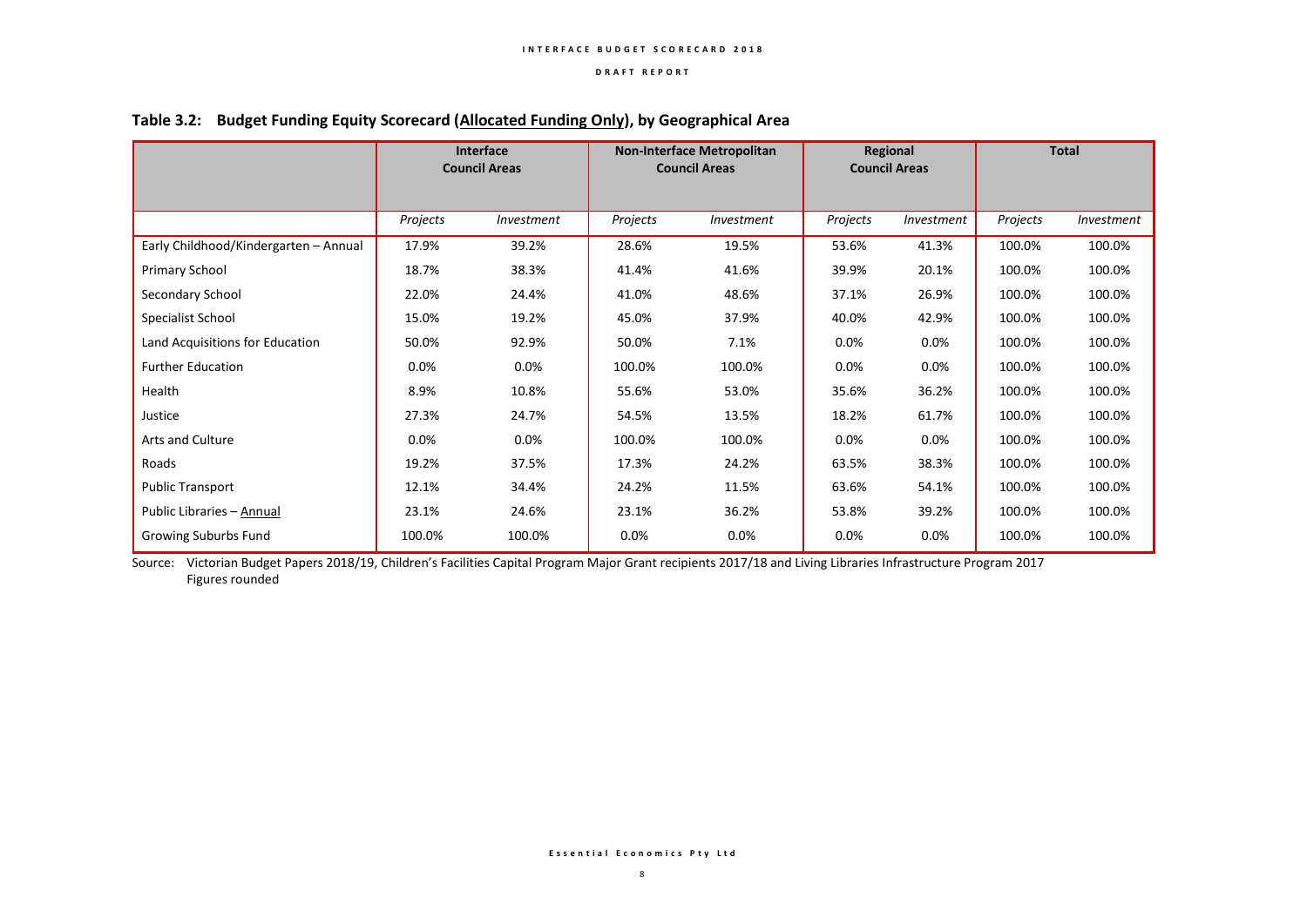



Source: ABS, 3218.0 Regional Population Growth, Australia and Table 3.1.

**E s s e n t i a l E c o n o m i c s P t y L t d**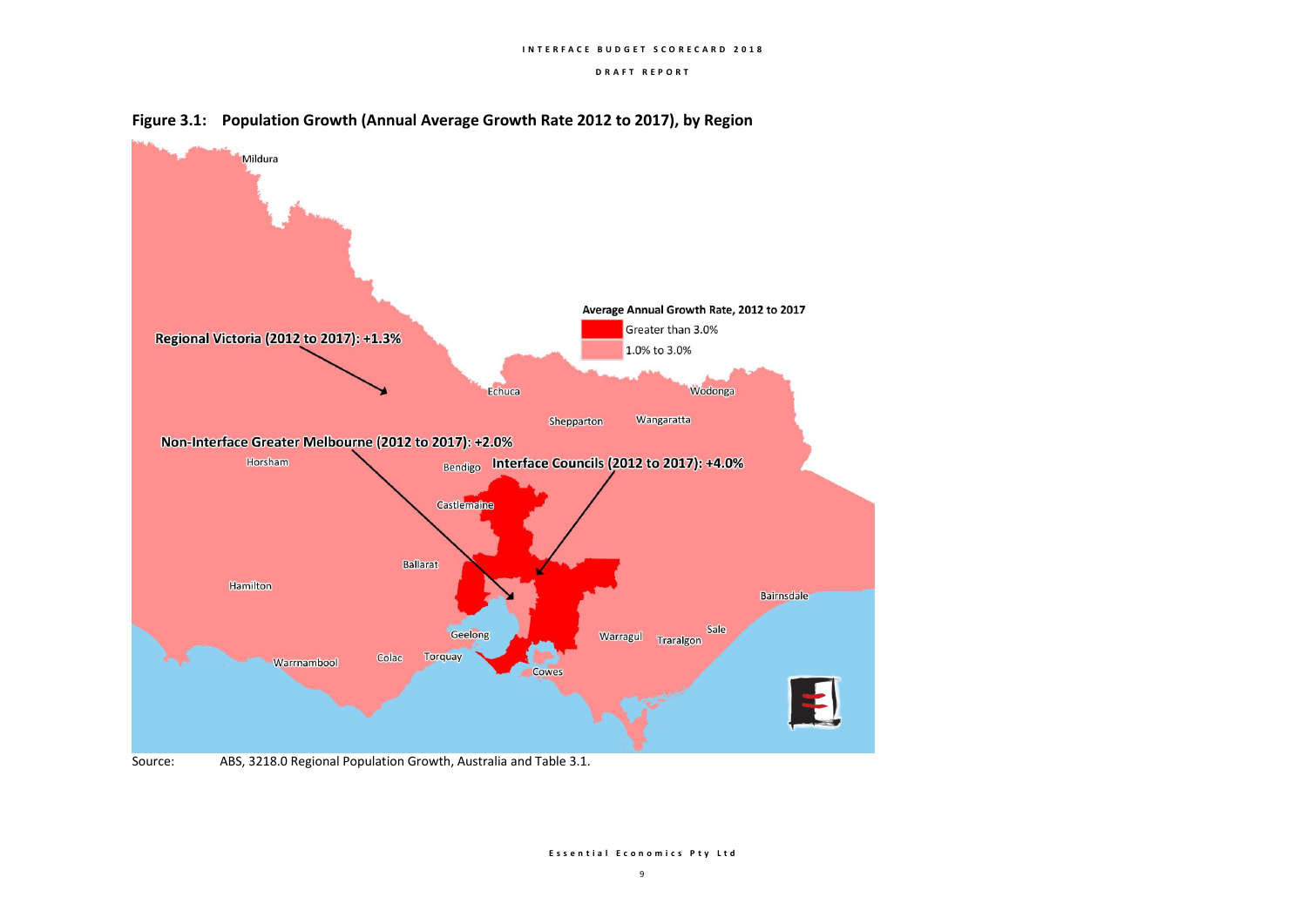



Source: ABS, 3218.0 Regional Population Growth, Australia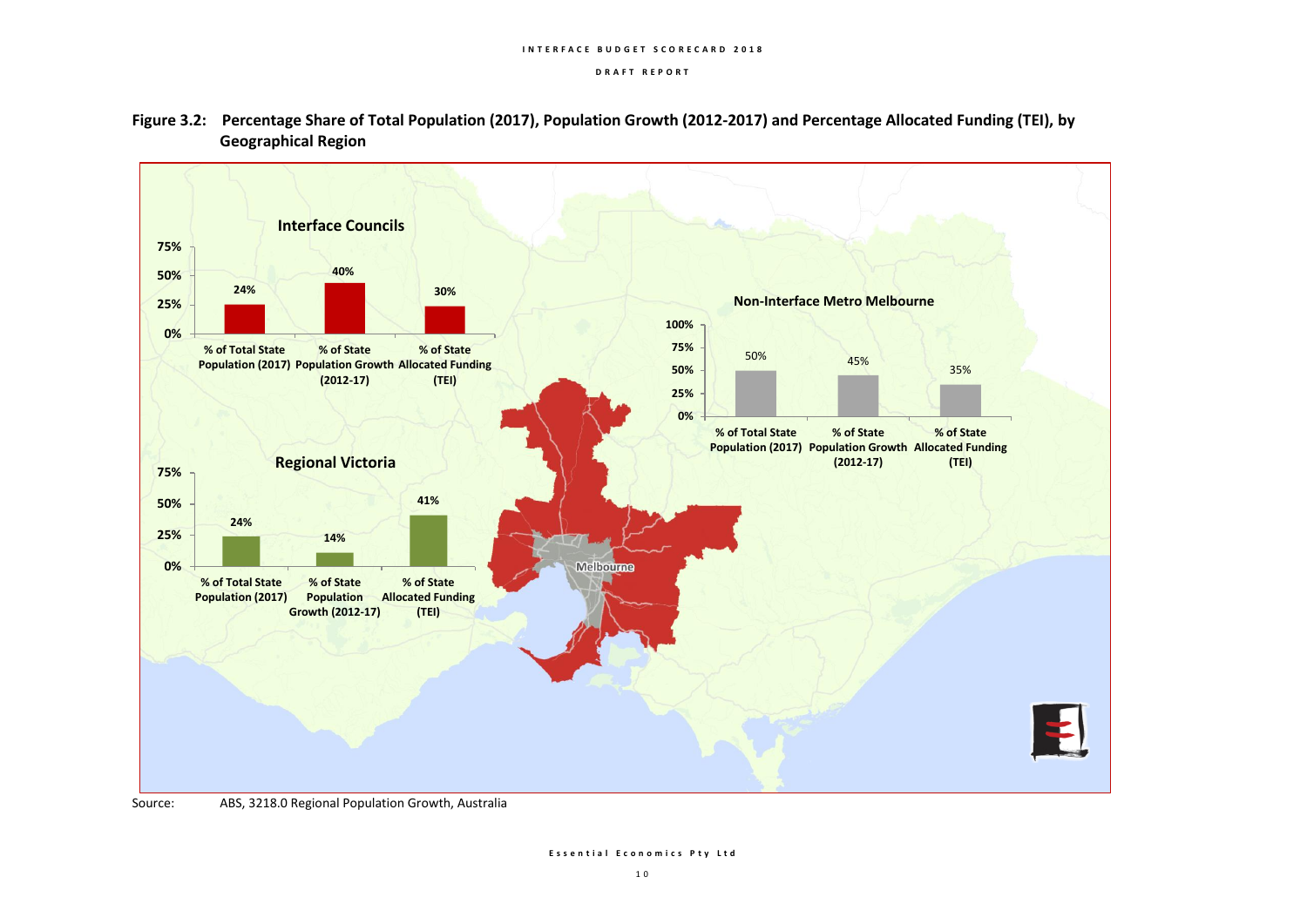## **4 EM P LOY M E N T S C O R E C A R D**

- 1. The unemployment rate in Interface Council areas was 7.0% as of December 2017. This is significantly higher than rates for both Non-Interface Metropolitan Council areas (5.7%) and Regional Council areas (5.4%). As of December 2017, 38% of all unemployed persons in Metropolitan Melbourne were labour force participants from Interface Council areas (approximately 62,000 persons), which is higher than the 33% labour force contribution these Interface areas make to Metropolitan Melbourne's overall labour force.
- 2. ABS Place of Work data (2016) shows local job provision in Interface Council areas is very low at only 0.57 jobs per workforce participant. The 2016 figure represents only a slight improvement in provision over the past decade from 0.55 jobs per workforce participant in 2006. In contrast, Non-Interface Metropolitan Council areas continue to provide approximately 1 job per workforce participant, while job provision in Regional Council areas has improved over the past decade from 0.83 jobs per workforce participant in 2006 to 0.90 jobs per workforce participant in 2016.

Employment data is shown in Table 4.1

**E s s e n t i a l E c o n o m i c s P t y L t d**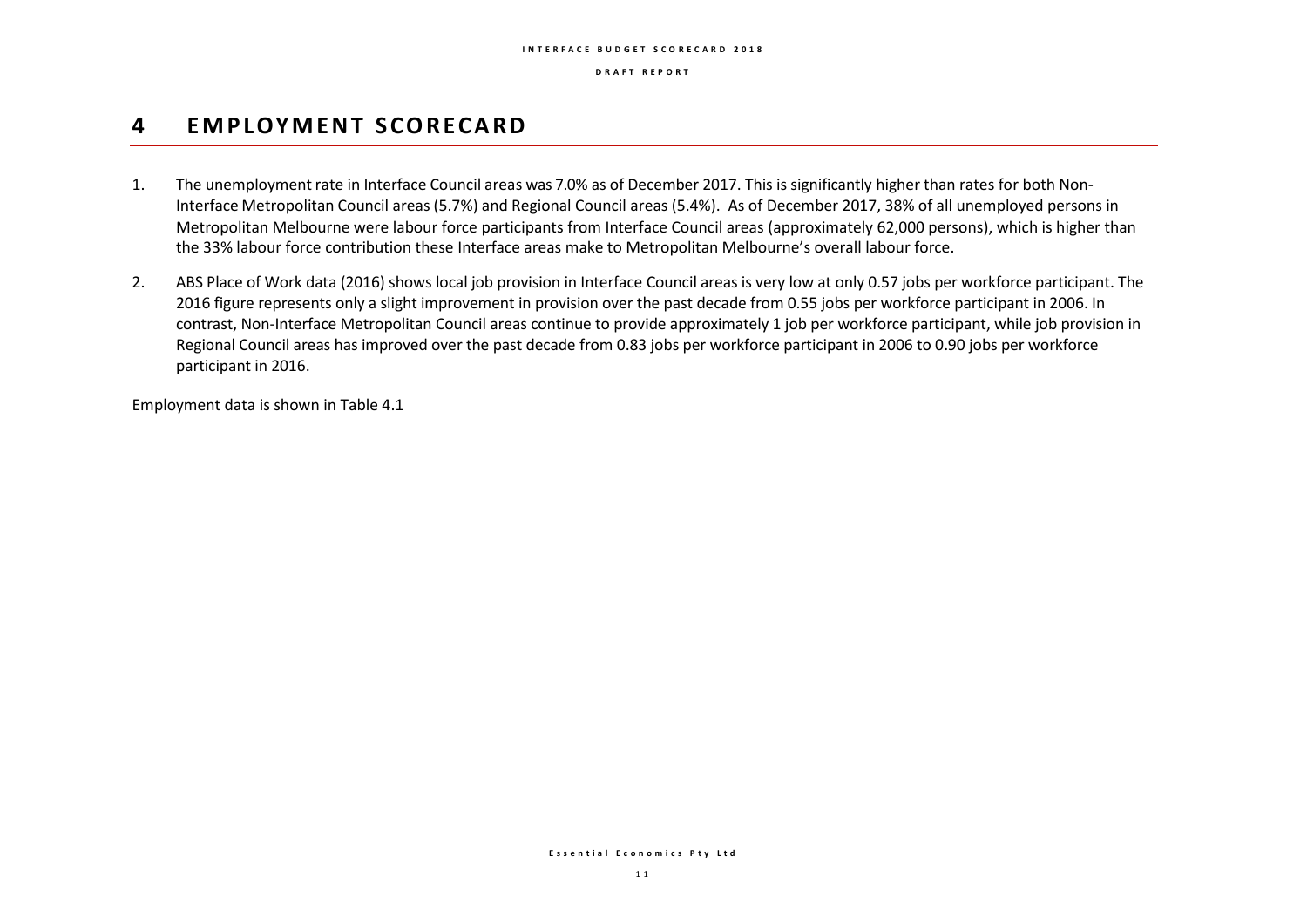|                                                            | Interface<br><b>Council Areas</b>                  | <b>Non-Interface Metropolitan</b><br><b>Council Areas</b> | Regional<br><b>Council Areas</b>                   |
|------------------------------------------------------------|----------------------------------------------------|-----------------------------------------------------------|----------------------------------------------------|
| Unemployment Rate<br>(December 2017) $(1)$                 | 7.0%                                               | 5.7%                                                      | 5.4%                                               |
| Unemployment Rate<br>(December 2016) $(1)$                 | 6.6%                                               | 5.5%                                                      | 5.7%                                               |
| Unemployment Rate<br>(December 2015) $(1)$                 | 6.9%                                               | 5.8%                                                      | 5.8%                                               |
| <b>Unemployment Rate</b><br>(December 2014) $(1)$          | 7.1%                                               | 6.5%                                                      | 6.3%                                               |
| Unemployment Rate<br>(December 2013) $(2)$                 | 6.5%                                               | 5.7%                                                      | 5.4%                                               |
| <b>Unemployment Rate</b><br>(December 2012) <sup>(2)</sup> | 6.0%                                               | 5.2%                                                      | 5.7%                                               |
| Unemployment Rate<br>(December 2011) <sup>(2)</sup>        | 5.6%                                               | 4.7%                                                      | 5.2%                                               |
| <b>Employment Self-Sufficiency Rate</b><br>$(2016)^{(3)}$  | 0.57 jobs provided<br>per labour force participant | 1.07 jobs provided<br>per labour force participant        | 0.90 jobs provided<br>per labour force participant |
| Employment Self-Sufficiency Rate<br>$(2011)^{(3)}$         | 0.51 jobs provided<br>per labour force participant | 0.98 jobs provided<br>per labour force participant        | 1.07 jobs provided<br>per labour force participant |
| <b>Employment Self-Sufficiency Rate</b><br>$(2006)^{(4)}$  | 0.55 jobs provided<br>per labour force participant | 1.00 jobs provided<br>per labour force participant        | 0.83 jobs provided<br>per labour force participant |

#### **Table 4.1: Economic Development Scorecard – Employment and Unemployment**

Sources: <sup>(1)</sup> Australian Government Department of Employment – Small Area Labour Markets (December 2014, 2015, 2016, 2017)<sup>(2)</sup> DEEWR – Small Area Labour Markets (December 2011, 2012, and 2013); (3) ABS Place of Work (2011 and 2016); (4) ABS Journey to Work (2006).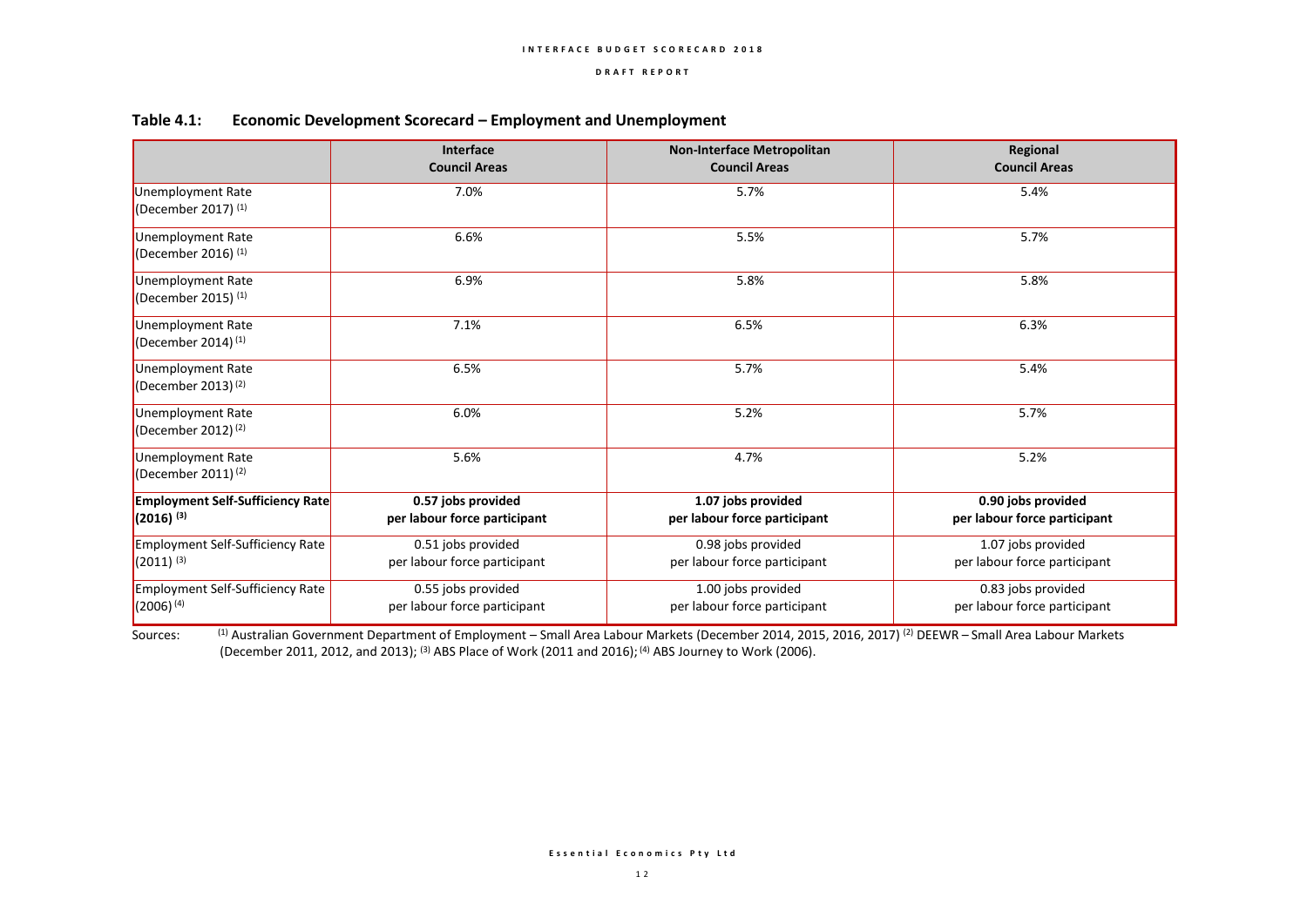## **5 N E W B U I L D I N G I N V E S T M E N T S C O R E C A R D**

- 1. In 2017, Interface Council areas secured 26% of all new building investment (measured by the value of approved building permits) across the State which is down from 27% in 2016, and the same as the 2012 proportion. New building investment equated to \$9.2 billion over the year, up from \$8.6 billion the previous year and \$4.4 billion in 2012. The 2017 figure represents an expansion in new building investment in the Interface of approximately +\$0.6 billion (or +7%) over the 12 months, which is well below the uplift experienced in Non-Interface Metropolitan Council areas (+12%) and Regional Council areas (+21%) over the year.
- 2. New building investment tends to vary by year due to the 'bulkiness' of certain major investments, and such variations therefore need not necessarily relate to macro-economic conditions. In this regard an assessment of the longer-term trend is more useful. Five-year investment trends for Interface Council areas show an increase in new building investment from \$4.4 billion in 2012 to \$9.2 billion in 2017, which equates to an average annual growth rate of +16% in investment over the period. This is below the five-year investment trend for Non-Interface Metropolitan Council areas (+18% pa), but well above the investment trend for Regional Council areas (+12% pa) over the 2012-2017 period.
- 3. The main focus of investment in Interface Council areas in 2017 remains domestic dwelling construction (\$7.0 billion or 76% of all investment), which represents an increase of +\$1.0 billion (or +17%) over the 12 months. Over the same period the Interface's share of state-wide domestic dwelling investment increased from 36% in 2016 to 37% in 2017, highlighting the ongoing importance of Interface Council areas in providing new dwelling supply to support Victoria's expanding population.
- 4. In 2017 Interface Council areas secured a smaller proportion of new State building investment in hospital/healthcare (21%, down from 37% in 2016), while the proportion of State investment in new public buildings declined from 21% in 2016 to 18% in 2017 (although the actual value of building investment increased from \$473 million to \$554 million over the 12-month period). The five-year trend for these key areas of community infrastructure investment shows Interface Council areas securing 18% of hospital/healthcare building investment (compared to 54% for Non-Interface Council areas and 28% for Regional Council areas) and 23% of public building investment over the period (compared to 56% for Non-Interface Council areas and 21% for Regional Council areas).
- 5. Between 2016 and 2017, Interface Council areas recorded decreases in commercial building investment from \$867 million to \$787 million, industrial building investment from \$234 million to \$160 million, and retail building investment from \$345 million to \$307 million. The five-year trend for these sectors shows Interface Council areas securing 18% of State commercial building investment compared to 69% for Non-Interface Council areas and 13% for Regional Council areas; 27% of industrial building investment compared to 40% for Non-Interface Council areas and 33% for Regional Council areas; and 21% of retail building investment compared to 62% for Non-Interface Council areas and 16% for Regional Council areas.

New building investment data is shown in Table 5.1 and Figures 5.1 and 5.2. Note, values are expressed in current prices, unadjusted for inflation.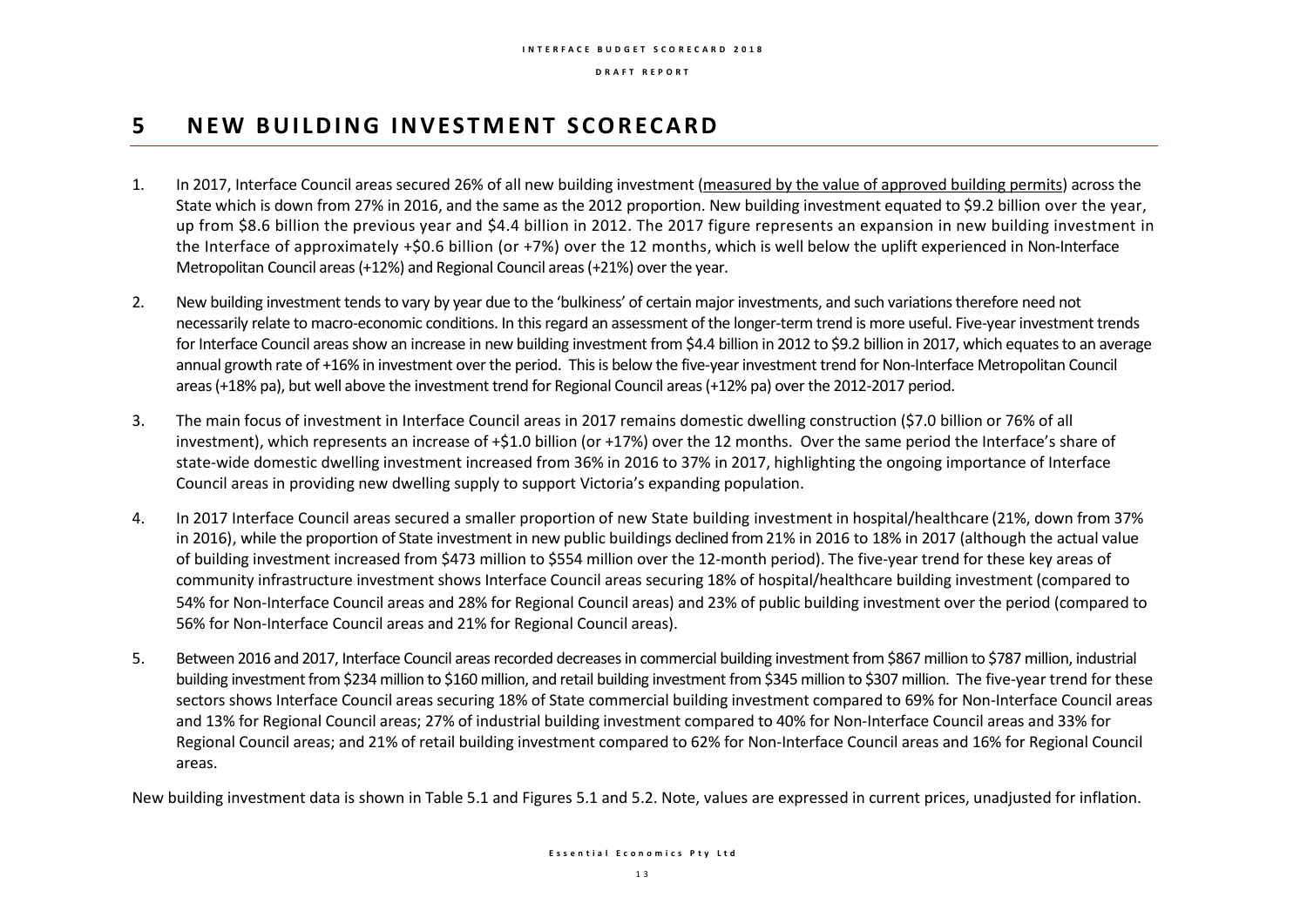|                         | 2012                           |                              | 2013     |                              | 2014      |                              | 2015                                     |                              | 2016      |                              |          | 2017                         | 2012-2017 |                              |
|-------------------------|--------------------------------|------------------------------|----------|------------------------------|-----------|------------------------------|------------------------------------------|------------------------------|-----------|------------------------------|----------|------------------------------|-----------|------------------------------|
|                         | Value                          | <b>State</b><br><b>Share</b> | Value    | <b>State</b><br><b>Share</b> | Value     | <b>State</b><br><b>Share</b> | Value                                    | <b>State</b><br><b>Share</b> | Value     | <b>State</b><br><b>Share</b> | Value    | <b>State</b><br><b>Share</b> | Value     | <b>State</b><br><b>Share</b> |
|                         | <b>Interface Council Areas</b> |                              |          |                              |           |                              |                                          |                              |           |                              |          |                              |           |                              |
| Commercial              | \$237m                         | 14%                          | \$344m   | 21%                          | \$326m    | 18%                          | \$506m                                   | 16%                          | \$867m    | 21%                          | \$787m   | 18%                          | \$3,067m  | 18%                          |
| Domestic                | \$3,423m                       | 36%                          | \$2,494m | 35%                          | \$4,061m  | 35%                          | \$5,101m                                 | 34%                          | \$5,978m  | 36%                          | \$6,975m | 37%                          | \$28,032m | 36%                          |
| Hospital/healthcare     | \$65m                          | 13%                          | \$54m    | 14%                          | \$46m     | 5%                           | \$126m                                   | 12%                          | \$343m    | 37%                          | \$234m   | 21%                          | \$868m    | 18%                          |
| Industrial              | \$88m                          | 21%                          | \$110m   | 39%                          | \$83m     | 16%                          | \$140m                                   | 25%                          | \$234m    | 38%                          | \$160m   | 26%                          | \$815m    | 27%                          |
| <b>Public Buildings</b> | \$259m                         | 23%                          | \$259m   | 33%                          | \$293m    | 32%                          | \$449m                                   | 25%                          | \$473m    | 21%                          | \$554m   | 18%                          | \$2,287m  | 23%                          |
| Residential             | \$53m                          | 2%                           | \$54m    | 2%                           | \$102m    | 3%                           | \$185m                                   | 3%                           | \$373m    | 7%                           | \$203m   | 3%                           | \$970m    | 4%                           |
| Retail                  | \$269m                         | 36%                          | \$186m   | 24%                          | \$212m    | 23%                          | \$415m                                   | 19%                          | \$345m    | 21%                          | \$307m   | 17%                          | \$1,734m  | 21%                          |
| Total                   | \$4,394m                       | 26%                          | \$3,501m | 26%                          | \$5,123m  | 25%                          | \$6,922m                                 | 23%                          | \$8,613m  | 27%                          | \$9,220m | 26%                          | \$37,773m | 25%                          |
|                         |                                |                              |          |                              |           |                              | Non-Interface Metropolitan Council Areas |                              |           |                              |          |                              |           |                              |
| Commercial              | \$1,221m                       | 74%                          | \$1,154m | 69%                          | \$1,110m  | 62%                          | \$2,240m                                 | 70%                          | \$2,921m  | 70%                          | \$3,047m | 68%                          | \$11,693  | 69%                          |
| Domestic                | \$3,313m                       | 35%                          | \$2,739m | 38%                          | \$4,453m  | 39%                          | \$6,485m                                 | 43%                          | \$7,155m  | 43%                          | \$7,636m | 41%                          | \$31,781  | 40%                          |
| Hospital/healthcare     | \$311m                         | 62%                          | \$284m   | 75%                          | \$591m    | 61%                          | \$442m                                   | 44%                          | \$438m    | 47%                          | \$586m   | 54%                          | \$2,652   | 54%                          |
| Industrial              | \$232m                         | 55%                          | \$117m   | 41%                          | \$149m    | 28%                          | \$241m                                   | 42%                          | \$223m    | 36%                          | \$261m   | 42%                          | \$1,223   | 40%                          |
| <b>Public Buildings</b> | \$606m                         | 53%                          | \$342m   | 43%                          | \$374m    | 41%                          | \$1,107m                                 | 61%                          | \$1,326m  | 58%                          | \$1,863  | 61%                          | \$5,618   | 56%                          |
| Residential             | \$2,800m                       | 94%                          | \$2,297m | 88%                          | \$3,576m  | 94%                          | \$5,271m                                 | 94%                          | \$5,035m  | 92%                          | \$5,819  | 94%                          | \$24,798  | 93%                          |
| Retail                  | \$359m                         | 47%                          | \$479m   | 62%                          | \$525m    | 56%                          | \$1,468m                                 | 69%                          | \$1,025m  | 61%                          | \$1,170  | 65%                          | \$5,026   | 62%                          |
| Total                   | \$8,842m                       | 52%                          | \$7,412m | 54%                          | \$10,778m | 53%                          | \$17,254m                                | 59%                          | \$18,123m | 57%                          | \$20,382 | 57%                          | \$82,791  | 56%                          |
|                         |                                |                              |          |                              |           |                              | <b>Regional Council Areas</b>            |                              |           |                              |          |                              |           |                              |
| Commercial              | \$184m                         | 11%                          | \$163m   | 10%                          | \$359m    | 20%                          | \$445m                                   | 14%                          | \$397m    | 9%                           | \$632m   | 14%                          | \$2,180   | 13%                          |
| Domestic                | \$2,731m                       | 29%                          | \$1,899m | 27%                          | \$3,003m  | 26%                          | \$3517m                                  | 23%                          | \$3,690m  | 22%                          | \$4,159m | 22%                          | \$18,999  | 24%                          |
| Hospital/healthcare     | \$122m                         | 24%                          | \$43m    | 11%                          | \$334m    | 34%                          | \$445m                                   | 44%                          | \$145m    | 16%                          | \$275m   | 25%                          | \$1,364   | 28%                          |
| Industrial              | \$102m                         | 24%                          | \$59m    | 21%                          | \$295m    | 56%                          | \$187m                                   | 33%                          | \$166m    | 27%                          | \$195m   | 32%                          | \$1,004   | 33%                          |
| Public Buildings        | \$285m                         | 25%                          | \$187m   | 24%                          | \$237m    | 26%                          | \$258m                                   | 14%                          | \$490m    | 21%                          | \$640m   | 21%                          | \$2,097   | 21%                          |
| Residential             | \$128m                         | 4%                           | \$273m   | 10%                          | \$141m    | 4%                           | \$177m                                   | 3%                           | \$92m     | 2%                           | \$173m   | 3%                           | \$984     | 4%                           |
| Retail                  | \$129m                         | 17%                          | \$112m   | 14%                          | \$193m    | 21%                          | \$254m                                   | 12%                          | \$310m    | 18%                          | \$311m   | 17%                          | \$1,309   | 16%                          |
| Total                   | \$3,681m                       | 22%                          | \$2,736m | 20%                          | \$4,562m  | 22%                          | \$5,283m                                 | 18%                          | \$5,290m  | 17%                          | \$6,385m | 18%                          | \$27,937  | 19%                          |

#### **Table 5.1: Economic Development Scorecard – Building Investment, 2012-2017**

Source: Victorian Building Authority (unpublished data); Values expressed in current prices, unadjusted for inflation. Figures rounded

**E s s e n t i a l E c o n o m i c s P t y L t d**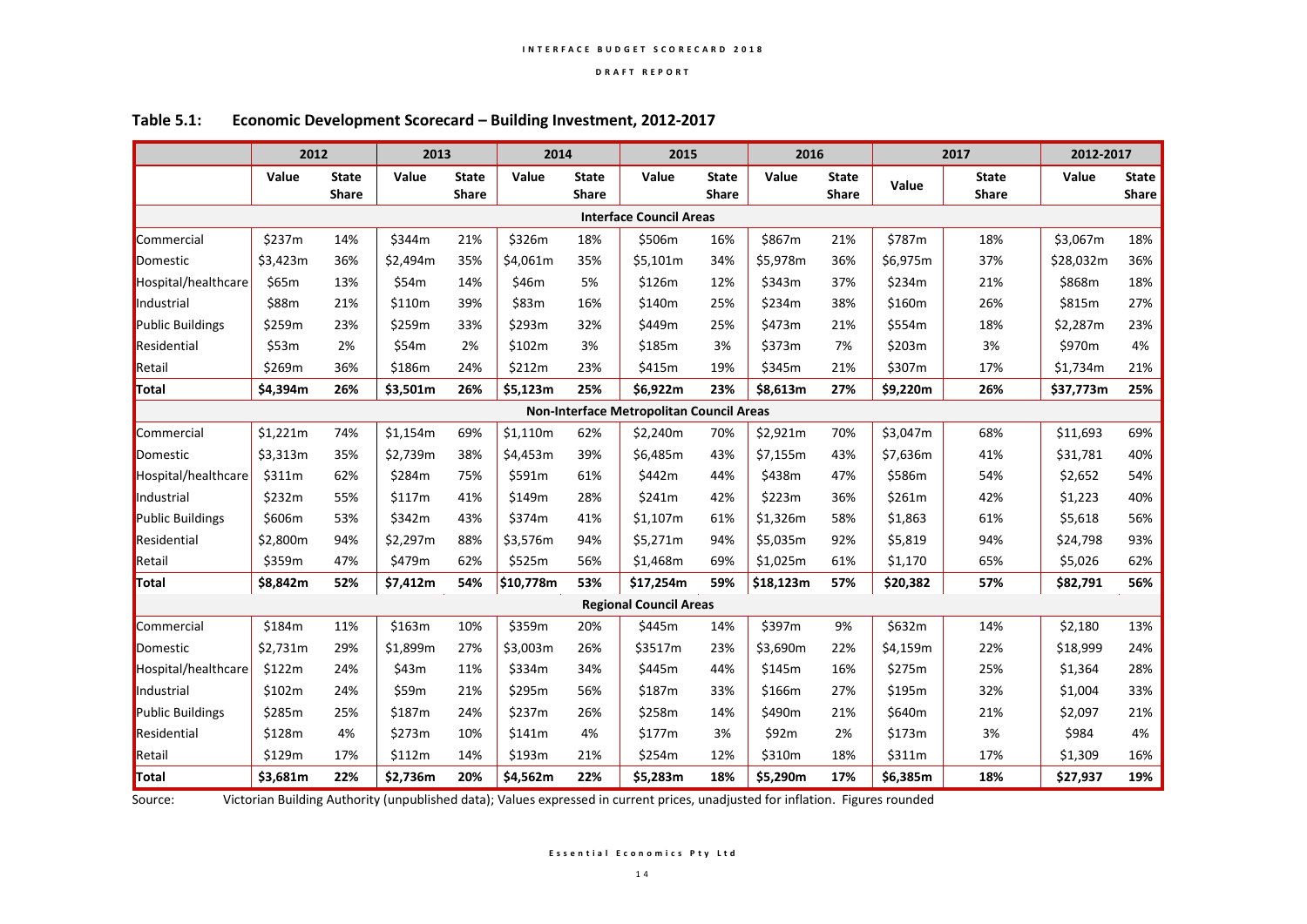#### **I N T E R F A C E B U D G E T S C O R E C A R D 2 0 1 8**

#### **D R A F T R E P O R T**



**Figure 5.1: New Building Investment Trends by Building Type, Interface Council Areas, 2012 to 2017**

Source: Victorian Building Authority (unpublished data)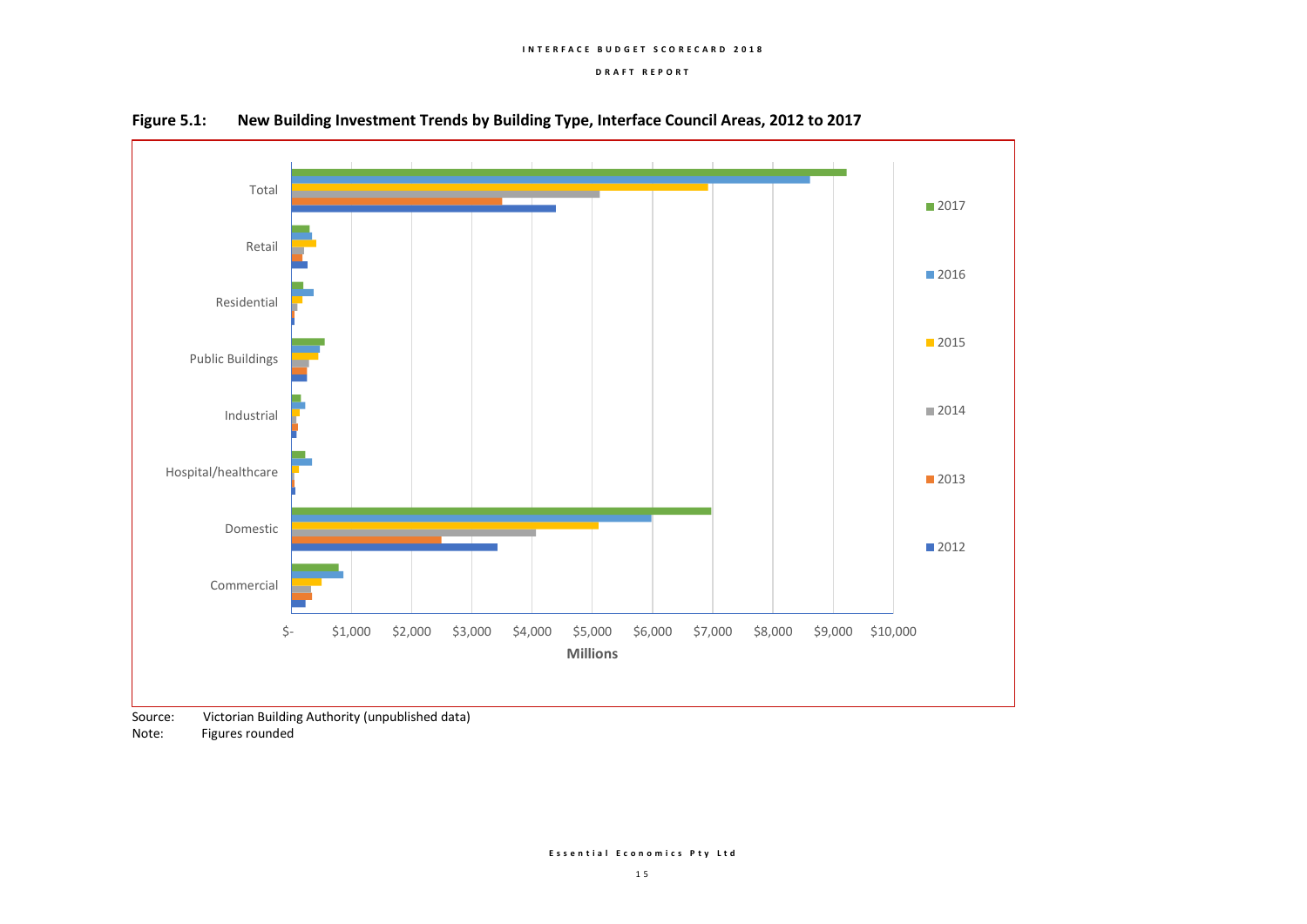#### **I N T E R F A C E B U D G E T S C O R E C A R D 2 0 1 8**

#### **D R A F T R E P O R T**



**Figure 5.2: Trends in the Share (%) of Total Victorian New Building Investment by Region, 2012 to 2017**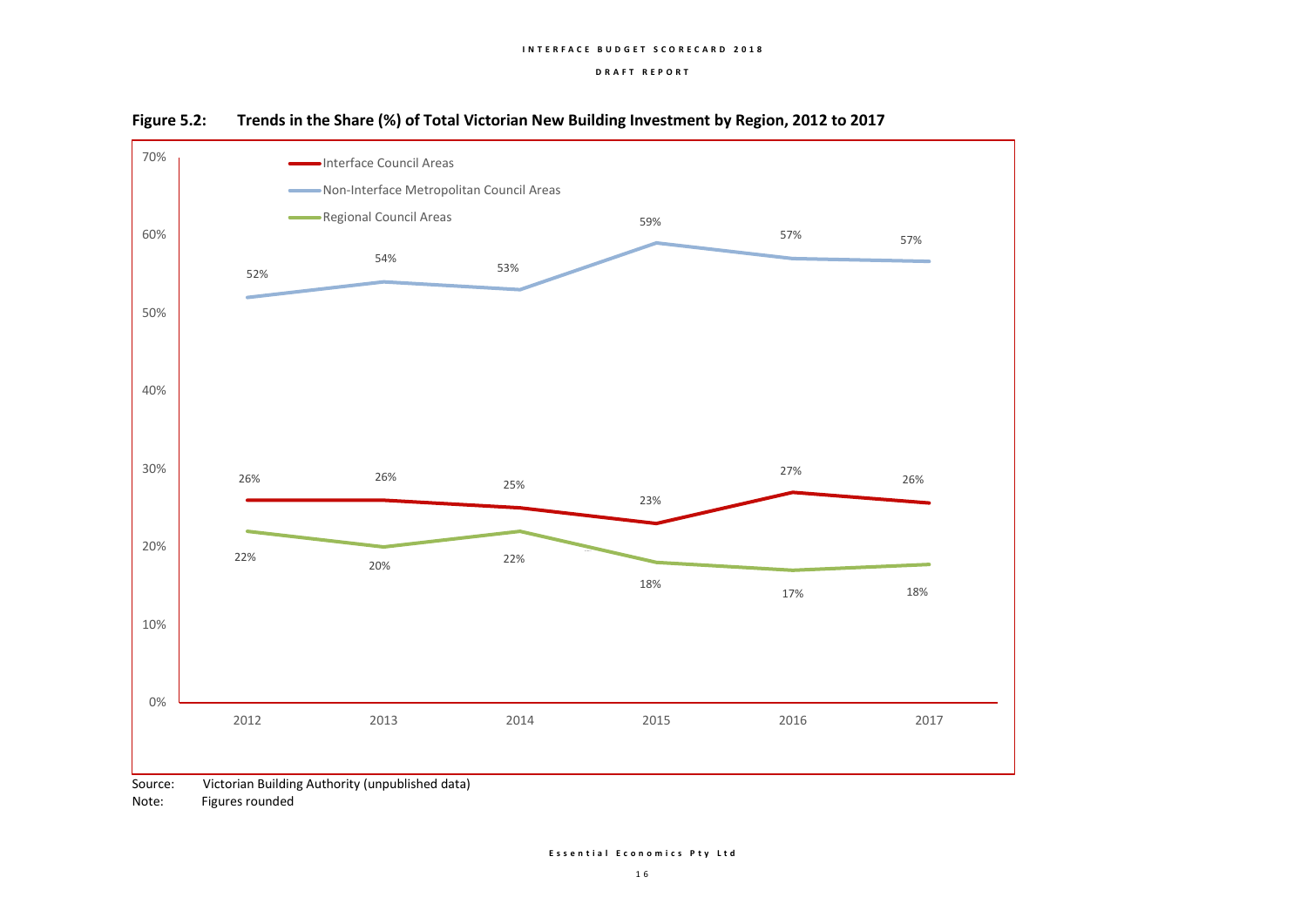## **6 ECONOMIC OUTPUT SCORECARD**

- 1. Economic output data for 2015/16 (latest available from id National Indicators data), as measured in Gross State Product (GSP), highlights the relative lack of economic infrastructure, capital investment, established industry sectors, supply chains and employment in Interface Council areas. Interface Council areas contributed just \$56 billion (or 15%) to Victoria's GSP of \$370 billion for the 2015/16 financial year.
- 2. The proportional contribution of Interface Council areas to Victoria's GSP in 2015/16 of 15% represents an increase from 14% in 2014/15, while GSP growth of 14% over the past 12 months (from \$48.8 billion to \$55.5 billion) is twice the state average (7%) over this period.
- 3. However, the GSP contribution of Interface Council areas (15% in 2015/16) remains well below those of Non-Interface Metropolitan Council areas (66%) and Regional Council areas (19%), with these ratios only shifting marginally between 2010/11 and 2015/16, as shown in Table 6.1.
- 4. This data highlights the fact that many Interface labour force participants are involved in economic-generating activities outside the Interface (predominantly in other metropolitan areas), as Interface Council areas contribute 25% of the total State labour force, but only generate 15% of Victoria's GSP, as noted above.
- 5. In contrast, Non-Interface Metropolitan Council areas provide 52% of total State labour force and generate 66% of Victoria's GSP, while Regional Council areas provide 23% of the State's total labour force and generate 19% of Victoria's GSP.

|                                          | 2010/11              |                                      | 2013/14             |                                      |                      | 2014/15                                            | 2015/16             |                                      |
|------------------------------------------|----------------------|--------------------------------------|---------------------|--------------------------------------|----------------------|----------------------------------------------------|---------------------|--------------------------------------|
|                                          | <b>GSP</b><br>Value  | Proportion<br>of State<br><b>GSP</b> | <b>GSP</b><br>Value | Proportion<br>of State<br><b>GSP</b> | <b>GSP</b><br>Value  | <b>Proportion of</b><br><b>State</b><br><b>GSP</b> | <b>GSP</b><br>Value | Proportion<br>of State<br><b>GSP</b> |
| Interface Council Areas                  | \$42.2b              | 13%                                  | \$46.7b             | 14%                                  | \$48.8b              | 14%                                                | \$55.5b             | 15%                                  |
| Non-Interface Metropolitan Council Areas | \$210.2 <sub>b</sub> | 67%                                  | \$223.6b            | 67%                                  | \$230.3 <sub>b</sub> | 67%                                                | \$245.6b            | 66%                                  |
| <b>Regional Council Areas</b>            | \$61.2 <sub>b</sub>  | 20%                                  | \$62.9 <sub>b</sub> | 19%                                  | \$65.6b              | 19%                                                | \$68.8b             | 19%                                  |
| <b>Victoria</b>                          | \$313.6b             | 100%                                 | \$333.2b            | 100%                                 | \$344.7b             | 100.0%                                             | \$369.9b            | 100.0%                               |

#### **Table 6.1: Economic Output Scorecard – Gross State Product (GSP) 2010/11 to 2015/16**

Source: id National Economic Indicators Series – id Consulting and National Institute of Economic and Industry Research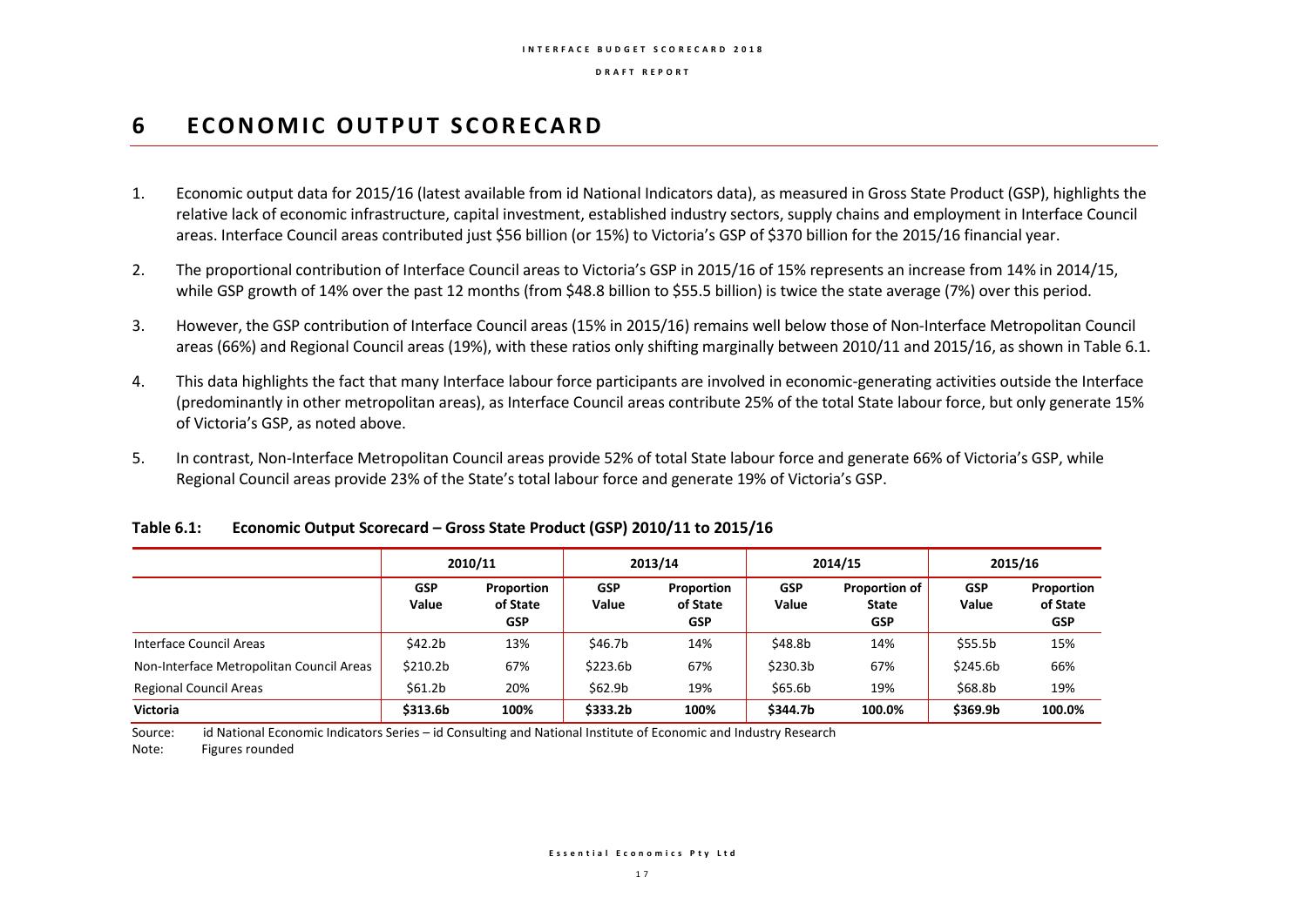## **7 EARLY CHILDHOOD/KINDERGARTEN SCORECARD**

### **Table 7.1: Early Childhood/Kindergarten Scorecard**

|                                                  | <b>Projects</b> | Share of<br><b>Total</b> | 2017/18<br><b>Allocation</b><br>(000s) | Share of<br>2017/18<br>Investment |
|--------------------------------------------------|-----------------|--------------------------|----------------------------------------|-----------------------------------|
| <b>Interface Council Areas</b>                   |                 | 17.9%                    | \$6,965                                | 39.2%                             |
| Non-Interface Metropolitan Council Areas         |                 | 28.6%                    | \$3,456                                | 19.5%                             |
| Regional Council Areas                           | 15              | 53.6%                    | \$7,341                                | 41.3%                             |
| State-wide / unallocated / location non-specific | -               | $\overline{\phantom{a}}$ | $\overline{\phantom{a}}$               | -                                 |
| <b>Total</b>                                     | 28              | 100.0%                   | \$17,762                               | 100.0%                            |

Source: Children's Facilities Capital Program Major Grant recipients 2017/18, Department of Education and Early Childhood Development Note: Figures rounded

## *Funded Interface Projects 2017/18 (\$ millions - figures rounded)*

| Fraser Rise Children's and Community Hub, (City of Melton)    | 1.600 |
|---------------------------------------------------------------|-------|
| Greenvale West Integrated Community Centre, (City of Hume)    | 1.600 |
| Little Beacons Learning Centre, Packenham, (Cardinia Shire)   | 1.600 |
| Kilora Park Family and Community Centre, (City of Casey)      | 1.600 |
| Truganina South New Early Learning Centre, (City of Wyndham): | 565   |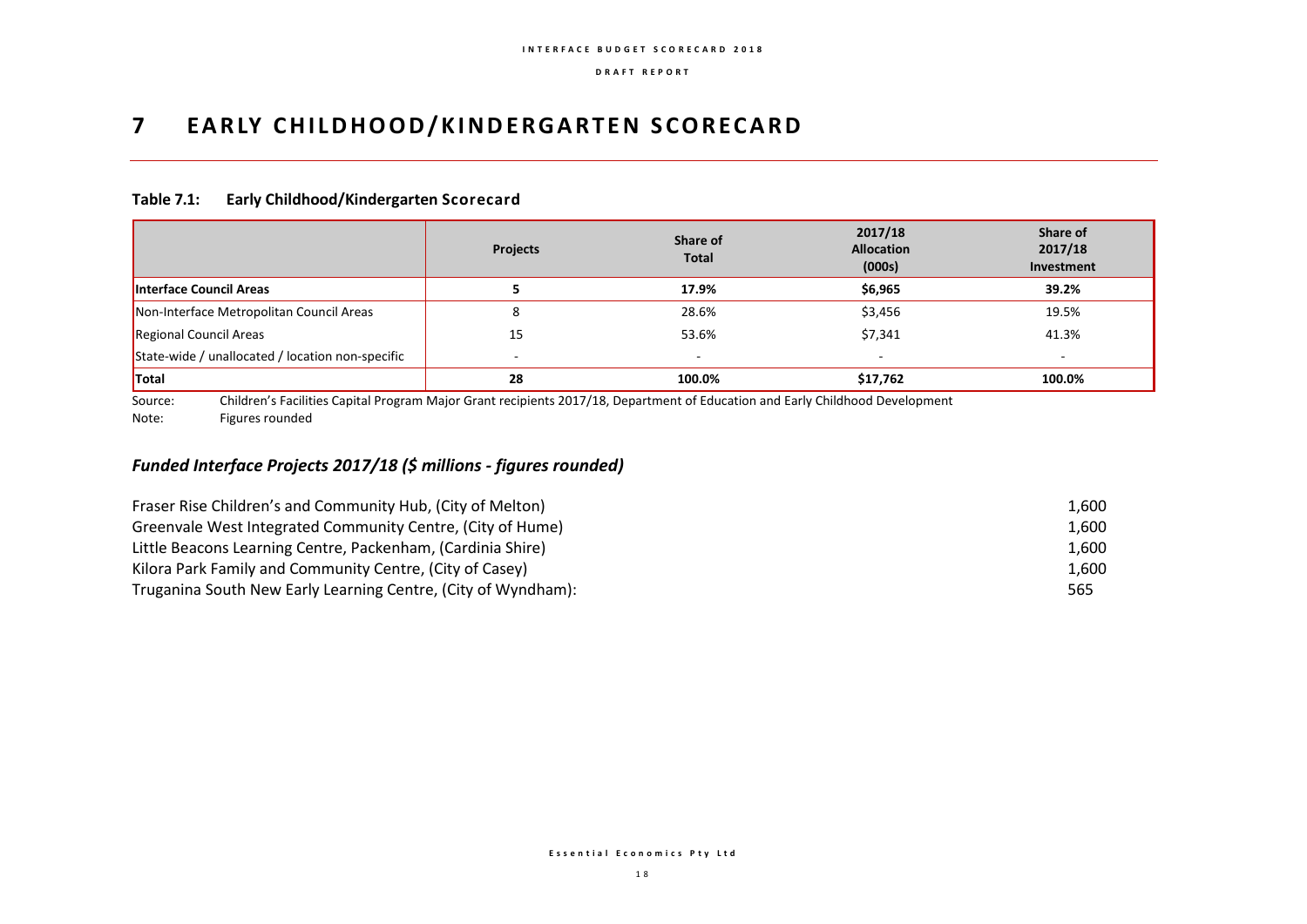## **8 PRIMARY SCHOOL FUNDING SCORECARD**

## **Table 8.1: Primary School Funding Scorecard**

|                                                 | <b>Projects</b> | Share of     | <b>TEI</b> | Share of   |
|-------------------------------------------------|-----------------|--------------|------------|------------|
|                                                 |                 | <b>Total</b> | (000s)     | <b>TEI</b> |
| <b>Interface Council Areas</b>                  | 37              | 18.5%        | \$262,419  | 33.6%      |
| Non-Interface Metropolitan Council Areas        | 82              | 41.0%        | \$285,095  | 36.6%      |
| <b>Regional Council Areas</b>                   | 79              | 39.5%        | \$137,452  | 17.6%      |
| Statewide / unallocated / location non-specific |                 | 1.0%         | \$95,000   | 12.2%      |
| Total                                           | 200             | 100.0%       | \$779,966  | 100.0%     |

Source: Victorian Budget Papers 2018/19<br>Note: Figures rounded

Figures rounded

## *Funded Interface Projects*

## **New TEI funding (\$ millions - figures rounded)**

| Aitken Hill Primary School – new school – (Stage 2) funding for a new primary school in Craigieburn (Craigieburn)    | 6,776  |
|----------------------------------------------------------------------------------------------------------------------|--------|
| Beveridge West P6 - new school - funding for a new primary school in Beveridge (Beveridge)                           | 19,700 |
| Botanic Ridge P6 - new early learning facility - funding for a new early learning facility in Botanic Ridge (Botanic | 3,000  |
| Ridge)                                                                                                               |        |
| Botanic Ridge P6 - new school - funding for a new primary school in Cranbourne (Botanic Ridge)                       | 16,500 |
| Burnside Primary School – new school – (Stage 2) funding for a new primary school in Burnside (Burnside)             | 5,635  |
| Casey Fields (Five Ways) P6 - new school - funding for a new primary school in Cranbourne (Cranbourne East)          | 20,100 |
| Clyde North East P6 – new school – funding for a new primary school in Clyde (Clyde North)                           | 20,800 |
| Davis Creek P6 - new early learning facility - funding for a new early learning facility in Davis Creek (Tarneit)    | 3,000  |
| Davis Creek P6 – new school – funding for a new primary school in Tarneit (Tarneit)                                  | 20,100 |
| Don Valley Primary School – modernisation – upgrade existing school facilities (Don Valley)                          | 170    |
| Gladstone Park Primary School - modernisation - upgrade existing school facilities (Gladstone Park)                  | 1,500  |
| Hoddles Creek Primary School - modernisation - upgrade existing school facilities (Hoddles Creek)                    | 90     |
| Lalor Gardens Primary School - modernisation - funding to deliver previously planned works (Lalor)                   | 3,800  |
| Launching Place Primary School - modernisation - upgrade existing school facilities (Launching Place)                | 500    |
| Melton West Primary School – modernisation – funding to deliver previously planned works (Melton)                    | 6,400  |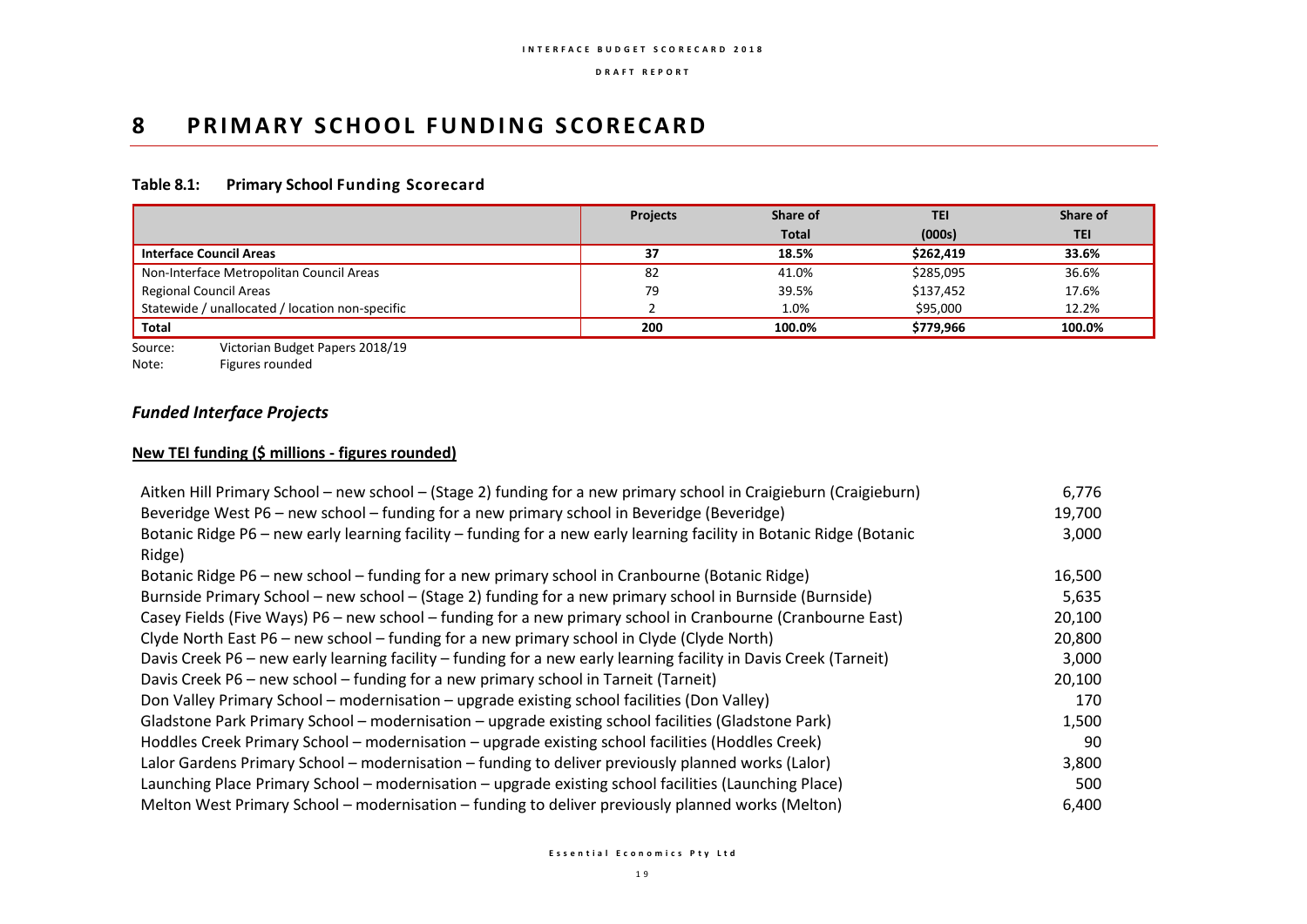#### **I N T E R F A C E B U D G E T S C O R E C A R D 2 0 1 8**

#### **D R A F T R E P O R T**

| Montrose Primary School - modernisation - upgrade existing school facilities (Montrose)                           | 3,820  |
|-------------------------------------------------------------------------------------------------------------------|--------|
| Pakenham North East Primary School - new school - (Stage 2) funding for a new primary school in Pakenham          | 9,909  |
| (Pakenham)                                                                                                        |        |
| Sunbury Heights Primary School - modernisation - upgrade existing school facilities (Sunbury)                     | 700    |
| Sunbury Primary School - modernisation - upgrade existing school facilities (Sunbury)                             | 3,500  |
| Tallarook Primary School - modernisation - upgrade existing school facilities (Tallarook)                         | 150    |
| The Alpine School – new school – funding to deliver previously planned works for a new outdoor campus in Don      | 6,500  |
| Valley (Launching Place)                                                                                          |        |
| Wyndham South (Riverwalk) P6 - new early learning facility - funding for a new early learning facility in Wyndham | 3,000  |
| South Riverwalk (Werribee)                                                                                        |        |
| Wyndham South (Riverwalk) P6 – new school – funding for a new primary school in Werribee (Werribee)               | 23,700 |
| Yarrambat Park Primary School - new school - (Stage 2) funding for a new primary school in Doreen (Doreen)        | 5,277  |

| Berwick Fields Primary School (Berwick)                  | 251<br>5,300 |
|----------------------------------------------------------|--------------|
|                                                          |              |
| Bimbadeen Heights Primary School (Mooroolbark)           |              |
| Burnside Primary School (Burnside)                       | 13,806       |
| Campbellfield Heights Primary School (Campbellfield)     | 402          |
| Kurunjang Primary School (Melton)                        | 1,005        |
| Lilydale Primary School (Lilydale)                       | 804          |
| Lilydale West Primary School (Lilydale)                  | 2,110        |
| Manor Lakes College (Stage 5) (Wyndham Vale)             | 10,900       |
| Pakenham North East Primary School (Pakenham)            | 13,806       |
| Wandong Primary School (Wandong)                         | 1,296        |
| Yarra Ranges Special Developmental School (Mount Evelyn) | 500          |
| Yarrambat Park Primary School (Yarrambat)                | 13,806       |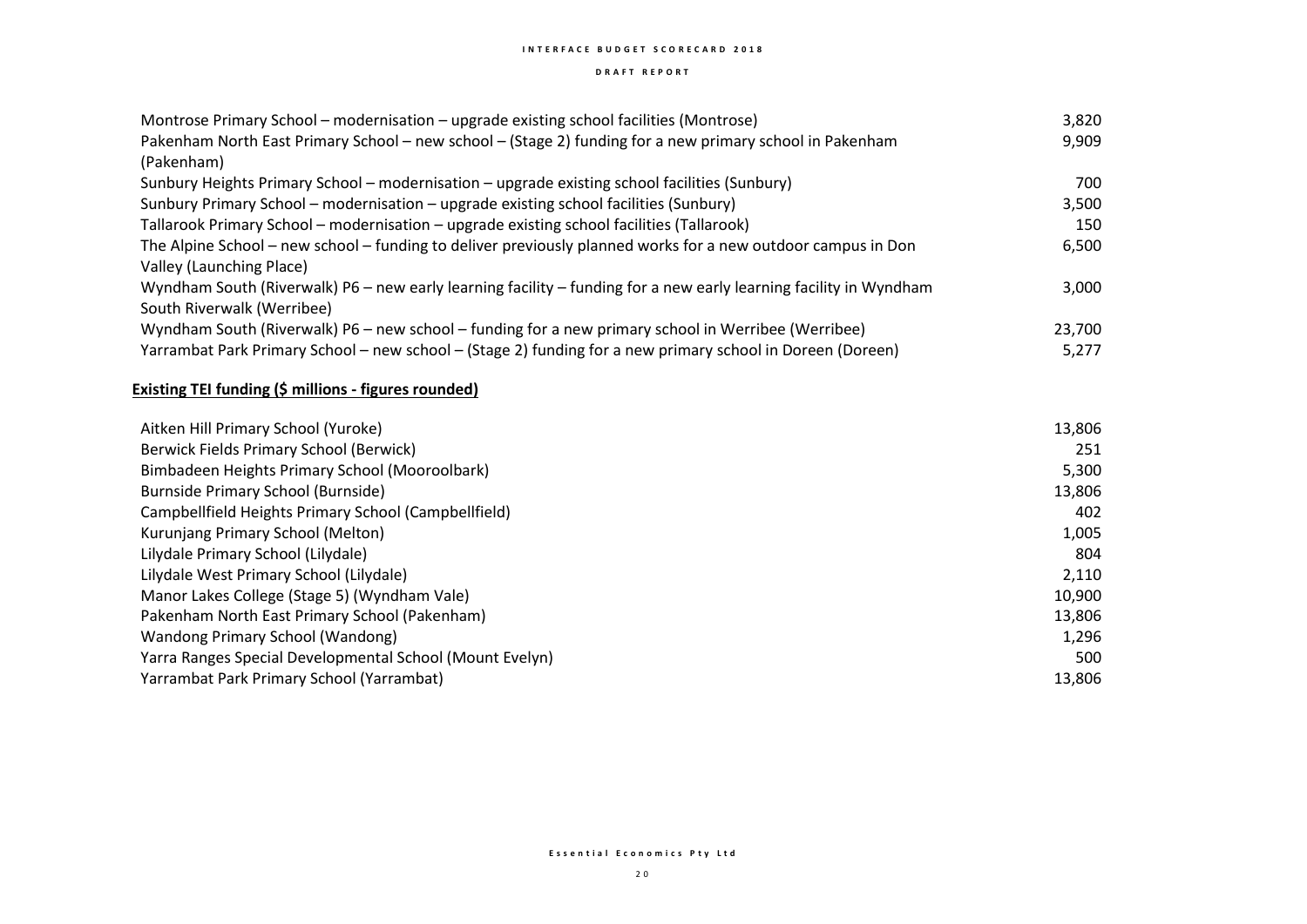## **9 SECONDARY SCHOOL FUNDING SCORECARD**

## **Table 9.1: Secondary School Funding Scorecard (Includes P-9 and P-12 Schools)**

|                                                 | <b>Projects</b> | Share of<br><b>Total</b> | <b>TEI</b><br>(000s) | Share of<br><b>TEI</b> |
|-------------------------------------------------|-----------------|--------------------------|----------------------|------------------------|
| <b>Interface Council Areas</b>                  | 45              | 21.8%                    | \$313.211            | 24.3%                  |
| Non-Interface Metropolitan Council Areas        | 84              | 40.8%                    | \$623,037            | 48.2%                  |
| Regional Council Areas                          | 76              | 36.9%                    | \$345,081            | 26.7%                  |
| Statewide / unallocated / location non-specific |                 | 0.5%                     | \$10,000             | 0.8%                   |
| <b>Total</b>                                    | 206             | 100.0%                   | 1,291,329            | 100.0%                 |

Source: Victorian Budget Papers 2018/19<br>Note: Figures rounded

Figures rounded

## *Funded Interface Projects*

### **New TEI funding (\$ millions - figures rounded)**

| Berwick Secondary College - modernisation - upgrade existing school facilities (Berwick)                                        | 1,300  |
|---------------------------------------------------------------------------------------------------------------------------------|--------|
| Craigieburn South 7-12 - new school - (Stage 1) funding for a new 7-12 school in Craigieburn (Craigieburn)                      | 24,000 |
| Diamond Valley College - modernisation - (Stage 2) upgrade existing school facilities (Diamond Creek)                           | 1,800  |
| Epping Secondary College – modernisation – upgrade existing school facilities (Epping)                                          | 3,000  |
| Hampton Park Secondary College – modernisation – upgrade existing school facilities (Hampton Park)                              | 2,620  |
| Koo Wee Rup Secondary College – modernisation – upgrade existing school facilities (Koo Wee Rup)                                | 850    |
| Lilydale and Upper Yarra Secondary Schools Plan - education plan - (Stage 1) funding to deliver previously planned works in the | 20,000 |
| education plan (Lilydale)                                                                                                       |        |
| Monbulk College – modernisation – (Stage 3) upgrade existing school facilities (Monbulk)                                        | 8,510  |
| Mooroolbark College - modernisation - upgrade existing school facilities (Mooroolbark)                                          | 7,000  |
| Narre Warren South P-12 College – modernisation – (Stage 2) upgrade existing school facilities (Narre Warren South)             | 400    |
| Point Cook South Senior Secondary School – new school – funding for a new 7-12 school in Point Cook (Point Cook)                | 53,000 |
| Roxburgh College - modernisation - upgrade existing school facilities (Roxburgh Park)                                           | 3,000  |
| Sanctuary Lakes P9 - new school - (Stage 2) funding for a new P-9 school in Point Cook (Point Cook)                             | 3,129  |
| Seymour College – modernisation – funding to deliver previously planned works (Seymour)                                         | 6,881  |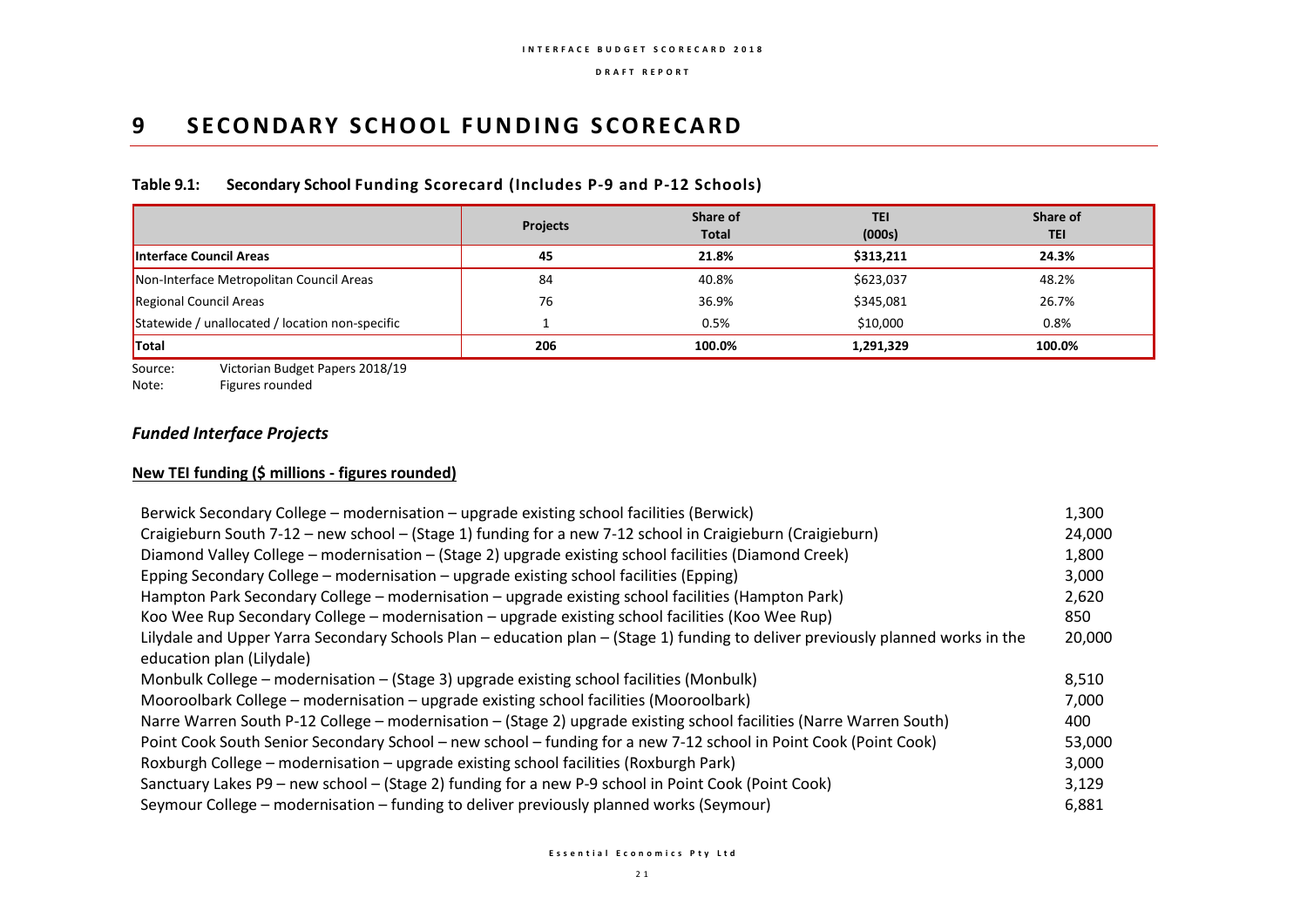#### **I N T E R F A C E B U D G E T S C O R E C A R D 2 0 1 8**

#### **D R A F T R E P O R T**

| St Helena Secondary College – modernisation – upgrade existing school facilities (Eltham North)    | 3,820  |
|----------------------------------------------------------------------------------------------------|--------|
| Truganina East P9 – new school – (Stage 2) funding for a new P-9 school in Truganina (Truganina)   | 4.747  |
| Upwey High School – modernisation – next stage funding to deliver previously planned works (Upwey) | 13,900 |

## **Existing TEI funding (\$ millions - figures rounded)**

| Broadford Secondary College (Broadford)                  | 4,000  |
|----------------------------------------------------------|--------|
| Cranbourne Secondary College 2016-17 (Cranbourne)        | 9,000  |
| Diamond Valley College (Diamond Creek)                   | 2,000  |
| Eltham High School (Eltham)                              | 1,507  |
| Fountain Gate Secondary College (Narre Warren)           | 4,500  |
| Gleneagles Secondary College (Endeavour Hills)           | 502    |
| Kambrya College (Berwick)                                | 3,000  |
| Melton Secondary College (Melton)                        | 2,500  |
| Monbulk College 2017-18 (Monbulk)                        | 7,578  |
| Narre Warren South P-12 College (Narre Warren South)     | 5,020  |
| Sanctuary Lakes South P9 (Point Cook)                    | 13,806 |
| Sunbury College 2016-17 (Sunbury) (a)                    | 4,800  |
| Sunbury Downs Secondary College (Sunbury)                | 3,920  |
| Tarneit Senior Secondary College (Stage 2) (Tarneit) (a) | 11,600 |
| Taylors Hill Secondary College 2017-18 (Taylors Hill)    | 23,296 |
| Truganina East P9 (Tarneit)                              | 13,806 |
| Upwey High School (Upwey)                                | 10,000 |
| Werribee Secondary College (Werribee)                    | 7,000  |
| Baltara School (Thomastown)                              | 400    |
| Cranbourne Secondary College 2015-16 (Cranbourne) (a)    | 1,000  |
| Dallas Brooks Community Primary School (Dallas)          | 500    |
| <b>Emerald Secondary College (Emerald)</b>               | 1,502  |
| Hallam Senior Secondary College (Hallam)                 | 500    |
| Monbulk College 2015-16 (Monbulk) (a)                    | 3,000  |
| Sunbury College 2015-16 (Sunbury) (a)                    | 3,000  |
| Whittlesea Secondary College (Whittlesea)                | 4,700  |
| Hazel Glen College (Stages 3 & 4) (Doreen)               | 7,800  |
| Wallan Secondary College (Wallan)                        | 5,017  |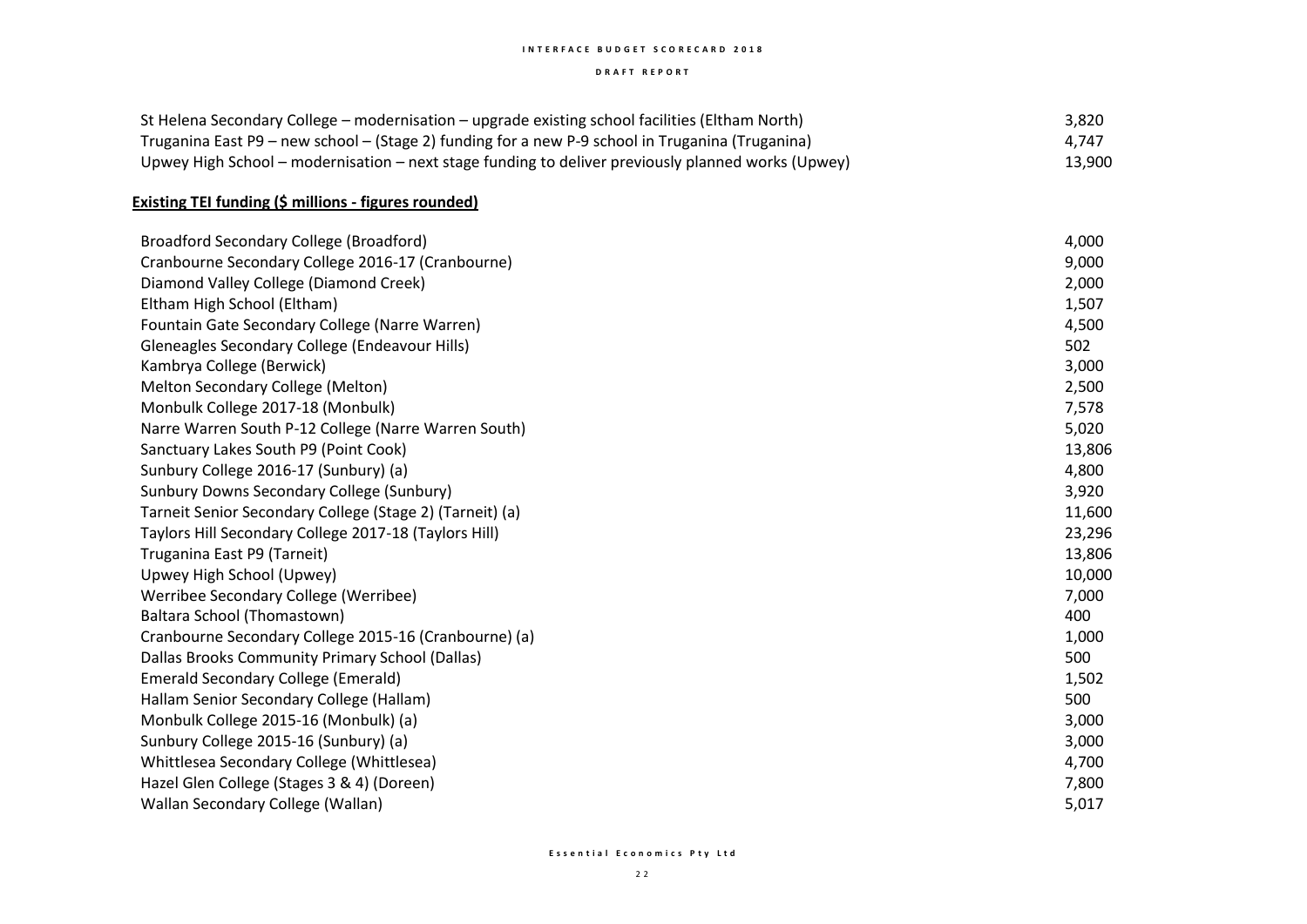## **10 SPECIALIST SCHOOL FUNDING SCORECARD**

#### **Table 10.1: Special Education Funding Scorecard**

|                                                 | <b>Projects</b> | Share of<br><b>Total</b> | <b>TEI</b><br>(000s) | Share of<br><b>TEI</b> |
|-------------------------------------------------|-----------------|--------------------------|----------------------|------------------------|
| Interface Council Areas                         |                 | 15.0%                    | \$20,200             | 19.2%                  |
| Non-Interface Metropolitan Council Areas        |                 | 45.0%                    | \$39,975             | 37.9%                  |
| Regional Council Areas                          |                 | 40.0%                    | \$45,165             | 42.9%                  |
| Statewide / unallocated / location non-specific |                 | $\overline{\phantom{a}}$ | -                    |                        |
| <b>Total</b>                                    | 20              | 100.0%                   | \$105,340            | 100.0%                 |

Source: Victorian Budget Papers 2018/98

Note: Figures rounded

## *Funded Interface Projects*

#### **New TEI funding (\$ millions - figures rounded)**

Sunbury and Macedon Ranges Specialist School – Sunbury Campus – modernisation – upgrade existing school facilities at Sunbury Campus (Sunbury) 10,800

## **Existing TEI funding (\$ millions - figures rounded)**

| Melton Specialist School (Melton)                      | 5,400 |
|--------------------------------------------------------|-------|
| Sunbury and Macedon Ranges Specialist School (Sunbury) | 4,000 |

**E s s e n t i a l E c o n o m i c s P t y L t d**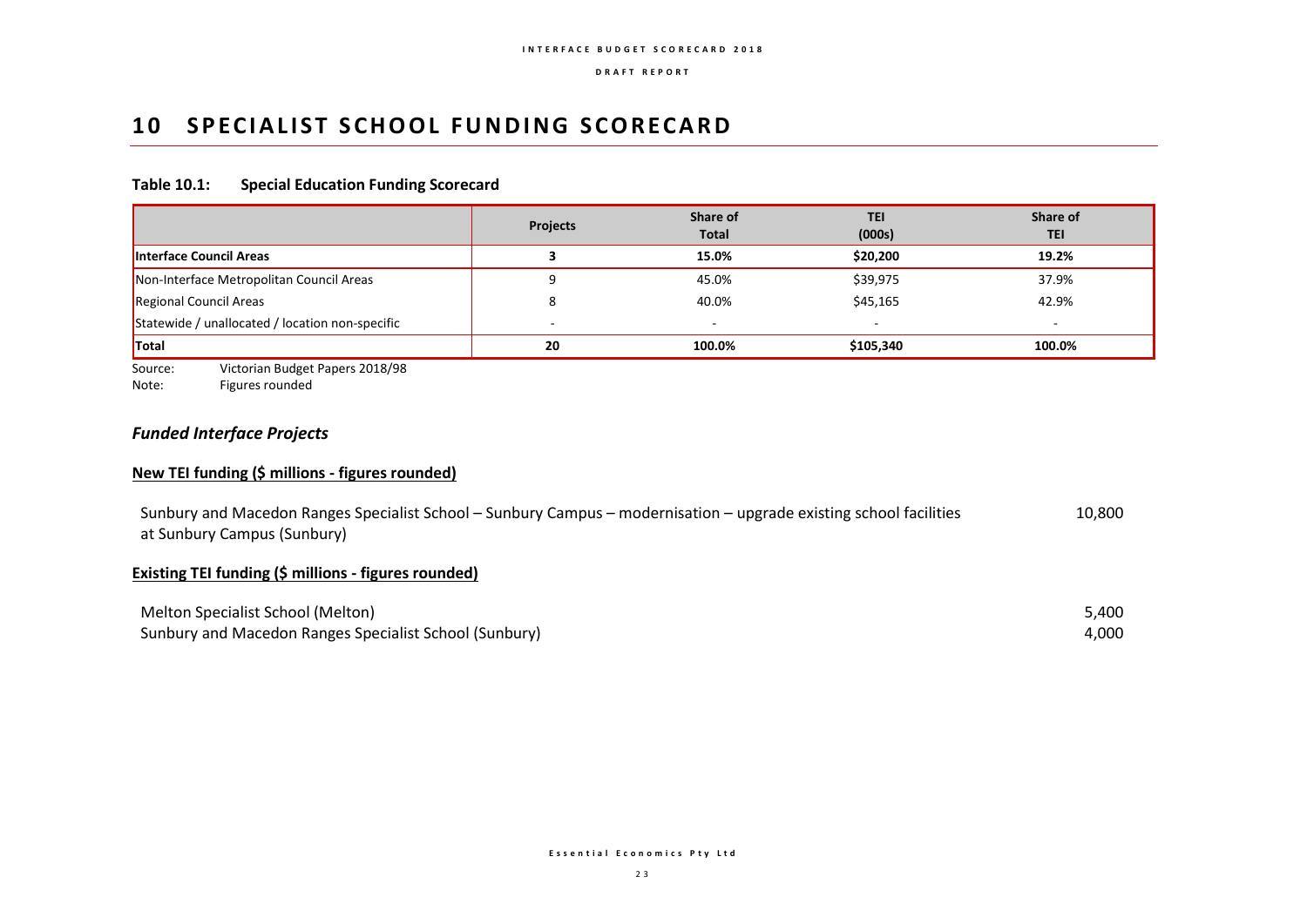## **11 LAND ACQUISITION FOR EDUCATION SCORECARD**

### **Table 12.1: Land Acquisition for Education Funding Scorecard**

|                                                 | <b>Projects</b> | Share of<br><b>Total</b> | TEI<br>(000s) | Share of<br><b>TEI</b> |
|-------------------------------------------------|-----------------|--------------------------|---------------|------------------------|
| Interface Council Areas                         |                 | 25.0%                    | 252.311       | 54.9%                  |
| Non-Interface Metropolitan Council Areas        |                 | 25.0%                    | 19,409        | 4.2%                   |
| Regional Council Areas                          |                 |                          |               |                        |
| Statewide / unallocated / location non-specific |                 | 50.%                     | 187,450       | 40.8%                  |
| <b>Total</b>                                    | 4               | 100.0%                   | 459.170       | 100.0%                 |

Source: Victorian Budget Papers 2018/19

Note: Figures rounded

## *Funded Interface Projects*

### **New TEI funding (figures rounded)**

Land acquisition for new schools in interface areas estimated at 252,311

## **Existing TEI funding**

Nil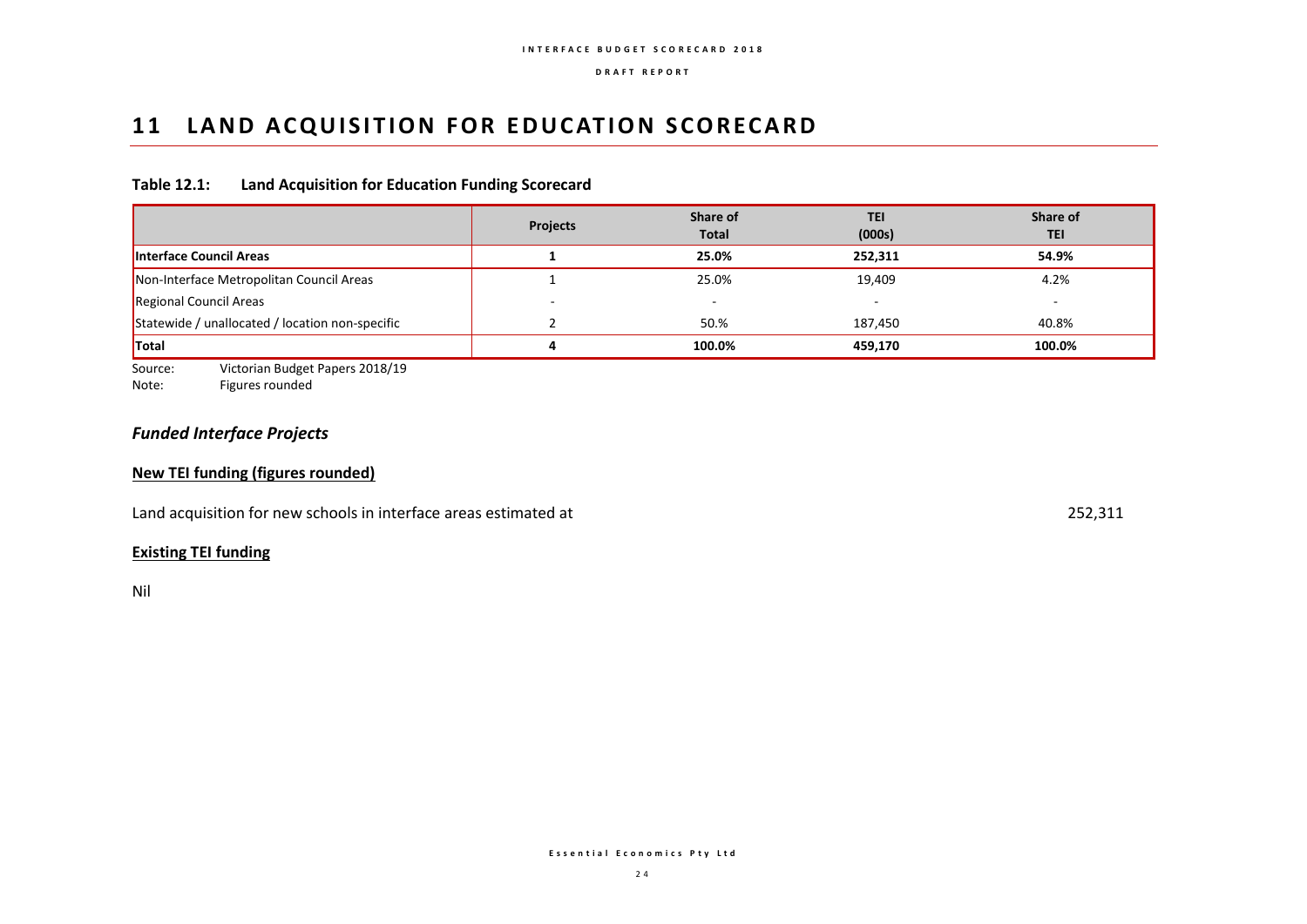## **12 FURTHER EDUCATION FUNDING SCORECARD**

## **Table 13.1: Further Education Funding Scorecard**

|                                                 | <b>Projects</b>          | Share of<br><b>Total</b> | <b>TEI</b><br>(000s)     | Share of<br><b>TEI</b>   |
|-------------------------------------------------|--------------------------|--------------------------|--------------------------|--------------------------|
| <b>Interface Council Areas</b>                  | $\overline{\phantom{0}}$ | $\overline{\phantom{0}}$ | $\overline{\phantom{0}}$ | $\overline{\phantom{0}}$ |
| Non-Interface Metropolitan Council Areas        |                          | 33.3%                    | \$21,900                 | 9.0%                     |
| Regional Council Areas                          |                          |                          |                          | $\overline{\phantom{0}}$ |
| Statewide / unallocated / location non-specific |                          | 66.6%                    | \$220,430                | 91.0%                    |
| <b>Total</b>                                    |                          | 100.0%                   | \$242,330                | 100.0%                   |

Source: Victorian Budget Papers 2018/19<br>Note: Figures rounded

Figures rounded

## *Funded Interface Projects*

#### **New TEI funding**

Nil

## **Existing TEI funding**

Nil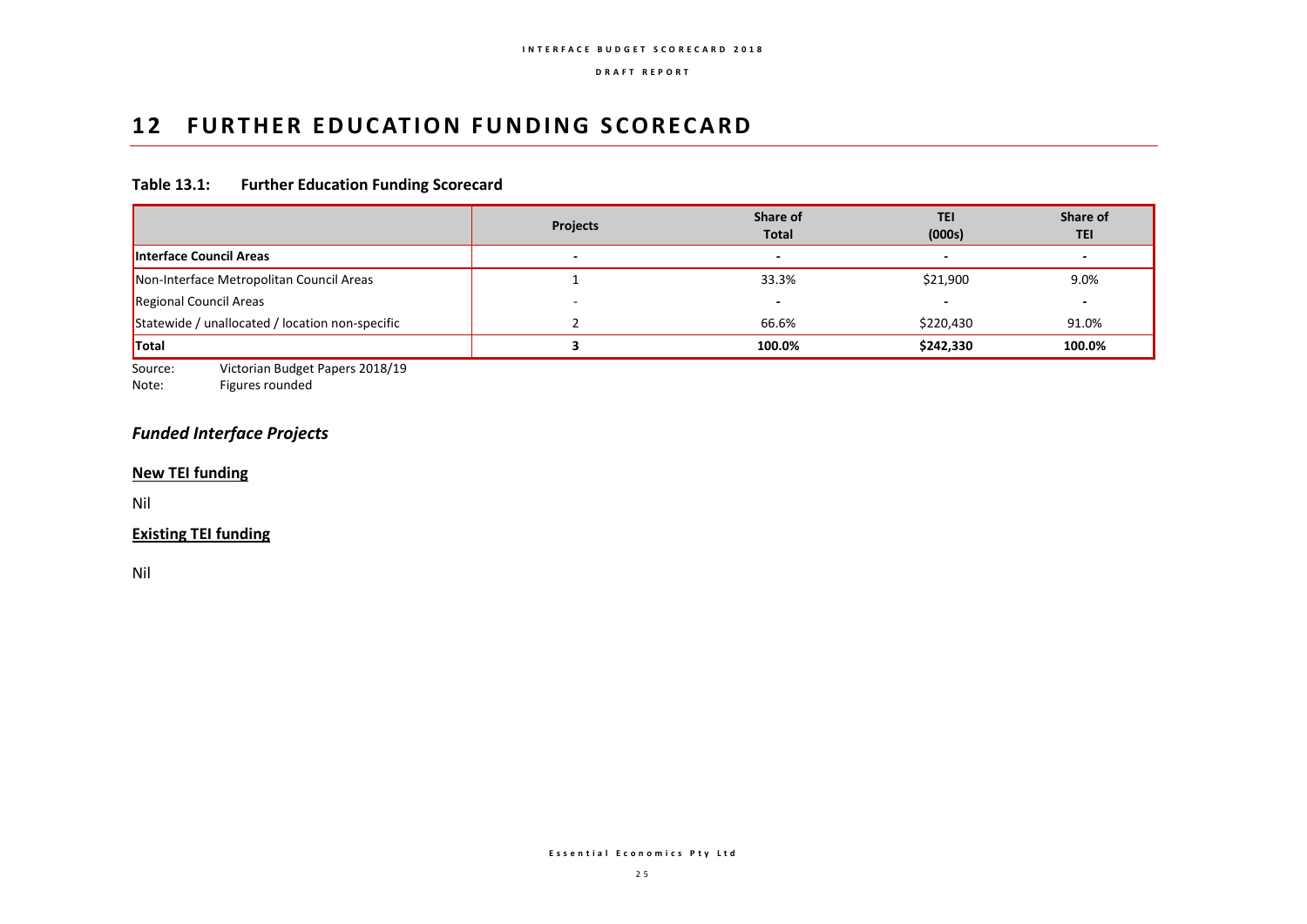## 13 **HEALTH FUNDING SCORECARD**

## **Table 14.1: Health Funding Scorecard**

|                                                 | <b>Projects</b> | Share of<br><b>Total</b> | TEI<br>(000s) | Share of<br><b>TEI</b> |
|-------------------------------------------------|-----------------|--------------------------|---------------|------------------------|
| Interface Council Areas                         |                 | 4.7%                     | \$404,752     | 9.1%                   |
| Non-Interface Metropolitan Council Areas        | 25              | 29.4%                    | \$1,993,218   | 44.7%                  |
| Regional Council Areas                          | 16              | 18.8%                    | \$1,360,984   | 30.5%                  |
| Statewide / unallocated / location non-specific | 40              | 47.1%                    | \$701,292     | 15.7%                  |
| <b>Total</b>                                    | 85              | 100.0%                   | \$4,460,246   | 100.0%                 |

Source: Victorian Budget Papers 2018/19<br>Note: Figures rounded

Figures rounded

## *Funded Interface Projects*

### **New TEI funding (\$ millions - figures rounded)**

Nil

## **Existing TEI funding (\$ millions - figures rounded)**

| Casey Hospital Expansion (Berwick)                       | 139.780 |
|----------------------------------------------------------|---------|
| Northern Hospital inpatient expansion - Stage 2 (Epping) | 162.672 |
| Werribee Mercy Hospital - acute expansion (Werribee)     | 85.000  |
| Broadmeadows Surgery Centre (Jacana)                     | 17,300  |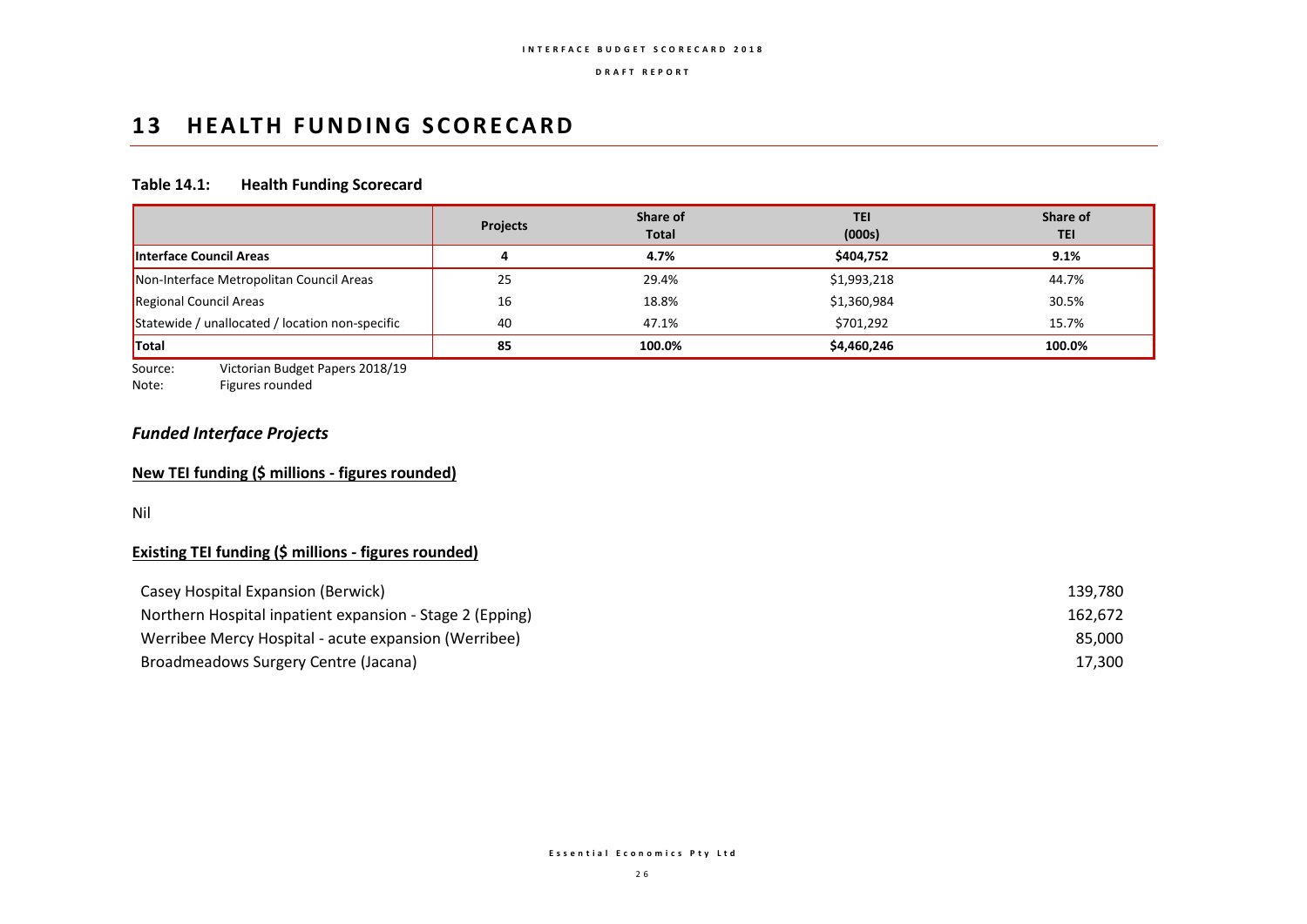## **14 JUSTICE AND REGULATION FUNDING SCORECARD**

## **Table 15.1: Justice Funding Scorecard**

|                                                 | <b>Projects</b> | Share of<br><b>Total</b> | <b>TEI</b><br>(000) | Share of<br><b>TEI</b> |
|-------------------------------------------------|-----------------|--------------------------|---------------------|------------------------|
| Interface Council Areas                         |                 | 6.0%                     | \$297,409           | 10.7%                  |
| Non-Interface Metropolitan Council Areas        | b               | 12.0%                    | \$162,590           | 5.9%                   |
| Regional Council Areas                          |                 | 4.0%                     | \$742,230           | 26.8%                  |
| Statewide / unallocated / location non-specific | 39              | 78.0%                    | \$1,567,525         | 56.6%                  |
| <b>Total</b>                                    | 50              | 100.0%                   | \$2,769,754         | 100.0%                 |

Source: Victorian Budget Papers 2018/19<br>Note: Figures rounded

Figures rounded

## *Funded Interface Projects*

### **New TEI funding (\$ millions - figures rounded)**

| New youth justice facility (Cherry Creek)            | 278.409 |
|------------------------------------------------------|---------|
| Existing TEI funding (\$ millions - figures rounded) |         |
| Mernda Police Station (Mernda)                       | 15,000  |
| Multi-Disciplinary Centres - new centre (Wyndham)    | 4,000   |

**E s s e n t i a l E c o n o m i c s P t y L t d**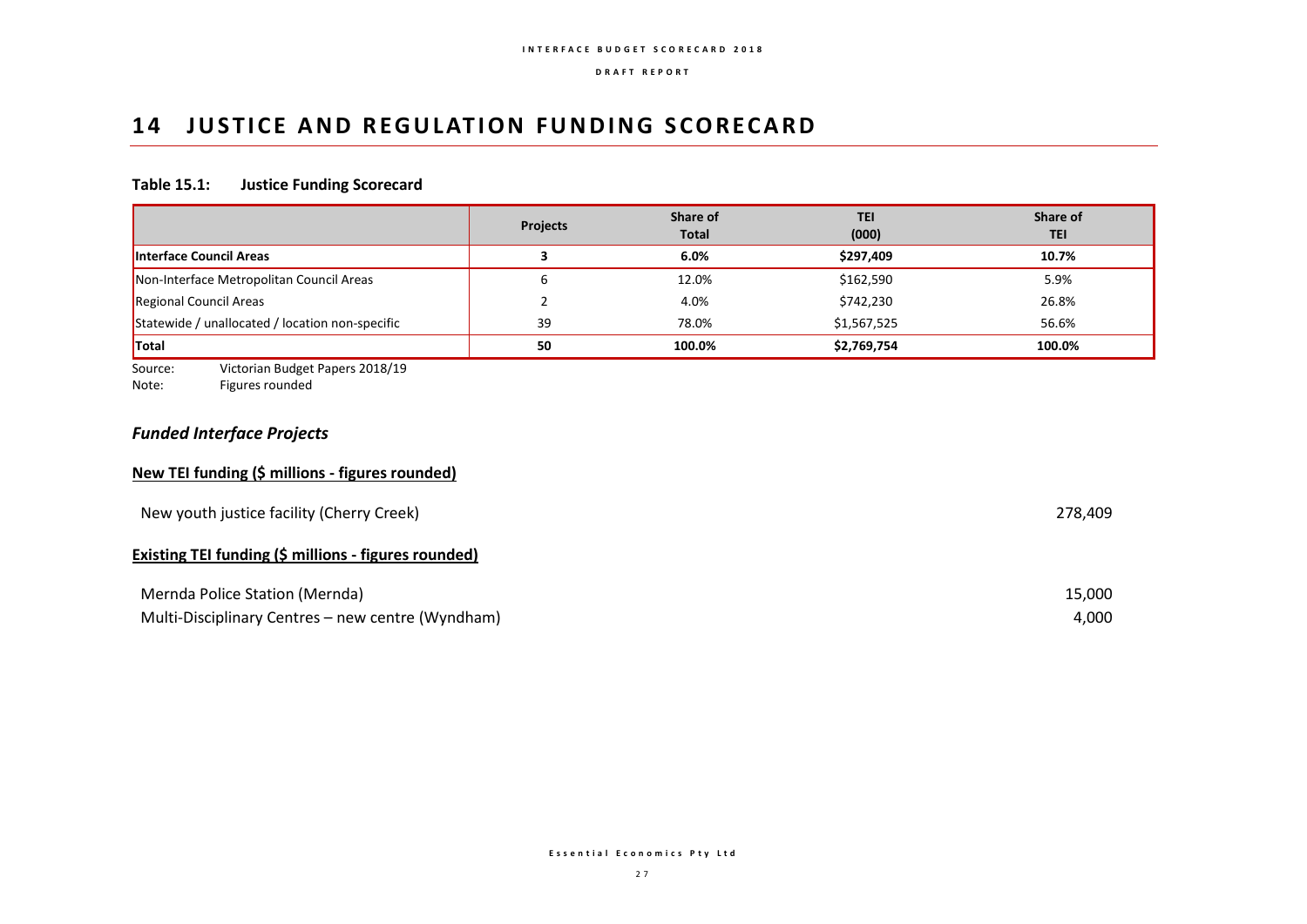## 15 ARTS AND CULTURAL FACILITIES

#### **Table 16.1: Arts and Cultural Funding Scorecard**

|                                                 | <b>Projects</b> | Share of<br><b>Total</b> | TEI<br>(000s) | Share of<br><b>TEI</b> |
|-------------------------------------------------|-----------------|--------------------------|---------------|------------------------|
| Interface Council Areas                         |                 | $\overline{\phantom{a}}$ |               |                        |
| Non-Interface Metropolitan Council Areas        |                 | 77.8%                    | \$218,643     | 91.8%                  |
| Regional Council Areas                          |                 |                          |               | -                      |
| Statewide / unallocated / location non-specific |                 | 22.2%                    | \$19,569      | 8.2%                   |
| <b>Total</b>                                    |                 | 100.0%                   | \$238,212     | 100.0%                 |

Source: Victorian Budget Papers 2018/19

Notes: Figures rounded

Non-Interface Metropolitan Melbourne infrastructure funding includes capital allocations for major State cultural assets such as the State Library of Victoria, Melbourne Arts Centre, Royal Exhibition Building, Melbourne Exhibition Centre and Australian Centre for the Moving Image.

## *Funded Interface Projects*

#### **New TEI funding**

Nil

#### **Existing TEI funding**

Nil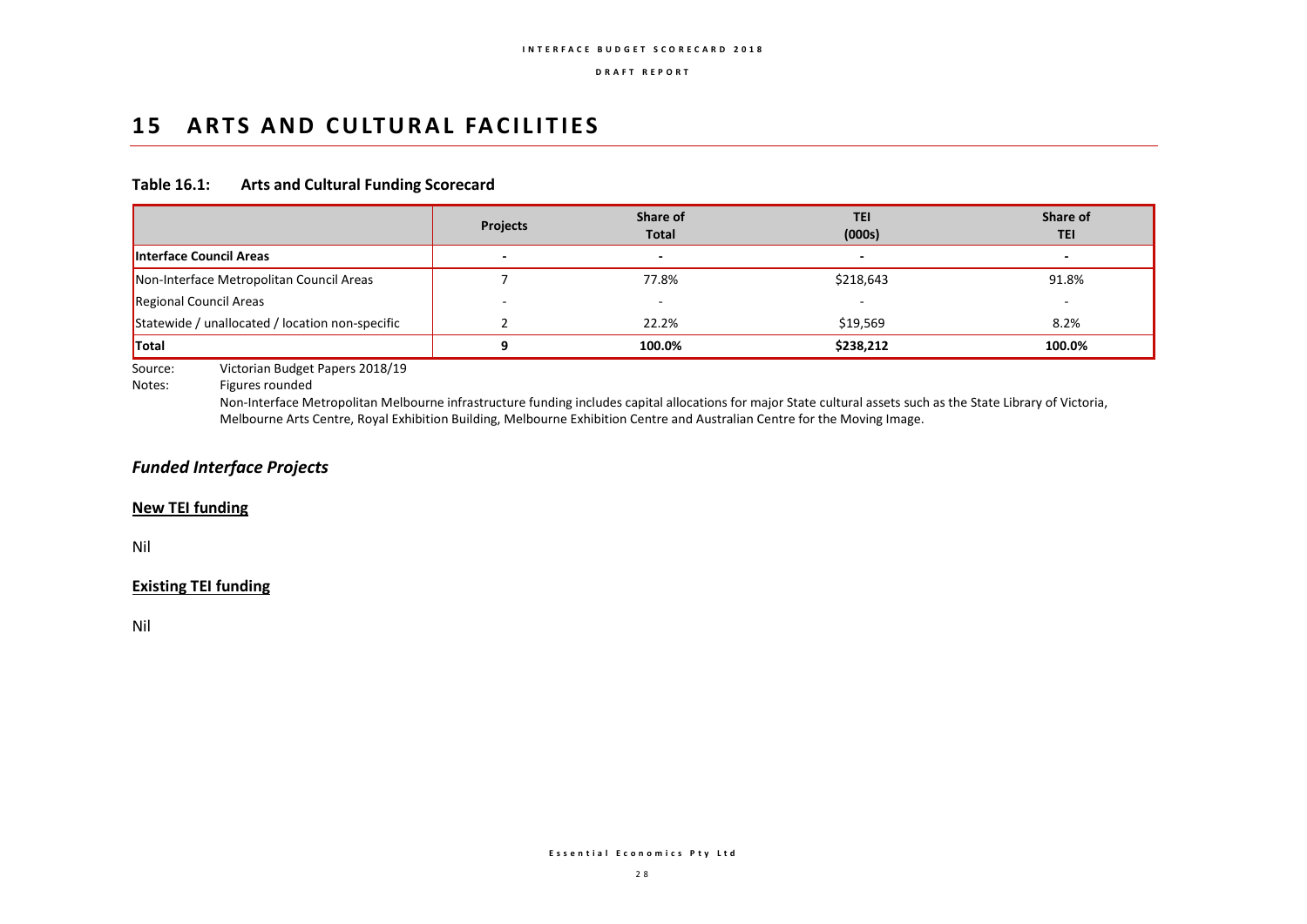## 16 **ROADS FUNDING SCORECARD**

#### **Table 17.1: Roads Funding Scorecard**

|                                                 | <b>Projects</b> | Share of<br><b>Total</b> | TEI<br>(000s) | Share of<br>TEI |
|-------------------------------------------------|-----------------|--------------------------|---------------|-----------------|
| <b>Interface Council Areas</b>                  | 10              | 12.3%                    | \$2,265,717   | 9.4%            |
| Non-Interface Metropolitan Council Areas        |                 | 11.1%                    | \$1,458,917   | 6.0%            |
| Regional Council Areas                          | 33              | 40.7%                    | \$2,313,432   | 9.6%            |
| Statewide / unallocated / location non-specific | 29              | 35.8%                    | \$18,102,668  | 75.0%           |
| <b>Total</b>                                    | 81              | 100.0%                   | \$24,140,734  | 100.0%          |

Source: Victorian Budget Papers 2018/19

Notes: Statewide allocations include capital funding for the West Gate Tunnel Project, CitiLink –Tulla Widening Project, Western Roads upgrade, M80 Ring Road upgrade, Monash Freeway upgrade and the Level Crossing Removal Program. Figures rounded

#### *Funded Interface Projects*

### **New TEI funding (\$ millions - figures rounded)**

| Suburban Roads Upgrade (estimated based on interface council areas receiving 75% of the total fund)<br>1,701,600 |
|------------------------------------------------------------------------------------------------------------------|
|------------------------------------------------------------------------------------------------------------------|

*Projects include:*

- Duplicating Healesville-Koo Wee Rup Road in Pakenham from 2 to 4 lanes between Princes Freeway and Manks Road
- Duplicating Narre Warren-Cranbourne Road in Cranbourne from 2 to 4 lanes between Thompsons Road and South Gippsland Highway
- Duplicating Hallam North Road in Endeavour Hills from 2 to 4 lanes between Heatherton Road and James Cook Drive
- Intersection and road safety upgrades on Golf Links Road from Peninsula Link to Baxter-Tooradin Road and Grant Road from Baxter-Tooradin Road to Frankston-Flinders Road in Langwarrin South
- Upgrading 2 intersections with traffic lights on Thompsons Road in Cranbourne
- Duplicate Craigieburn Road in Craigieburn from 2 to 4 lanes between Mickleham Road and Hume Freeway
- Widening Sunbury Road in Sunbury from 2 lanes to 4 between Powlett Street and Bulla-Diggers Rest Road
- Duplicating Bridge Inn Road between Plenty Road and Yan Yean Road and Yan Yean Road between Bridge Inn Road and Jorgensen Avenue in Doreen from 2 to 4 lanes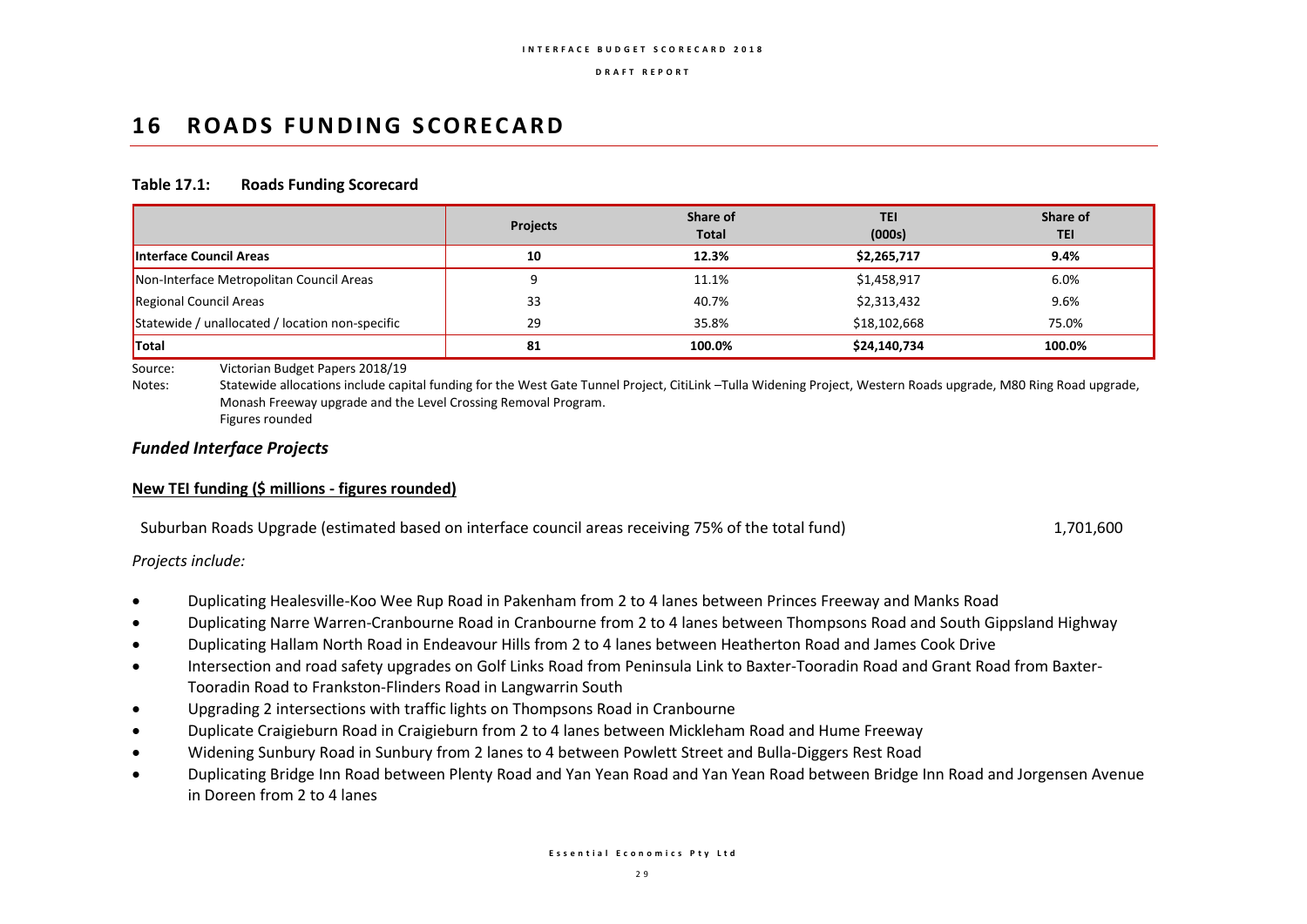#### **I N T E R F A C E B U D G E T S C O R E C A R D 2 0 1 8**

#### **D R A F T R E P O R T**

- Duplicating Yan Yean Road in Yarrambat from 2 to 4 lanes between Kurrak Road and Jorgensen Avenue
- Duplicating Epping Road in Epping from 2 to 4 lanes between Craigieburn Road and Memorial Avenue
- Upgrading three intersections at Main Road, Porter Street and Foote Street on Fitzsimons Lane in Eltham
- Duplicating Childs Road in Mill Park from 2 to 4 lanes between Beaumont Crescent and Prince of Wales Avenue, with a new bridge over Darebin Creek

## **Existing TEI funding (\$ millions - figures rounded)**

| Hallam Road upgrade (Hampton Park)                                  | 45,014  |
|---------------------------------------------------------------------|---------|
| Kilmore Bypass (Kilmore)                                            | 33,270  |
| Plenty Road upgrade - Stage 1 (Mill Park)                           | 35,194  |
| Plenty Road upgrade - Stage 2 (South Morang)                        | 103,409 |
| Thompsons Road duplication (Lyndhurst)                              | 123,243 |
| - Nepean Highway - Forest Drive intersection upgrade (Mount Martha) | 192     |
| - O'Herns Road upgrade (Epping)                                     | 77,803  |
| Yan Yean Road duplication - Stage 1 (Plenty)                        | 125,958 |
| Thompsons Road duplication - planning and early works (Lyndhurst)   | 20,034  |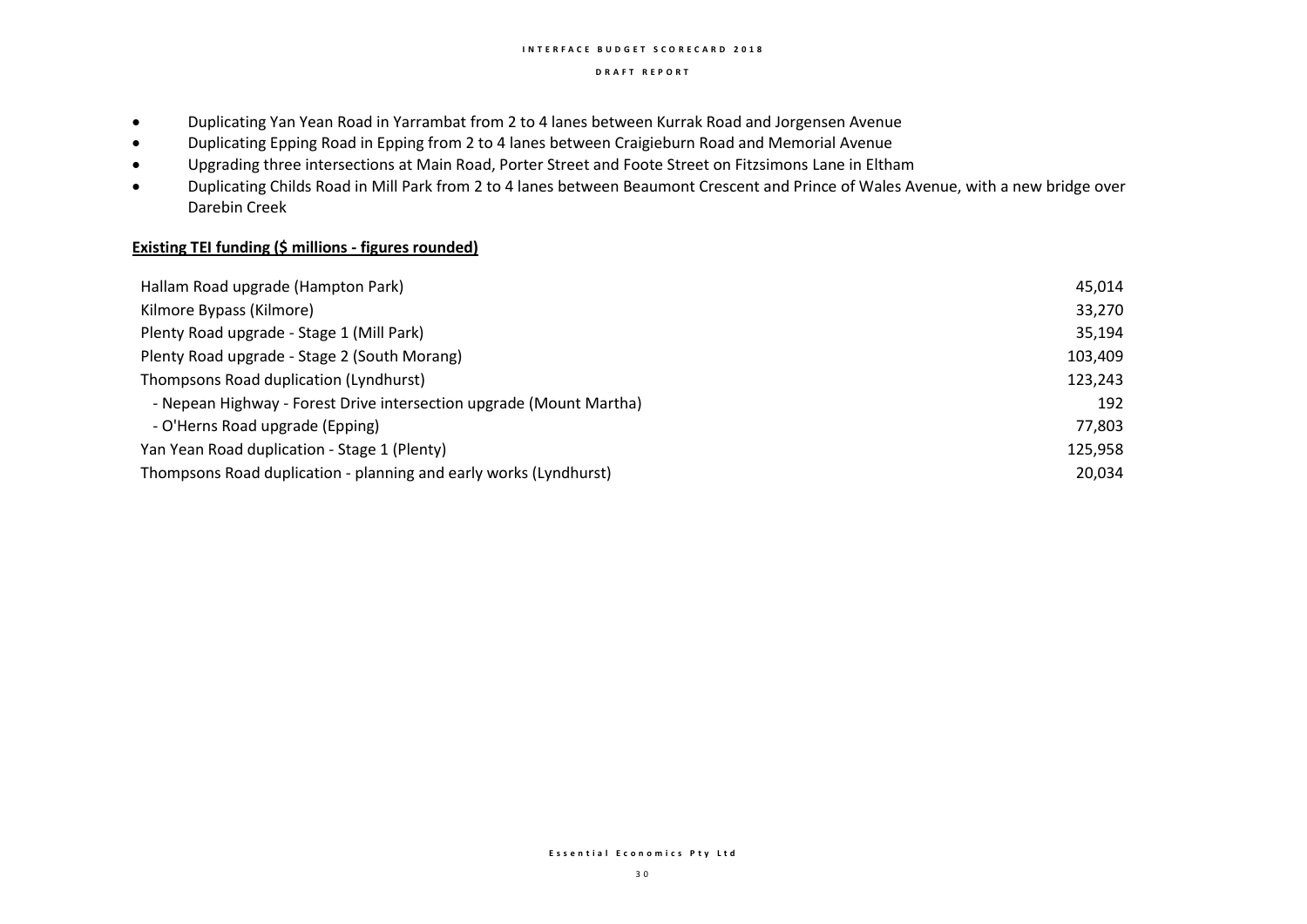## 17 PUBLIC TRANSPORT FUNDING SCORECARD (RAIL AND BUS)

#### **Table 18.1: Public Transport Scorecard**

|                                                 | <b>Projects</b> | Share of<br>Total | TEI<br>(000s) | Share of<br>TEI |
|-------------------------------------------------|-----------------|-------------------|---------------|-----------------|
| Interface Council Areas                         |                 | 2.8%              | \$1,829,014   | 4.6%            |
| Non-Interface Metropolitan Council Areas        |                 | 11.3%             | \$610,996     | 2.5%            |
| Regional Council Areas                          | 21              | 31.0%             | \$2,881,465   | 13.9%           |
| Statewide / unallocated / location non-specific | 38              | 54.9%             | \$19,325,838  | 79.0%           |
| <b>Total</b>                                    | 71              | 100.0%            | \$24,647,313  | 100.0%          |

Source: Victorian Budget Papers 2017/18

Notes: Statewide allocations include \$11.0 billion for the Melbourne Tunnel (Melbourne Metro Rail) project Figures rounded

## *Funded Interface Projects*

#### **New TEI (\$ millions - figures rounded)**

| Cranbourne Pakenham and Sunbury Line upgrades<br><u>in the contract of the contract of the contract of the contract of the contract of the contract of the contract of the contract of the contract of the contract of the contract of the contract of the contract of the contra</u> | 539,540 |
|---------------------------------------------------------------------------------------------------------------------------------------------------------------------------------------------------------------------------------------------------------------------------------------|---------|
|---------------------------------------------------------------------------------------------------------------------------------------------------------------------------------------------------------------------------------------------------------------------------------------|---------|

#### **Existing TEI funding (\$ millions - figures rounded)**

| Mernda Rail Project                                                                                                | 604.114 |
|--------------------------------------------------------------------------------------------------------------------|---------|
| Ballarat Rail Upgrade - major component duplication of 17km section of single track b/w Deer Park West and Melton: | 549,455 |
| Hurstbridge Rall Line duplication                                                                                  | 135.905 |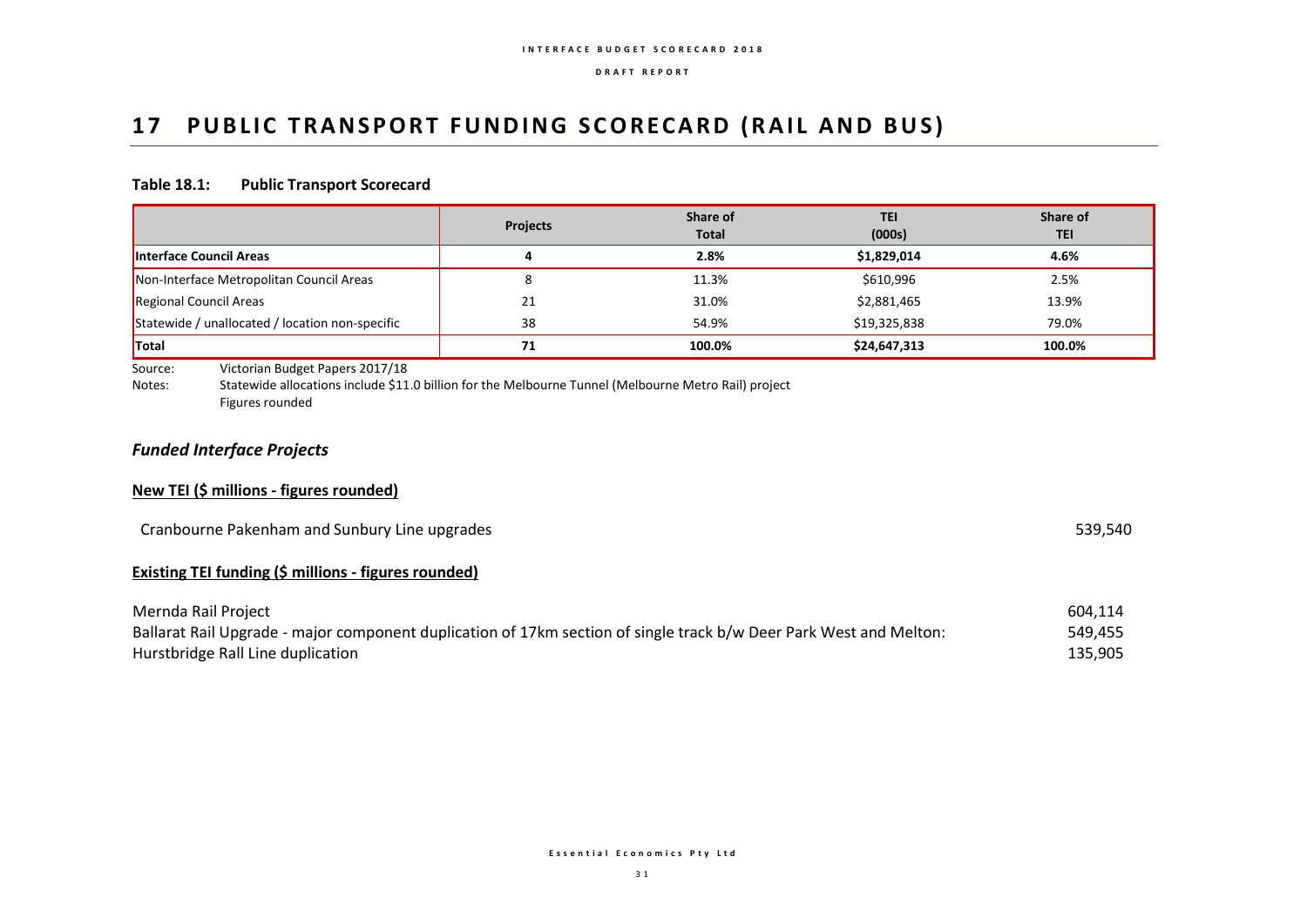## **18 PUBLIC LIBRARIES FUNDING SCORECARD**

#### *Living Libraries Infrastructure Program 2017 – Department of Environment, Land Water and Planning (DELWP)*

The Living Libraries Infrastructure 2016 Program provided grants of up to \$750,000, providing the following co-contributions were met:

- Libraries for metropolitan communities
	- DELWP \$1 : \$1 Local (all metropolitan councils)
- Libraries for interface councils
	- DELWP \$1.5: \$1 Local (Cardinia, Casey, Hume, Melton, Mornington Peninsula, Nillumbik, Whittlesea, Wyndham, Yarra Ranges)
- Libraries for regional cities
	- DELWP \$2: \$1 Local (Ballarat, Bendigo, Geelong, Horsham, Latrobe, Mildura, Shepparton, Wangaratta, Warrnambool, Wodonga)
- Libraries for regional and rural councils
	- DELWP \$3: \$1 Local (remaining regional and rural councils includes Mitchell)
- Libraries for small rural councils
	- No contribution required

#### *The Living Libraries Infrastructure Program 2017 – Successful Major Grant Recipients*

The Living Libraries Infrastructure Program 2017 delivered \$1,105,270 to Interface Councils (3 projects) out of a grant pool of \$4,500,000, which represented 25% of funding, with the remaining funding split between Non-Interface Metropolitan areas (\$1,630,000 or 36% of funding) and Regional Victoria (\$1,764,730 or 39% of funding). Interface recipients were:

| Cardinia Shire's mobile library trailer replacement                   | \$327,000 |
|-----------------------------------------------------------------------|-----------|
| Whittlesea City Council's Mill Park library refurbishment             | \$559,490 |
| Mornington Peninsula Shire's See Change at Mornington Library project | \$218,775 |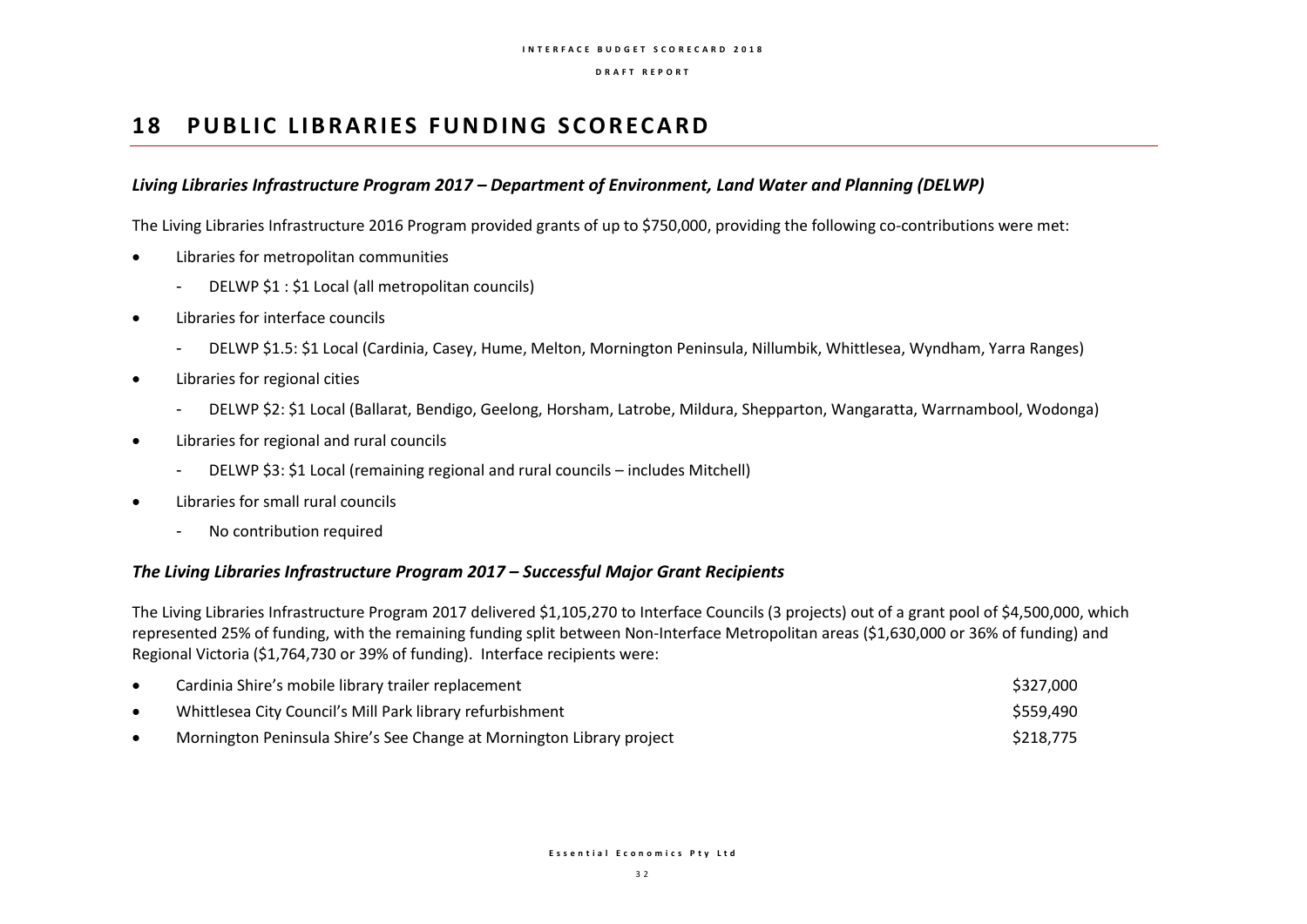## **19 COUNCIL SCORECARD**

|                          | No. of           | <b>TEI</b> | <b>Share of Interface</b> | <b>Share of Interface</b> |
|--------------------------|------------------|------------|---------------------------|---------------------------|
|                          | <b>Projects</b>  | (5000s)    | <b>Projects</b>           | <b>TEI</b>                |
| Cardinia (C)             | $\overline{7}$   | 43,612     | 5.3%                      | 1.1%                      |
| Casey (C)                | 23               | 429,693    | 17.6%                     | 10.9%                     |
| Hume (C)                 | 18               | 110,804    | 13.7%                     | 2.8%                      |
| Melton (C)               | $10\,$           | 609,248    | 7.6%                      | 15.5%                     |
| Mitchell (S)             | 6                | 50,614     | 4.6%                      | 1.3%                      |
| Mornington Peninsula (S) | 3                | 5,411      | 2.3%                      | 0.1%                      |
| Nillumbik (S)            | $\boldsymbol{9}$ | 297,873    | 6.9%                      | 7.6%                      |
| Whittlesea (C)           | 15               | 1,652,465  | 11.5%                     | 42.1%                     |
| Wyndham (C)              | 19               | 556,308    | 14.5%                     | 14.2%                     |
| Yarra Ranges (S)         | 20               | 97,671     | 15.3%                     | 2.5%                      |
| Growing Suburbs Fund     | $\mathbf{1}$     | 75,000     | 0.8%                      | 1.9%                      |
| Total                    | 131              | 3,928,699  | 100.0%                    | 100.0%                    |

## **Table 20.1: Interface Councils – Local Government Area Scorecard for Allocated Budget Funding 2018/19 and other Grants (TEI)**

Source: Victorian Budget Papers 2018/19, Children's Facilities Capital Program Major Grant recipients 2017 and Living Libraries Infrastructure Program 2017. Note: Figures rounded.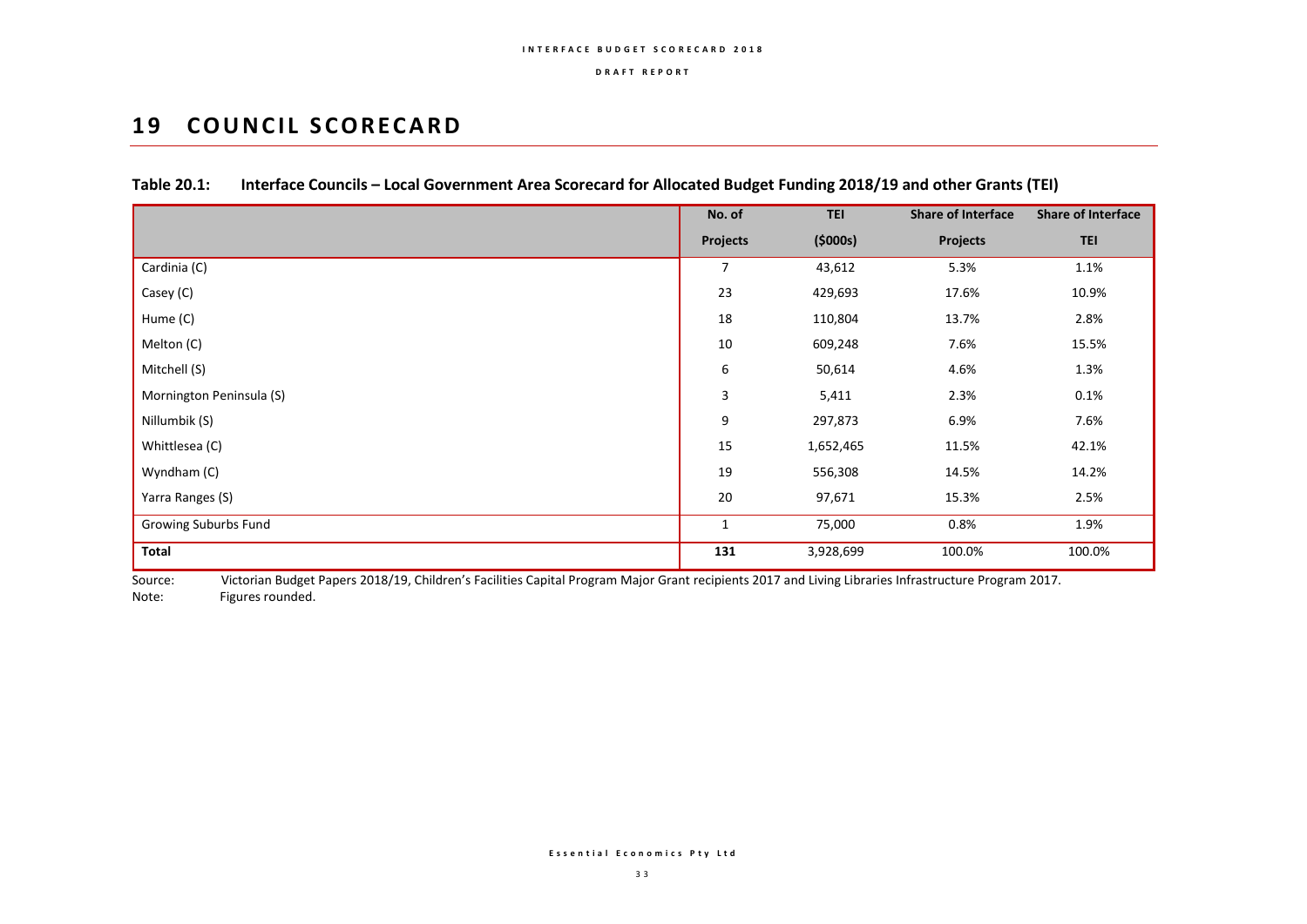## **2 0 K E Y F I N D I N G S A N D C O NC LU S I O N S**

#### *State Budget 2018/19 Funding Overview*

- 1. Interface Council areas have been allocated approximately \$5,728 million (over four years) in Total Estimated Investment (TEI) from the 2018/19 State Budget (plus the Growing Suburbs Fund and other annual grants programs) for infrastructure in the following priority service areas:
	- Kindergarten and preschool facilities
	- Schools facilities (primary, secondary, specialist and land acquisition)
	- Further education facilities
	- Hospitals and health facilities
	- Justice facilities
	- Roads
	- Public transport.
- 2. The \$5,728 million Interface allocation (over our years) represents a significant increase in investment compared to the previous four-year budget allocations of \$3,034 in 2017/18 and \$2,540 million in 2016/17. State funding (TEI) for priority infrastructure (including unallocated funding) was \$59.2 billion in 2018/19 compared to \$42.6 billion in 2016/17, and it is in this context of increasing statewide investment over recent years that Interface funding improvements should be considered.
- 3. The largest proportion of allocated Interface infrastructure investment over the fouryear period is focused on roads (\$2,266 million or 40% of allocated TEI), mainly associated the new Suburban Roads Upgrade Program.
- 4. The next largest allocated Interface infrastructure investment is for public transport roads (\$1,829 million or 32% of allocated TEI) for new and existing projects, including the Cranbourne, Packenham and Sunbury rail upgrades announced in the 2018/19 budget.
- 5. Schools been allocated approximately \$848 million (or 15% of allocated TEI) over the forward estimates, which includes new and existing projects and proposed land purchases in Interface Council areas.
- 6. Health has received funding of approximately \$405 million over four years (or 7% of allocated TEI) associated with existing projects, with no new projects funded in the 2018/19 budget.
- 7. Justice has been allocated approximately \$297 million (or 5% of allocated TEI) over the forward estimates, which relates to the existing youth justice facility to be constructed in Werribee.
- 8. The Growing Suburbs Fund has been allocated \$75 million in 2018/19. However, this allocation in effect replenishes the Fund (over a two-year period), noting the Fund was reduced to \$25 million in 2017/18 from the previous level of \$50 million in each of 2015/16 and 2016/17 financial years. The Growing Suburbs Fund will continue to assist in the development of multipurpose facilities, community centres, playgrounds or other spaces needed by the community.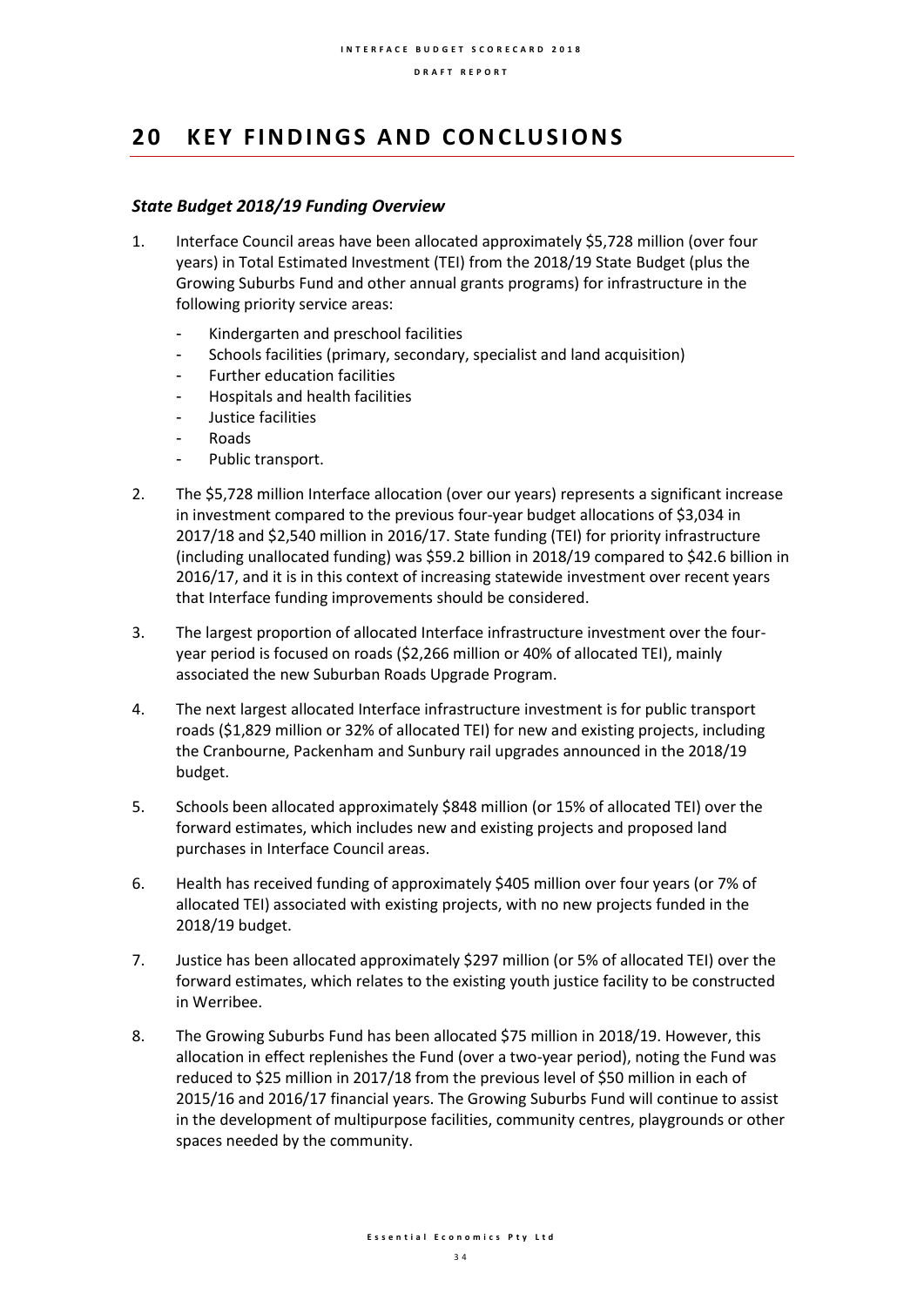- 9. The Interface received approximately \$7 million in new kindergarten/preschool infrastructure investment through the Children's Facilities Capital Program (2017).
- 10. The Interface received approximately \$1 million in new library infrastructure funding through the Living Libraries Program 2017.
- 11. As in recent budgets, no specific investment has been made in arts and cultural facilities in Interface Council areas.

#### *Funding for Critical Infrastructure*

- 12. Over the current four-year budget period an estimated \$2,858 million in investment is required for critical infrastructure (i.e. kindergarten/preschool, schools, health, libraries and public transport) in Interface Council areas (refer to "One Melbourne or Two" updated report, Essential Economics 2018). Note that while the majority of funding is a State responsibility, funding support is also required from the Federal Government and Councils, while some infrastructure will be provided by the private sector.
- 13. State funding allocated in the 2017/18 budget over a four-year period represents approximately \$3,090 million (excluding the Growing Suburbs Fund) for these key infrastructure areas, which is above the required four-year requirement. Note, roads funding requirements are not included as a specific measure in the "One Melbourne or Two" report.
- 14. Further funding allocations for Interface infrastructure are likely to arise from unallocated Statewide funding programs, such as:
	- \$120 million for TAFE Facilities Modernisation Program across the State.
	- \$70 million allocated to provide relocatable school buildings to meet expanding demand across the State.
	- \$60 million for train station carparking across the State.
	- \$60 million Medical Equipment Replacement Program and Engineering Infrastructure Replacement Program for public hospitals/health services
	- \$5 million for metropolitan bus service improvements.
- 15. In this four-year budget cycle, schools and health are adequately funded (although this needs to be balanced against under-investment in previous budgets); however, areas such as early childhood/kindergarten and libraries are underfunded and this may result in a shortage of required infrastructure if unallocated State funds and/or private sector funding is not secured.
- 16. The estimated \$233 million 'surplus' in the 2018/19 budget compares to a surplus of \$180 million in the 2017/18 budget and estimated shortfalls in previous budgets of \$920 million (2015/16), \$810 million (2014/15), \$895 million (2013/14) and \$955 million (2012/13). In effect, the four-year funding allocations announced in the 2017/18 and 2018/19 budgets enable Interface Council areas to start 'closing the gap' in terms of cumulative funding deficits generated over the past few years.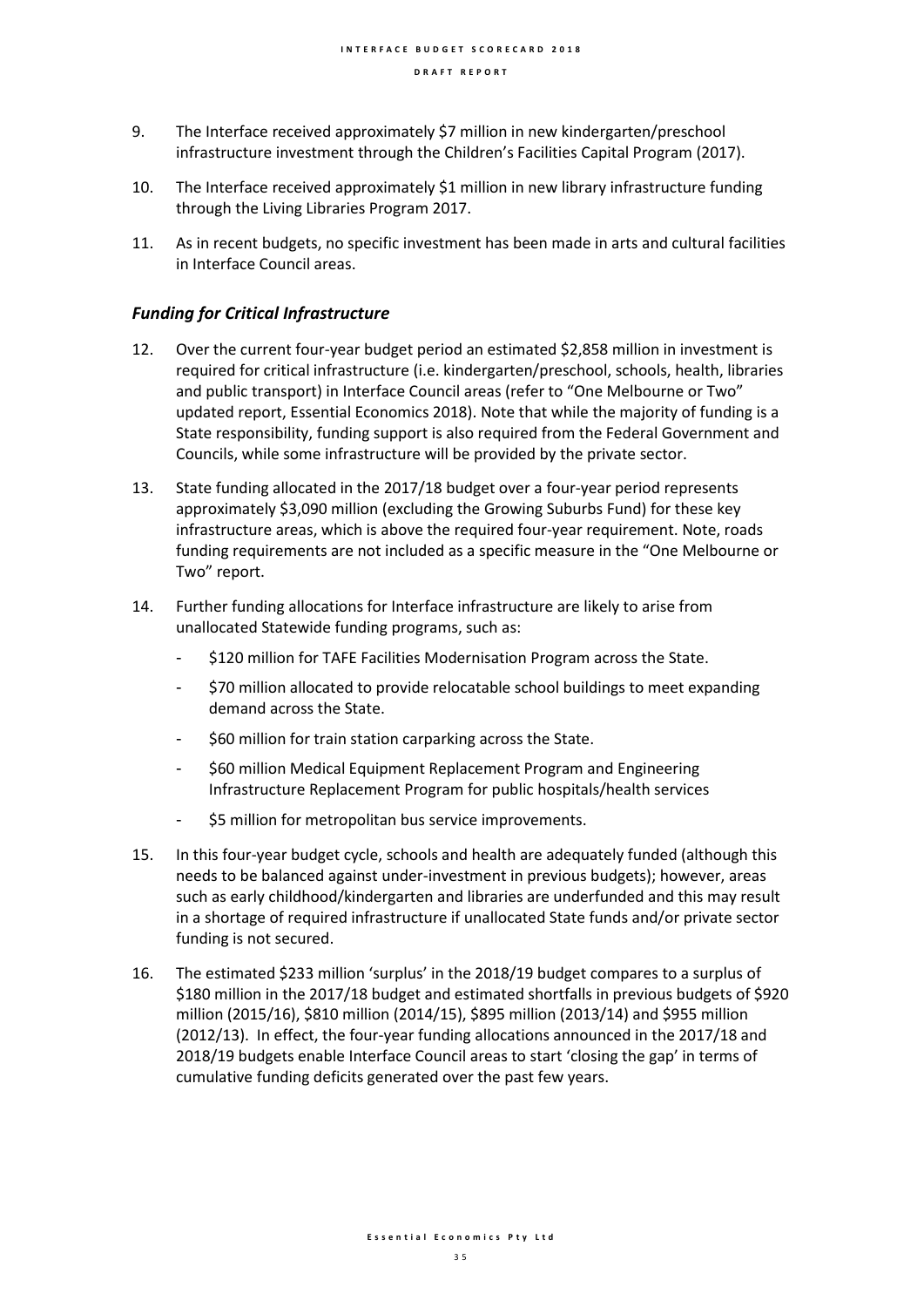### *Funding Equity*

- 17. Interface Council areas accommodate approximately 24% of Victoria's population and 31% of Metropolitan Melbourne's population (ABS Estimated Resident Population, June 2017 provisional). Over the most recent 5-year period (2012 to 2017), Interface Council areas have been responsible for accommodating 40% of State population growth and 47% of Metropolitan Melbourne population growth.
- 18. Over the 2012 to 2017 period, the population growth rate across the Interface Council areas of +4.0% pa (representing an increase of +271,000 persons over the 5-year period) far outstripped the population growth rate in non-Interface Metropolitan Council areas of +2.0% pa (an increase of +306,000 persons over 5 years) and in Regional Council areas of +1.3% pa (an increase of +93,000 persons over 5 years).
- 19. Over recent years Interface Council areas have started to receive State funding more closely aligned to their share of total population numbers and share of population growth. However, cumulative budget deficits over many years have resulted in significant underfunding in the Interface resulting in a growing gap in provision compared to Non-Interface Metropolitan Council areas. Regional Council areas continue to receive a higher level of funding compared to population their levels and growth rates.
- 20. The 2018/19 Budget allocated 44% of new allocated funding to Interface Council areas, which marks a significant increase from the 24% allocated in the 2017/18 budget, although this level is broadly similar to the 49% allocated for new infrastructure investments in the 2016/17 budget.
- 21. When new and existing funding is considered over the four-year forward estimates, Interface Council areas received 30% of total allocated investment for key infrastructure items, and this compares to 29% funding for Non-Interface Metropolitan Melbourne Council areas and 41% funding for Regional Council areas.
- 22. In the 2018/19 Budget, Interface Council areas were allocated 92% of land acquisition funds for schools (estimated), 39% of kindergarten/preschool funding, 38% of allocated primary school funding, 38% of allocated roads funding and 34% of public transport funding.
- 23. Just 11% of allocated State health funding was directed towards Interface Council areas in the 2018/19 Budget, and this contrasts with 53% of funding for Non-Interface Metropolitan Council areas and 36% for Regional Council areas.
- 24. Interface Council areas received no direct funding allocations for further education or arts and cultural facilities in the 2018/19 Budget.
- 25. Interface Council areas received a specific \$75 million allocation through the Growing Suburbs Fund to be spent in 2018/19 for community infrastructure projects.
- 26. Importantly, the population of Interface Council areas is forecast to continue growing at a faster rate than non-Interface Metropolitan Council areas and Regional Council areas over the coming 15 years. The State Government's Victoria in Future 2016 (Department of Environment, Land, Water and Planning) shows that by 2031 Interface Council areas will accommodate 2,335,750 persons (an increase of +765,400 persons compared to 2016 population levels) and the Interface's share of state population will increase from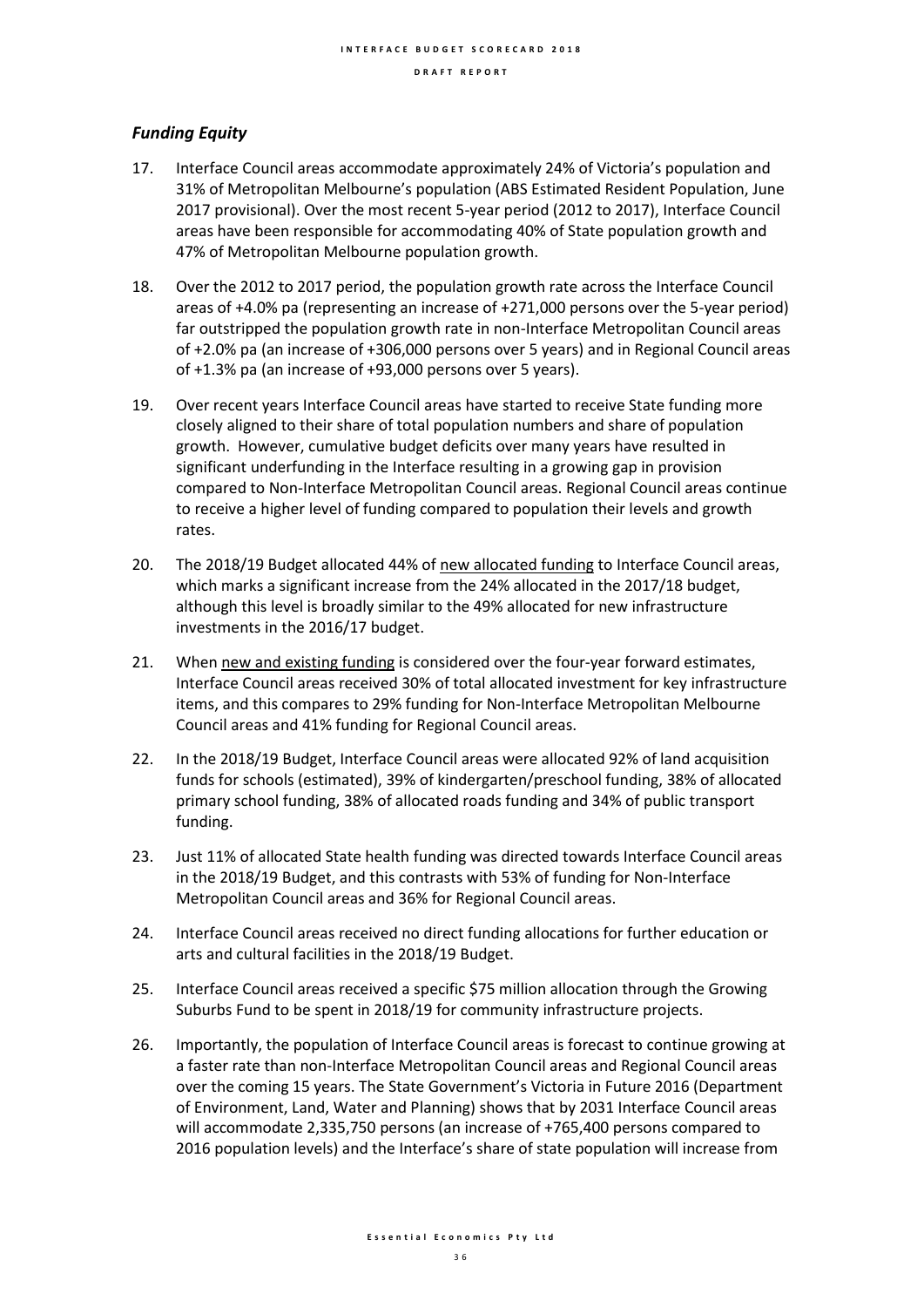24% in 2016 to 30% in 2031. In view of these population projections, significant and sustained infrastructure funding will be required to support the needs of Interface communities over the coming decades.

#### *Interface Economic Development and Investment and Output Trends*

#### **Employment**

- 27. The unemployment rate in Interface Council areas was 7.0% as of December 2017. This is significantly higher than rates for both Non-Interface Metropolitan Council areas(5.7%) and Regional Council areas (5.4%). As of December 2017, 38% of all unemployed persons in Metropolitan Melbourne were labour force participants from Interface Council areas (approximately 62,000 persons), which is higher than the 33% labour force contribution these Interface areas make to Metropolitan Melbourne's overall labour force.
- 28. ABS Place of Work data (2016) shows local job provision in Interface Council areas is very low at only 0.57 jobs per workforce participant. The 2016 figure represents only a slight improvement in provision over the past decade from 0.55 jobs per workforce participant in 2016. In contrast, Non-Interface Metropolitan Council areas continue to provide approximately 1 job per workforce participant, while job provision in Regional Council areas has improved over the past decade from 0.83 jobs per workforce participant in 2006 to 0.90 jobs per workforce participant in 2016.

#### **Investment**

- 29. In 2017, Interface Council areas secured 26% of all new building investment (measured by the value of approved building permits) across the State (down from 27% in 2016, and the same as the 2012 proportion) which equates to \$9.2 billion in new investment over the year (up from \$8.6 billion the previous year and \$4.4 billion in 2012). The 2017 figure represents an expansion in new building investment in the Interface of approximately +\$0.6 billion (or +7%) over the 12 months, which is well below the uplift experienced in Non-Interface Metropolitan Council areas (+12%) and Regional Council areas (+21%) over the year.
- 30. New building investment tends to vary by year due to the 'bulkiness' of certain major investments, and such variations therefore need not necessarily relate to macro-economic conditions. In this regard an assessment of the longer-term trend is more useful. Five-year investment trends for Interface Council areas show an increase in new building investment from \$4.4 billion in 2012 to \$9.2 billion in 2017, which equates to an average annual growth rate of +16% in investment over the period. This is below the five-year investment trend for Non-Interface Metropolitan Council areas (+18% pa), but well above the investment trend for Regional Council areas (+12% pa) over the 2012-2017 period.
- 31. The focus of investment in Interface Council areas in 2017 remains domestic dwelling construction (\$7.0 billion or 76% of all investment), which represents an increase of +\$1.0 billion (or +17%) over the 12 months. Over the same period the Interface's share of state-wide domestic dwelling investment increased from 36% in 2016 to 37% in 2017, highlighting the ongoing importance of Interface Council areas in providing new dwelling supply to support Victoria's expanding population.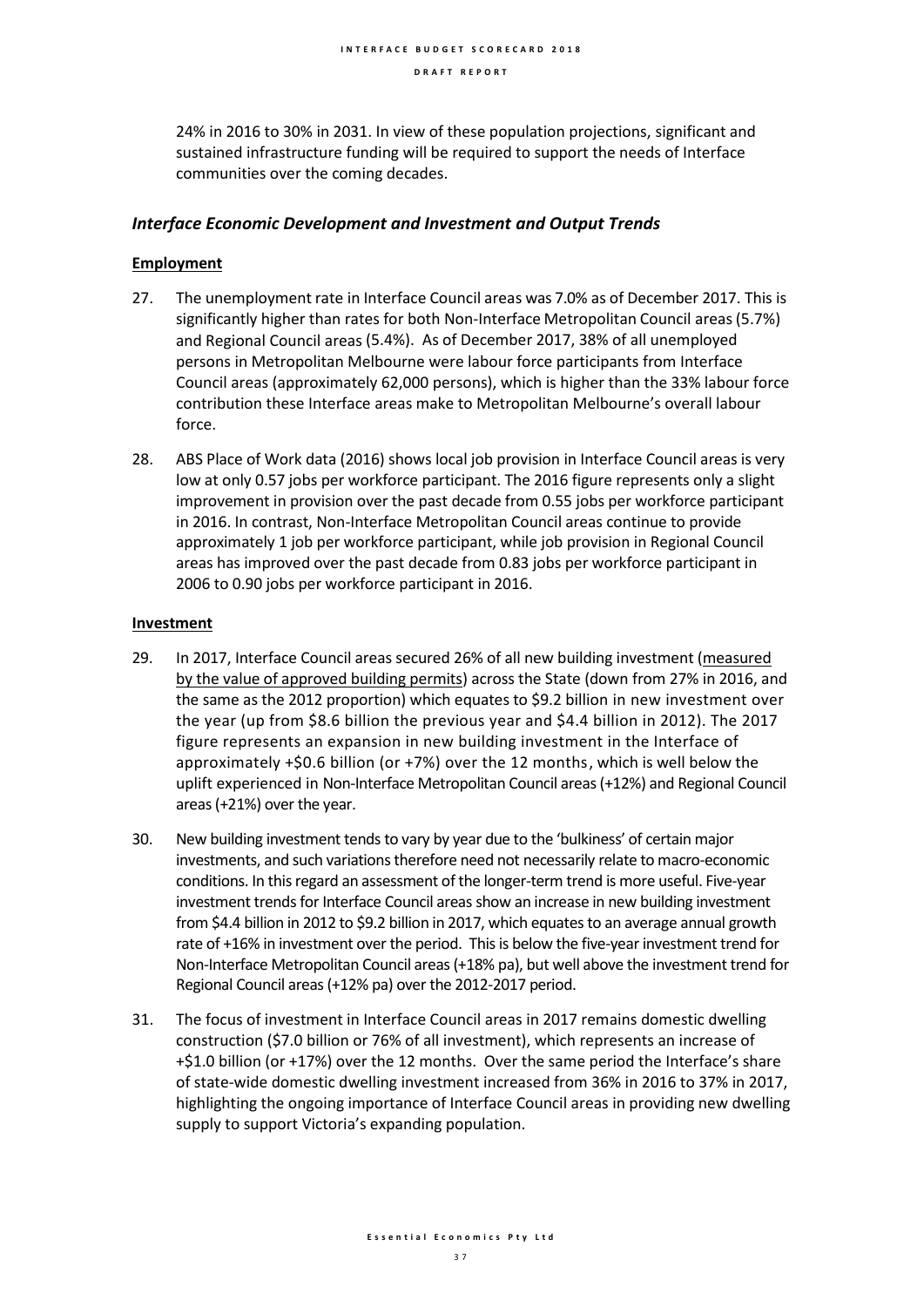- 32. In 2017 Interface Council areas secured a smaller proportion of new State building investment in hospital/healthcare (21%, down from 37% in 2016), while the proportion of State investment in new public buildings declined from 21% in 2016 to 18% in 2017 (although the actual value of building investment increased from \$473 million to \$554 million over the 12-month period). The five-year trend for these key areas of community infrastructure investment shows Interface Council areas securing 18% of hospital/healthcare building investment (compared to 54% for Non-Interface Council areas and 28% for Regional Council areas) and 23% of public building investment over the period (compared to 56% for Non-Interface Council areas and 21% for Regional Council areas).
- 33. Between 2016 and 2017, Interface Council areas recorded decreases in commercial building investment (from \$867 million to \$787 million), industrial building investment (from \$234 million to \$160 million), and retail building investment (from \$345 million to \$307 million) over the 12 months. The five-year trend for these sectors shows Interface Council areas securing 18% of State commercial building investment (compared to 69% for Non-Interface Council areas and 13% for Regional Council areas), 27% of industrial building investment (compared to 40% for Non-Interface Council areas and 33% for Regional Council areas), and 21% of retail building investment (compared to 62% for Non-Interface Council areas and 16% for Regional Council areas.

#### **Economic Output**

- 34. Economic output data for 2015/16 (latest available from id National Indicators data), as measured in Gross State Product (GSP), highlights the relative lack of economic infrastructure, capital investment, established industry sectors, supply chains and employment in Interface Council areas. Interface Council areas contributed just \$56 billion (or 15%) to Victoria's GSP of (\$370 billion) for the 2015/16 financial year.
- 35. The proportional contribution of Interface Council areas to Victoria's GSP in 2015/16 of 15% represents an increase from 14% in 2014/15, while GSP growth over the past 12 months of 14% (from \$48.8 billion to \$55.5 billion) is twice the state average (7%) over this period.
- 36. However, the GSP contributions of Interface Council areas (15%) remain well below those of Non-Interface Metropolitan Council areas (66%) and Regional Council areas (19%), with these ratios only shifting marginally between 2010/11 and 2015/16.
- 37. This data highlights the fact that many Interface labour force participants are involved in economic-generating activities outside the Interface (predominantly in other metropolitan areas), as Interface Council areas contribute 25% of the total State labour force, but only generate 15% of Victoria's GSP, as noted above.
- 38. In contrast, Non-Interface Metropolitan Council areas provide 52% of total State labour force and generate 66% of Victoria's GSP, while Regional Council areas provide 23% of the State's total labour force and generate 19% of Victoria's GSP.

### *Conclusions*

• The 2018/19 Interface Scorecard highlights an improved funding position for Interface Council areas, which in this budget received adequate four year capital investment in schools and justice, as well as significant funding allocations for public transport (rail)